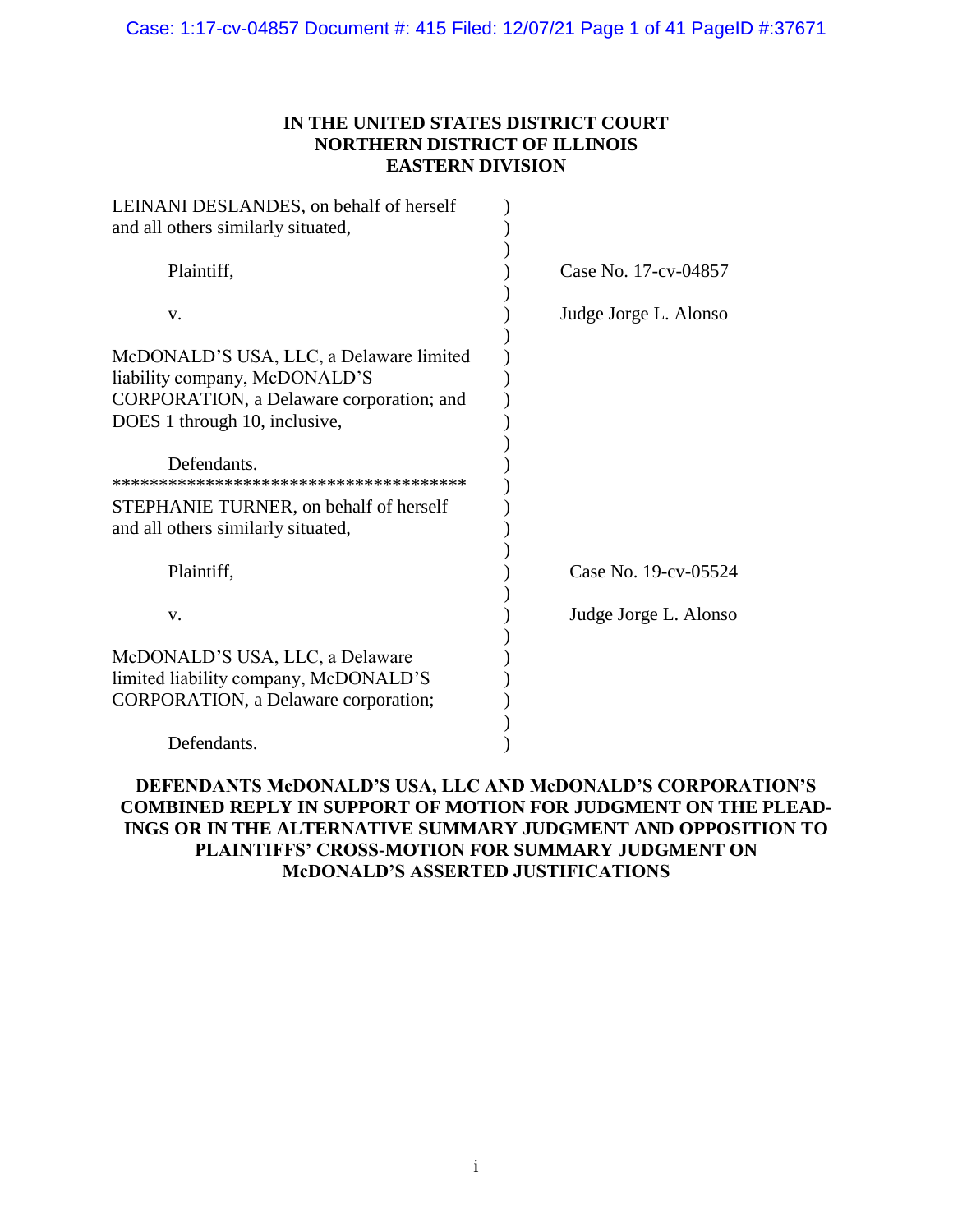# **TABLE OF CONTENTS**

| A. Plaintiffs Cannot Argue Away Their Waiver Of The Rule Of Reason Framework 2                                                                      |
|-----------------------------------------------------------------------------------------------------------------------------------------------------|
| B. Plaintiffs Cannot Evade The Court's Conclusion That The Rule Of Reason<br>Applies By Relitigating Whether The Alleged Restraint Was Ancillary  5 |
| C. Plaintiffs Have No Evidence Of A Nationwide Agreement To Allocate Markets                                                                        |
| 1.                                                                                                                                                  |
| 2.                                                                                                                                                  |
| D. Plaintiffs Lack Any Evidence Of A Nationwide Single-Brand Market  15                                                                             |
| To Prevail Under Either The Rule Of Reason Or Quick Look Standards,<br>1.                                                                           |
|                                                                                                                                                     |
| Plaintiffs' So-Called "Direct Proof" Of Anticompetitive Effects Does Not<br>3.                                                                      |
| E. Plaintiffs' Motion For Judgment On McDonald's Procompetitive Justifications                                                                      |
| McDonald's Was Not Required To Plead Its Procompetitive Justifications 20<br>1.                                                                     |
| McDonald's Has Put Forward Evidence Of Valid Procompetitive<br>2.<br>Justifications For The Alleged Agreement, As This Court Already Found  21      |
| The Alleged No-Hire Agreement Contributed To The Success Of The<br>3.<br>McDonald's System And Led To Greater Investment In Training, Intrabrand    |
|                                                                                                                                                     |
|                                                                                                                                                     |
|                                                                                                                                                     |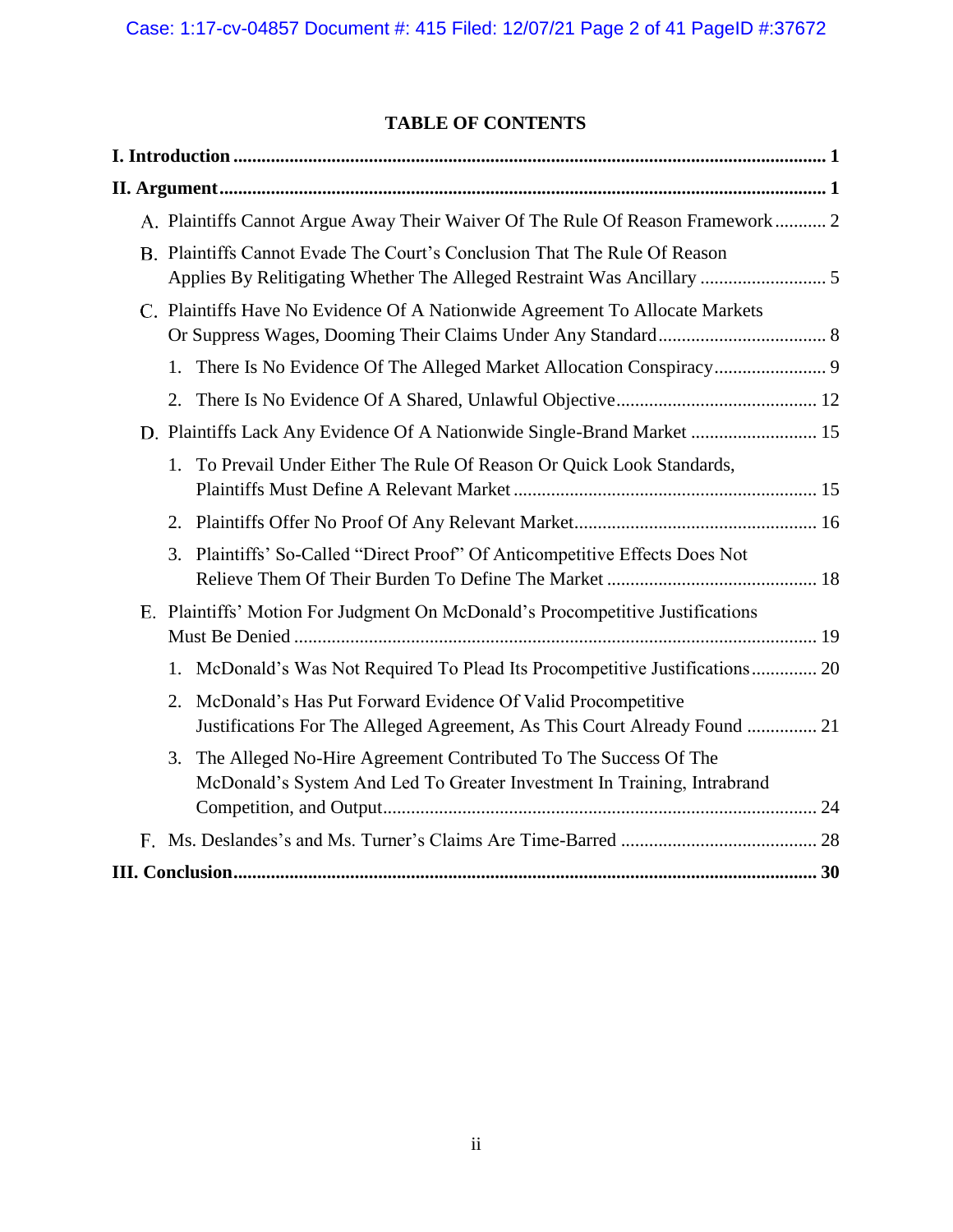# **TABLE OF AUTHORITIES**

# **Cases**

| Agnew v. NCAA,                                             |
|------------------------------------------------------------|
| Ames v. Shaw,                                              |
| Anderson v. Liberty Lobby, Inc.,                           |
| In re Animation Workers Antitrust Litig.,                  |
| Aya Healthcare Servs., Inc. v. AMN Healthcare, Inc.,       |
| Blackburn v. Sweeney,                                      |
| Bogan v. Hodgkins,                                         |
| BRC Rubber & Plastics, Inc. v. Continental Carbon Co.,     |
| Cancer Found., Inc. v. Cerberus Cap. Mgmt., LP,            |
| Celotex Corp. v. Catrett,                                  |
| Chessie Logistics Co. v. Krinos Holdings, Inc.,            |
| Chicago Pro. Sports Ltd. P'ship v. Nat'l Basketball Ass'n, |
| Consultants & Designers, Inc. v. Butler Serv. Grp., Inc.,  |
| Continental T.V., Inc. v. GTE Sylvania Inc.,               |
| In re Copper Antitrust Litig.,                             |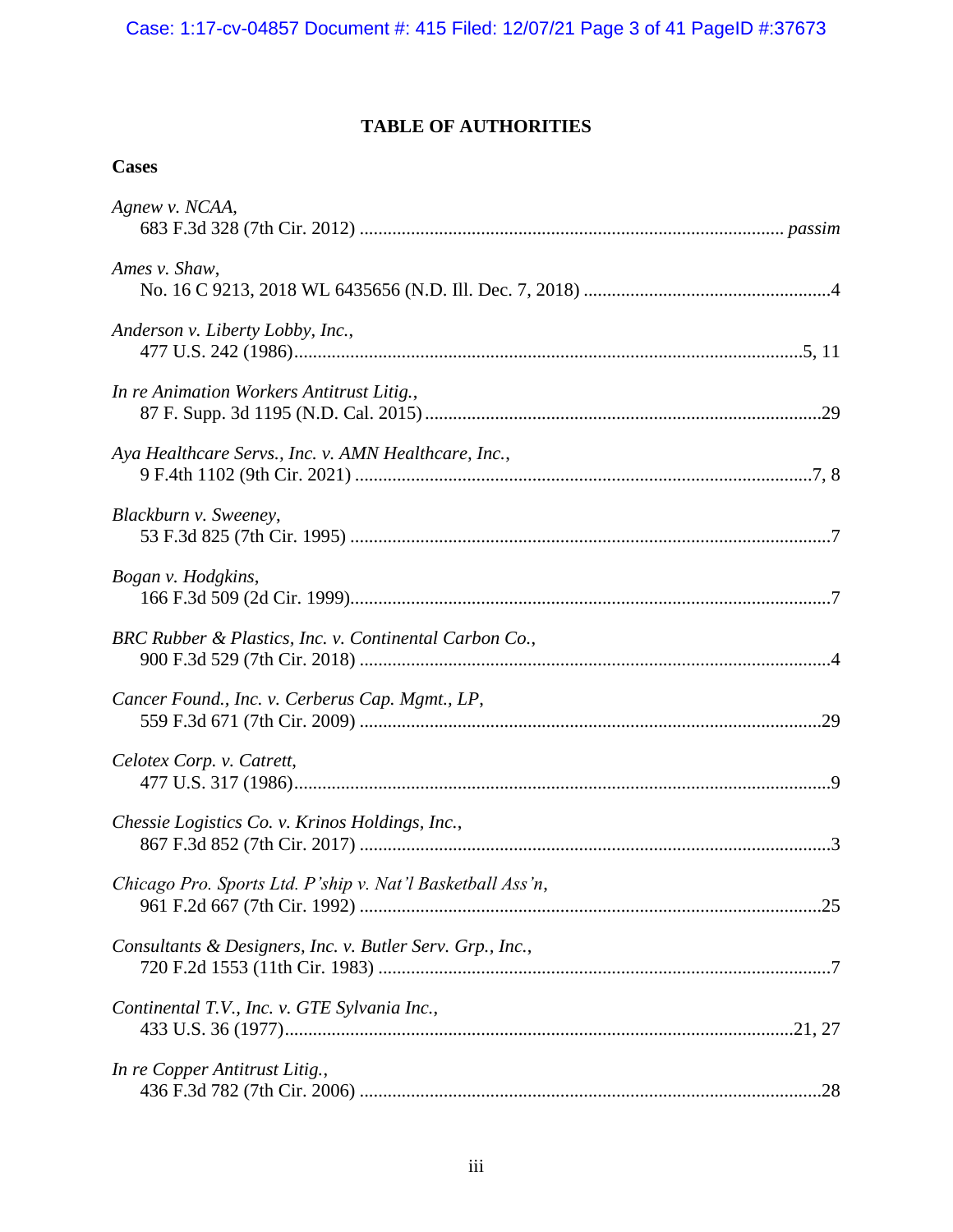# Case: 1:17-cv-04857 Document #: 415 Filed: 12/07/21 Page 4 of 41 PageID #:37674

| Corizon, LLC v. Wainwright,                                   |  |
|---------------------------------------------------------------|--|
| Curtis v. Timberlake,                                         |  |
| Dickson v. Microsoft Corp.,                                   |  |
| DSM Desotech, Inc. v. 3D Sys. Corp.,                          |  |
| Eichorn v. AT & T Corp.,                                      |  |
| Fletcher v. Hoeppner Wagner & Evans, LLP,                     |  |
| FTC v. Qualcomm Inc.,                                         |  |
| General Leaseways Inc. v. National Truck Leasing Association, |  |
| Gulf States Reorganization Group v. Nucor Corp.,              |  |
| Gumwood HP Shopping Partners v. Simon Prop. Grp.,             |  |
| Gunville v. Walker,                                           |  |
| Hannah's Boutique, Inc. v. Surdej,                            |  |
| Igasaki v. Ill. Dep't of Fin. & Pro. Regul.,                  |  |
| Illinois Corp. Travel v. Am. Airlines., Inc.,                 |  |
| In re Ins. Brokerage Antitrust Litig.,                        |  |
| Kleen Prod. LLC v. Georgia-Pac. LLC,                          |  |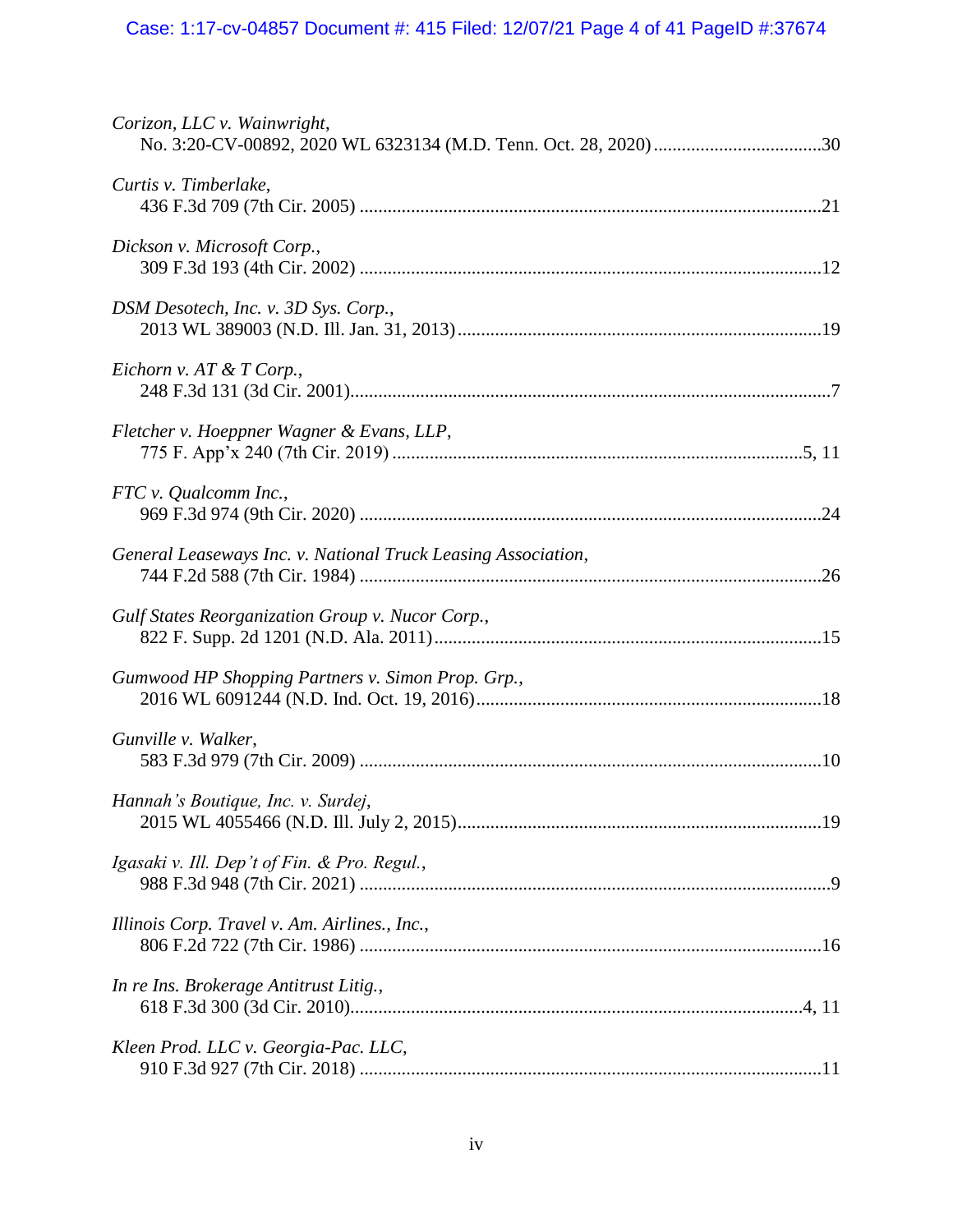# Case: 1:17-cv-04857 Document #: 415 Filed: 12/07/21 Page 5 of 41 PageID #:37675

| Law v. Nat'l Collegiate Athletic Ass'n,                  |  |
|----------------------------------------------------------|--|
| Leegin Creative Leather Prod., Inc. v. PSKS, Inc.,       |  |
| Lektro-Vend Corp. v. Vendo Corp.,                        |  |
| Lock Realty Corp. IX v. U.S. Health, LP,                 |  |
| Macklin v. United States,                                |  |
| Major League Baseball Props., Inc. v. Salvino, Inc.,     |  |
| Maxum Indem. Co. v. Oxford Interior Corp.,               |  |
| Med. Ctr. at Elizabeth Place, LLC v. Atrium Health Sys., |  |
| Menasha Corp. v. News Am. Mktg. In-Store, Inc.,          |  |
| Monsanto Co. v. Spray-Rite Serv. Corp.,                  |  |
| Nat'l Bancard Corp. v. VISA U.S.A., Inc.,                |  |
| NCAA v. Alston,                                          |  |
| NCAA v. Board of Regents of University of Oklahoma,      |  |
| Ohio v. Am. Express Co.,                                 |  |
| Overton v. Health Commc'ns, Inc.,                        |  |
| Payne v. Pauley,                                         |  |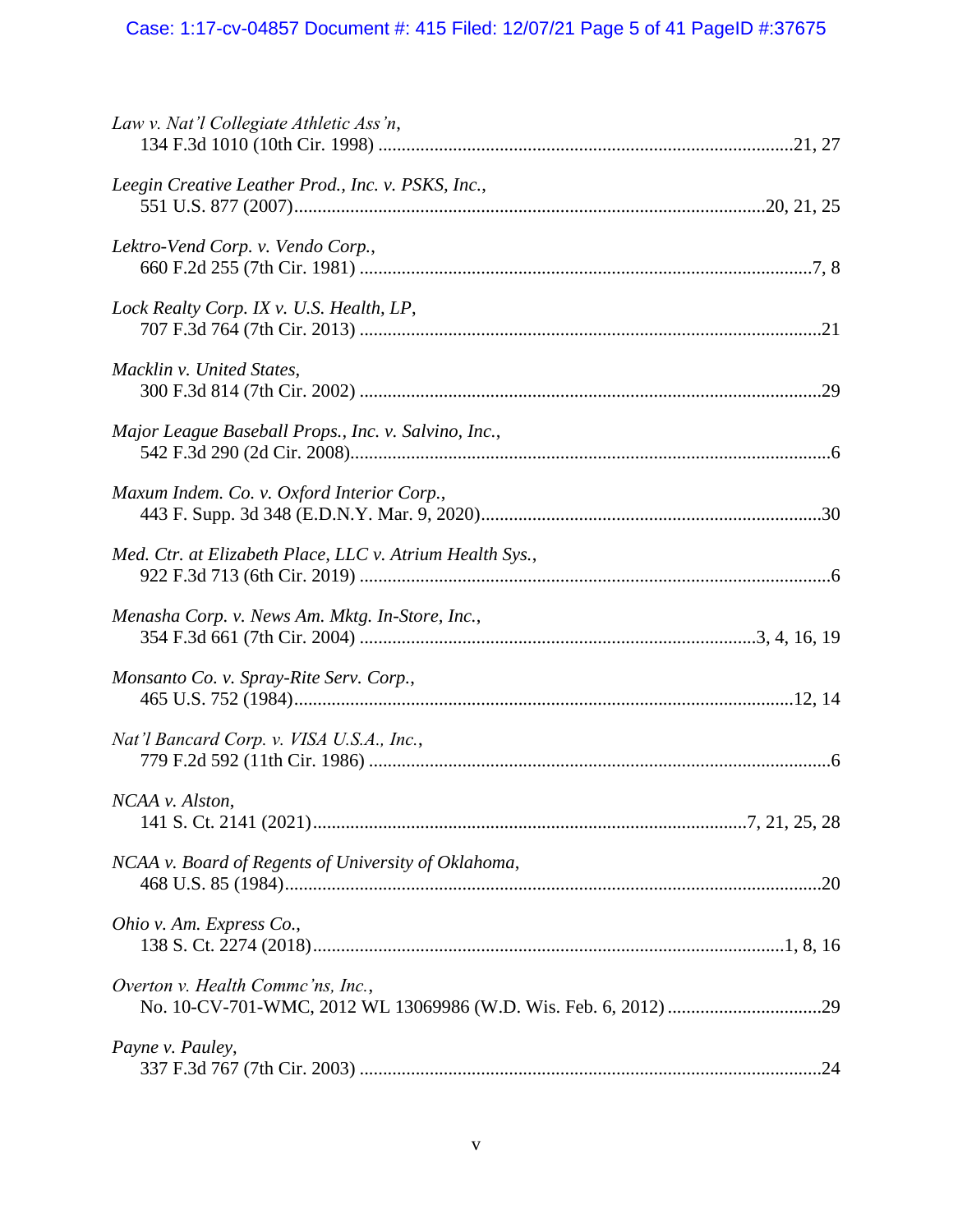# Case: 1:17-cv-04857 Document #: 415 Filed: 12/07/21 Page 6 of 41 PageID #:37676

| Pearse v. McDonald's Sys. of Ohio, Inc.,              |  |
|-------------------------------------------------------|--|
| Peterson v. Nat'l Sec. Techs., LLC,                   |  |
| Petrella v. Metro-Goldwyn-Mayer, Inc.,                |  |
| Pitts v. City of Kankakee, Ill.,                      |  |
| Polk Bros., Inc. v. Forest City Enterprises, Inc.,    |  |
| Polygram Holding, Inc. v. F.T.C.,                     |  |
| Princo Corp. v. Int'l Trade Comm'n,                   |  |
| In re Processed Egg Products Antitrust Litigation,    |  |
| Reapers Hockey Ass'n v. Amateur Hockey Ass'n Ill.,    |  |
| Repub. Tobacco Co. v. N. Atl. Trading Co.,            |  |
| Robinson v. The Univ. of S.C.,                        |  |
| Rothery Storage & Van Co. v. Atlas Van Lines, Inc.,   |  |
| Rsrv. Supply Corp. v. Owens-Corning Fiberglass Corp., |  |
| Sapperstein v. Hager,                                 |  |
| Scherer v. Rockwell Int'l Corp.,                      |  |
| Schmidt v. Eagle Waste & Recycling, Inc.,             |  |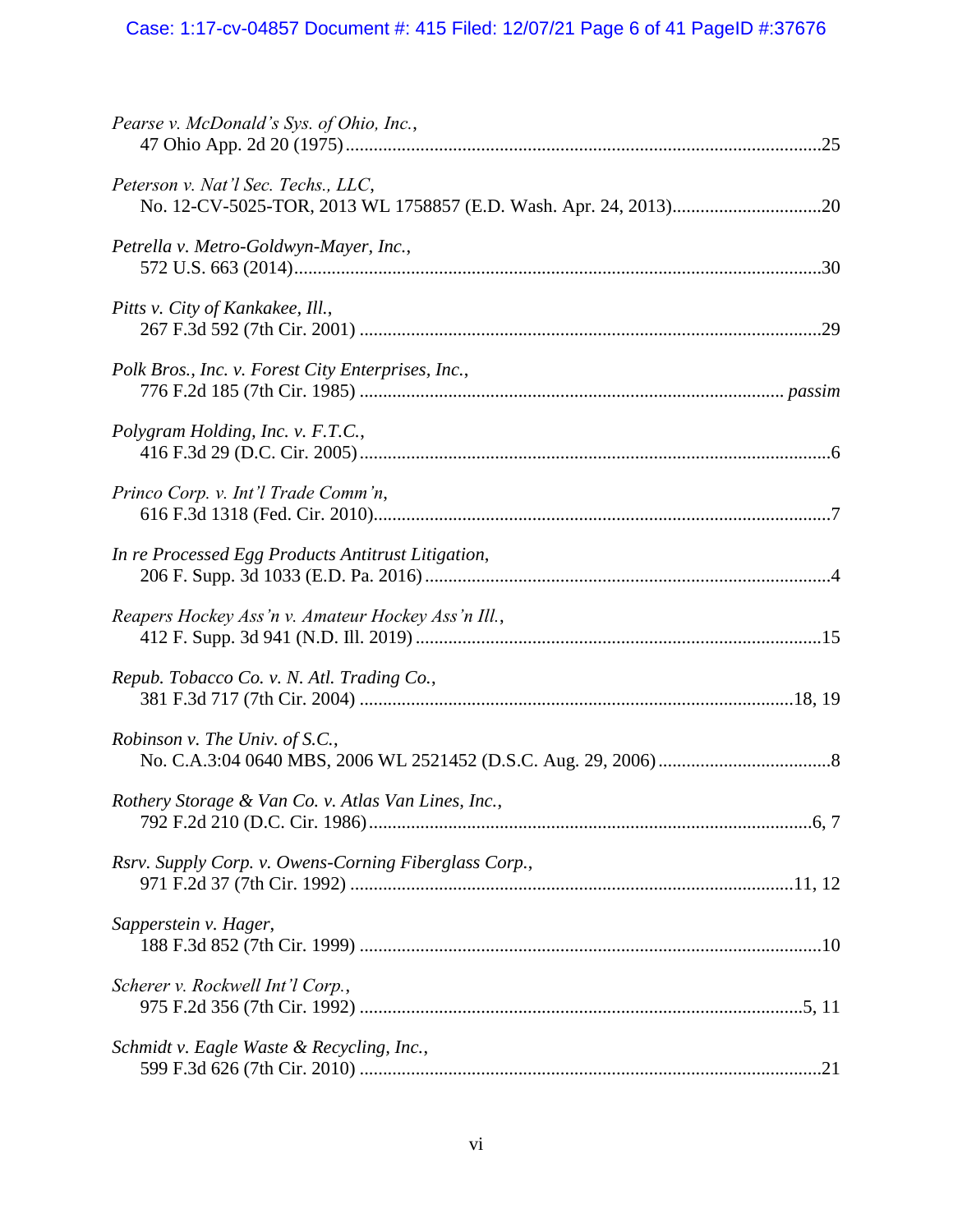# Case: 1:17-cv-04857 Document #: 415 Filed: 12/07/21 Page 7 of 41 PageID #:37677

| Snap-on Tools, Corp. v. F.T.C.,                        |  |
|--------------------------------------------------------|--|
| In re Sulfuric Acid Antitrust Litig.,                  |  |
| Susser v. Carvel Corp.,                                |  |
| Texaco Inc. v. Dagher,                                 |  |
| Thomas v. Exxon Mobil Corp.,                           |  |
| Toys R Us, Inc. v. $F.T.C.,$                           |  |
| United States v. Addyston Pipe & Steel Co.,            |  |
| United States v. Anthem, Inc.,                         |  |
| United States v. Arnold, Schwinn & Co.,                |  |
| United States v. Empire Gas Corp.,                     |  |
| United States v. Scott,                                |  |
| United States v. Socony-Vacuum Oil Co.,                |  |
| Valley Liquors, Inc. v. Renfield Importers,            |  |
| Vidimos, Inc. v. Laser Lab Ltd.,                       |  |
| In re Wholesale Grocery Products Antitrust Litigation, |  |
| Williams v. I.B. Fischer Nevada,                       |  |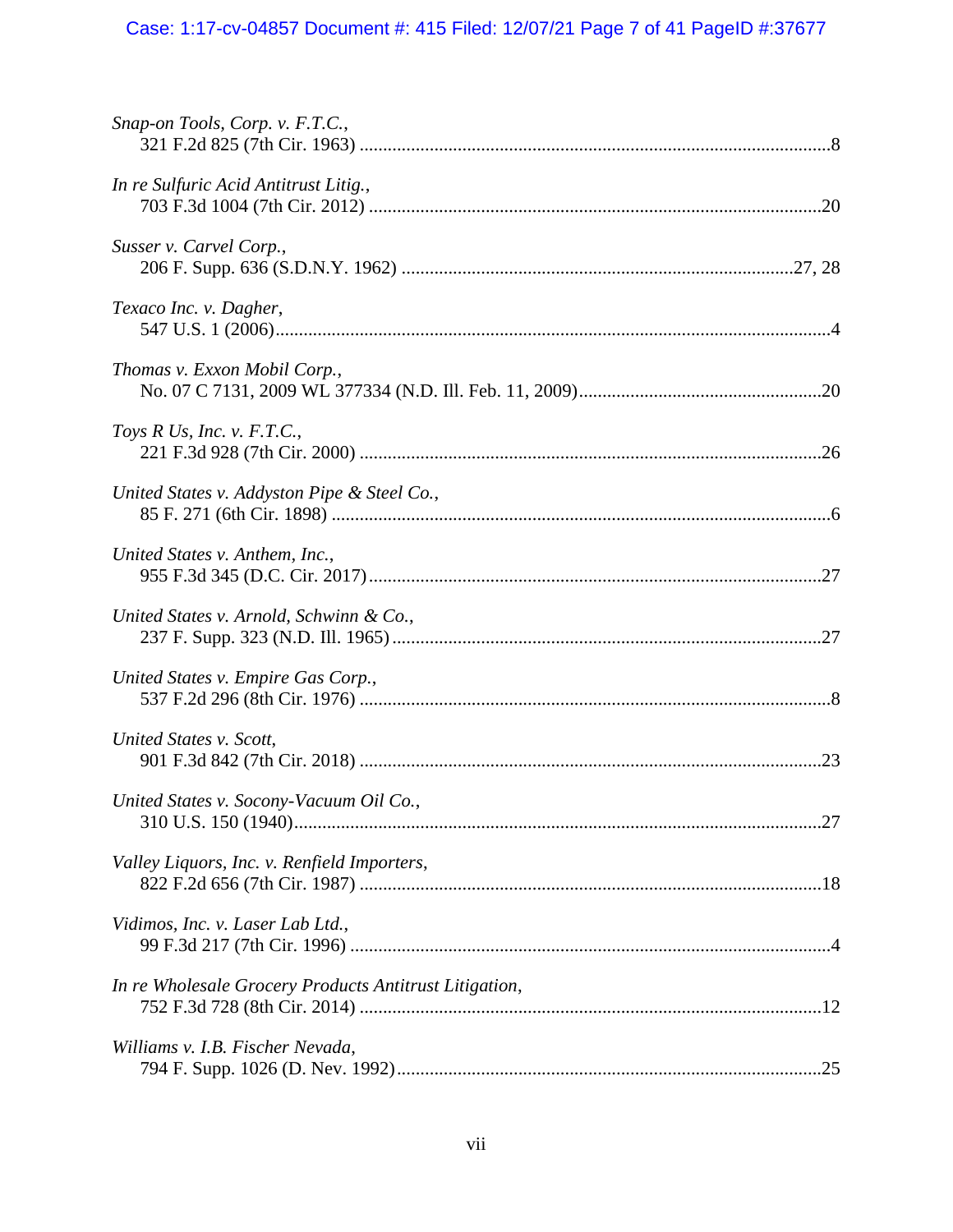# Case: 1:17-cv-04857 Document #: 415 Filed: 12/07/21 Page 8 of 41 PageID #:37678

| Williams v. Lampe,                                                            |  |
|-------------------------------------------------------------------------------|--|
|                                                                               |  |
| Worldwide Basketball & Sport Tours, Inc. v. NCAA,                             |  |
| Xechem, Inc. v. Bristol-Myers Squibb Co.,                                     |  |
|                                                                               |  |
| In re ZAGG Inc. S'holder Derivative Action,                                   |  |
| <b>Other Authorities</b>                                                      |  |
|                                                                               |  |
| Frank Covey, Franchising and the Antitrust Laws: Panacea or Problem, 42 Notre |  |
| Gregory J. Werden, The Ancillary Restraints Doctrine After Dagher 8 Sedona    |  |
| <b>Rules</b>                                                                  |  |
|                                                                               |  |
|                                                                               |  |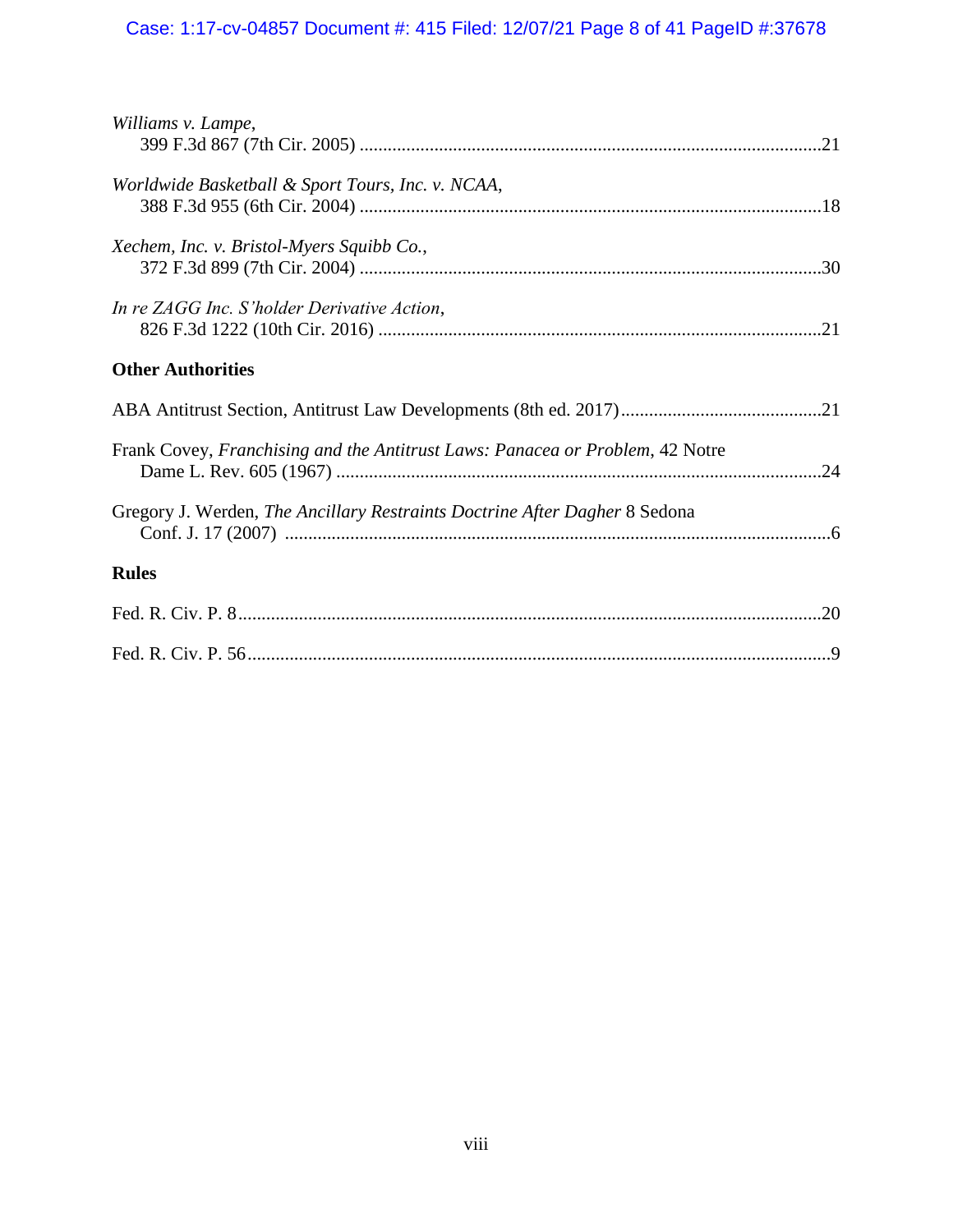| <b>Full Description</b>                                                                                                                                                                                                   | <b>Abbreviation</b>  | Dkt. No.                   |
|---------------------------------------------------------------------------------------------------------------------------------------------------------------------------------------------------------------------------|----------------------|----------------------------|
| <b>Report of Justin McCrary</b>                                                                                                                                                                                           | "McCrary"            | 302-1, Ex. 1<br>(sealed)   |
| Report of Kevin Murphy                                                                                                                                                                                                    | "Murphy"             | 302-1, Ex. $2$<br>(sealed) |
| Defendant McDonald's USA, LLC and McDon-<br>ald's Corporation's Memorandum of Points and<br>Authorities in Support of Motion for Judgment on<br>the Pleadings or in the Alternative Summary<br>Judgment                   | "Mot."               | 379                        |
| Declaration of Justin McCrary                                                                                                                                                                                             | "McCrary Decl."      | 379-1                      |
| McDonald's Statement of Undisputed Facts                                                                                                                                                                                  | "McD SUF"            | 380                        |
| Plaintiffs' Combined Memorandum of Law in<br>Opposition To McDonald's Motion for Summary<br>Judgment, and in Support of Plaintiffs' Cross-<br>Motion for Summary Judgment on McDonald's<br><b>Asserted Justifications</b> | "Opp."               | $399-1$                    |
| Plaintiffs' Statement of Additional Material Facts                                                                                                                                                                        | "Pl. SAMF"           | 405 (sealed)               |
| Plaintiffs' Statement of Material Facts                                                                                                                                                                                   | "Pl. SMF"            | 403 (sealed)               |
| Plaintiffs' Response to McDonald's Statement of<br><b>Undisputed Material Facts</b>                                                                                                                                       | "Pl. Resp. McD SUF"  | 405 (sealed)               |
| McDonald's Response to Plaintiffs' Statement of<br><b>Material Facts</b>                                                                                                                                                  | "McD Resp. Pl. SMF"  | Filed herewith             |
| McDonald's Response to Plaintiffs' Statement of<br><b>Additional Material Facts</b>                                                                                                                                       | "McD Resp. Pl. SAMF" | Filed herewith             |
| McDonald's Statement of Additional Material<br>Facts                                                                                                                                                                      | "McD SAMF"           | Filed herewith             |

# **TABLE OF ABBREVIATIONS FOR CASE FILINGS\***

<sup>\*</sup>All docket cites are to the docket in *Deslandes v. McDonald's USA, LLC*, Case No. 17-cv-04857, unless otherwise noted with "*Turner*," in which case it refers to the docket in *Turner v. McDonald's USA, LLC*, Case No. 19-cv-05524.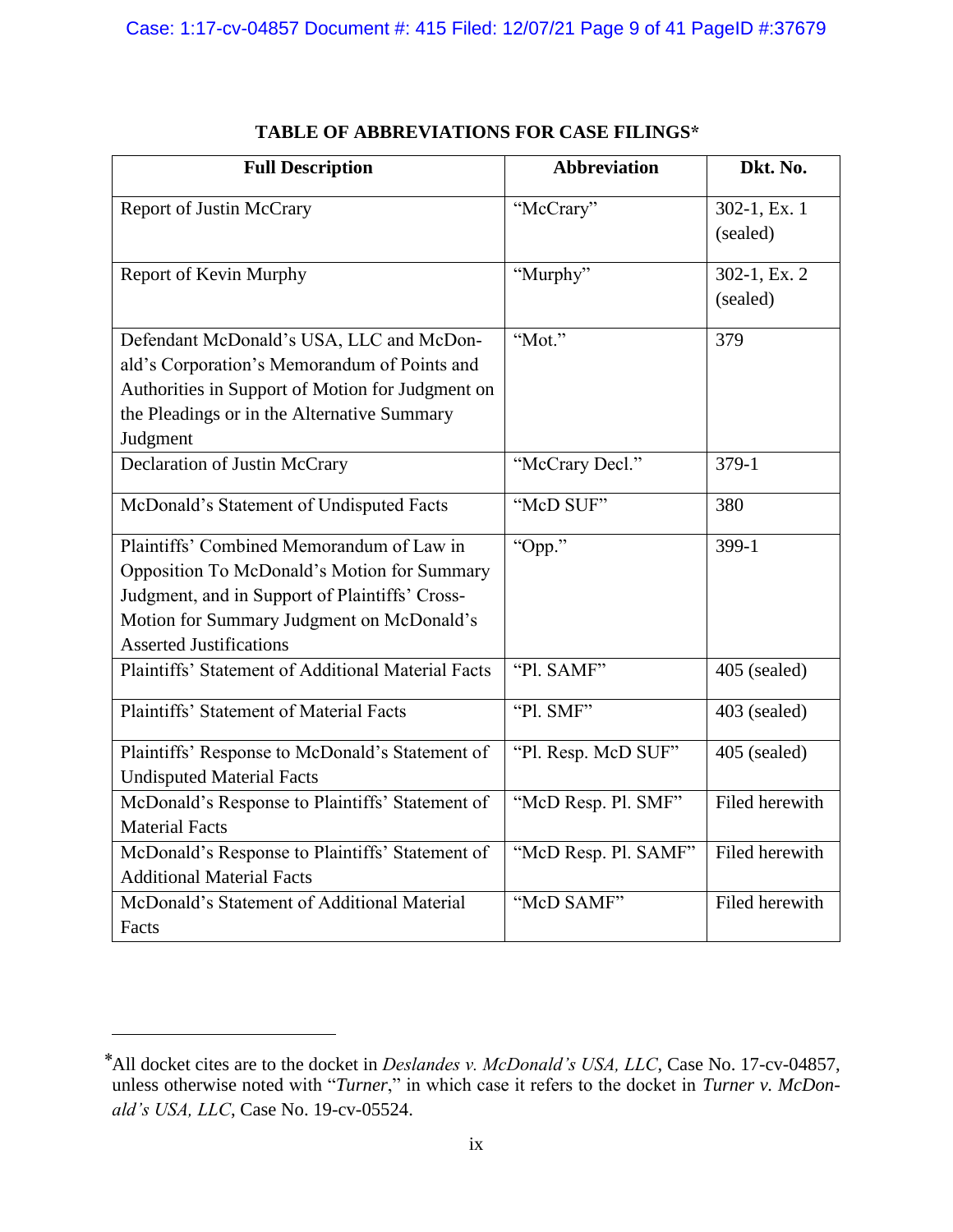### **I. Introduction**

The Court has issued three detailed orders in this litigation. Based on both the pleadings and proof, the Court found the alleged No-Hire agreement (1) was ancillary to a procompetitive franchise agreement and so cannot be deemed unlawful *per se*; (2) was supported by procompetitive justifications; and (3) that Plaintiffs waived any attempt to prove their claim under a rule of reason theory. Plaintiffs ignore these rulings entirely. They instead tie themselves in knots cobbling together a theory that is not only unsupported by the record but also devoid of any facts relating to either Ms. Deslandes or Ms. Turner—the only claimants left in this case. These machinations do not forge a path forward. Plaintiffs cannot ignore that the Court ruled they had not stated a *per se* claim or that they "waived" a rule of reason claim. Dkt. 372 at 26. And even if they could, there remains no evidence of an unlawful agreement *relevant to Ms. Deslandes or Ms. Turner* nor any proof of market power in the localities in which *they worked*. Equally meritless is Plaintiffs' Cross-Motion: Plaintiffs do not say what issues they are moving on, or even identify the legal theory that entitles them to judgment as a matter of law, much less grapple with this Court's prior finding that McDonald's has "offered enough evidence of procompetitive effects." *Id.* at 16. Ample evidence supports that finding—none of which Plaintiffs have objected to or moved to exclude. The Court should therefore grant McDonald's Motion, deny Plaintiffs' Cross-Motion, and enter judgment in favor of Defendants.

#### **II. Argument**

Plaintiffs each made an affirmative choice in this case to allege violations of the Sherman Act only under a *per se* or quick look framework. The Court has already ruled, however, that "the restraint alleged in plaintiff's complaint cannot be deemed unlawful *per se*," Dkt. 53 at 13–14, and the "rule of reason analysis [applies] to this case," Dkt. 372 at 11. A rule of reason claim requires "an accurate definition of the relevant market" as well as facts establishing the defendant's power in that market. *Ohio v. Am. Express Co.*, 138 S. Ct. 2274, 2284–85 (2018). But even when given the express opportunity to amend and attempt to allege either a plausible market definition or facts establishing market power, Plaintiffs did not do so. *See* Dkt. 372 at 10 n.3. Plaintiffs therefore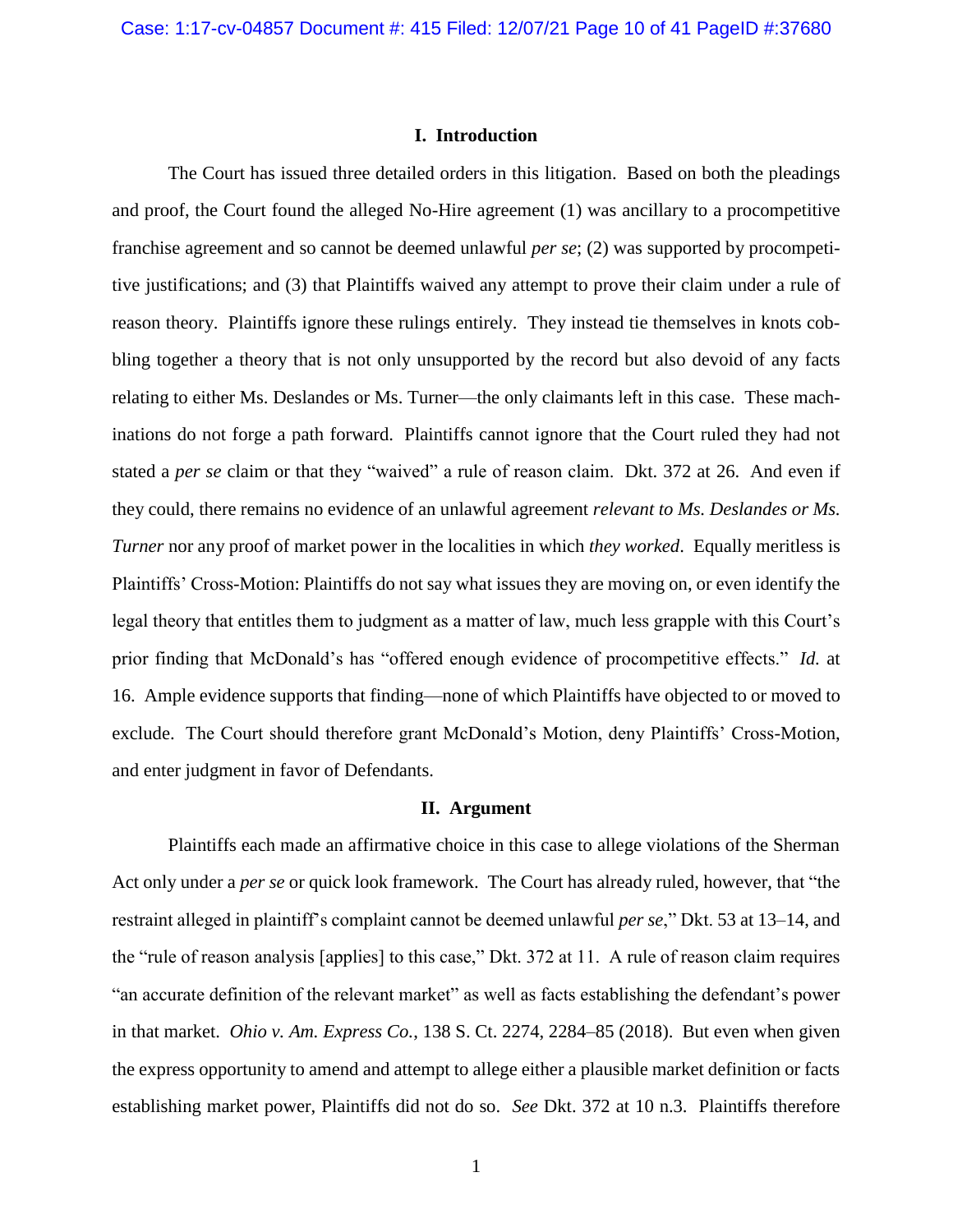"waived" any claim under the rule of reason. *Id.* at 26.

#### A. **Plaintiffs Cannot Argue Away Their Waiver Of The Rule Of Reason Framework**

Plaintiffs cannot dispute that they filed suits asserting liability under only a *per se* or quick look theory nor that they declined this Court's explicit invitation to add a rule of reason claim. *See* Mot. at 5–6. They offer one excuse: that they did not need to "plead legal theories" or "amend their complaints to include the voluminous record" of this case. Opp. at 14. That misses the point. Plaintiffs did not plead facts that stated a rule of reason claim at all—including a "cognizable market on which [McDonald's] actions could have had anticompetitive effects (thus implicating the Sherman Act)"—and then *deliberately forwent* any such claim. *Agnew v. NCAA*, 683 F.3d 328, 337–38, 347 (7th Cir. 2012) (affirming dismissal of Section 1 claim for failure to plead a "specific relevant market" under rule of reason and quick look theories).

Plaintiffs cannot ignore their litigation decisions. They brought suit under a *per se* or quick look theory; the words "rule of reason" appear nowhere with reference to their Sherman Act claim in either of their complaints. Dkt. 32 ¶¶ 133–34; Dkt. 180-1 ¶¶ 131–32. The Court rejected a *per se* theory but allowed each case to proceed under the quick look framework—with the admonition that "the evidence at a later stage may not support" such a claim. Dkt. 53 at 13–16; *see also Turner*  Dkt. 48 at 3–4 (Plaintiffs conceding that the Court would not apply the *per se* theory). In so ruling, the Court noted that Ms. Deslandes "ha[d] not attempted to plead a claim under the rule of reason." Dkt. 53 at 16. Observing that doing so would require her to "allege market power in a relevant market," the Court gave Ms. Deslandes leave to add a rule of reason claim within 28 days of its order on the motion dismiss. *Id.*

This was the chance to do so. As Plaintiffs' counsel acknowledged, "[t]here was a deadline to amend to file a rule of reason claim" that came and went in 2018. Dkt. 166 at 4:4–19. Ms. Deslandes declined the Court's invitation to amend, and Ms. Turner similarly chose not to plead a rule of reason claim when she (represented by the same attorneys) filed suit a year later. Dkt. 180- 2 ¶¶ 131–32. In other words, as this Court later observed, Plaintiffs made a strategic choice "early in this case not to amend the complaint to add a claim under the rule of reason." Dkt. 372 at 26;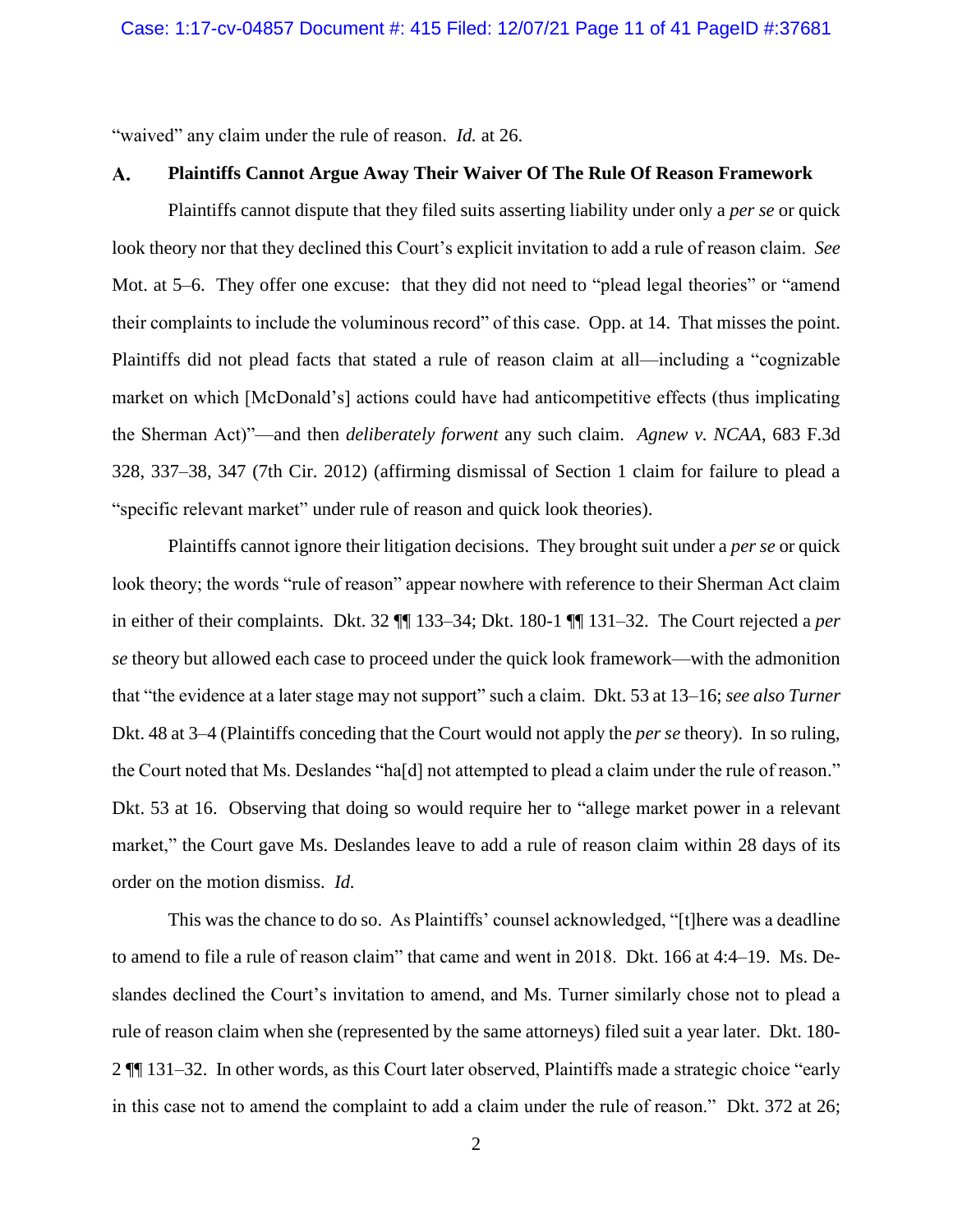*see also id.* at 10 n.3 (Plaintiff Turner "failed to state a claim under the rule of reason").

Extensive discovery ensued under the framework Plaintiffs had chosen. *See* Dkt. 143 at 13:16–24 (magistrate judge noting that "the focus in this case is going to be the plaintiffs are going to try and prove under the quick-look analysis that there is a restraint of trade here" to which Plaintiffs did not object); *id.* at 32:19–35:8 (Plaintiffs' counsel arguing that "Judge Alonso has already ruled on the standard that applies to this case"); *id.* at 48:8–49:19 (Plaintiffs' counsel requesting "discovery nationwide" that would allow them to file a class certification motion under a quick look theory); Dkt. 171 at 26:14–29:2 (Magistrate Judge Weisman framing the boundaries of discovery according to Plaintiffs' quick look theory). And at no point did Plaintiffs ever suggest they could or would proceed under the rule of reason—not in any discovery motion, response, request, meet and confer, or hearing. To the contrary, Plaintiffs moved for class certification by doubling down on their commitment to a quick look theory and forgoing any "analysis of market power." Dkt. 268 at 21 (quoting Dkt. 53 at 9).

That "gamble" was Plaintiffs' to make, but they must live with the ramifications. Dkt. 372 at 26. Based on an extensive factual record and recent guidance from the Supreme Court, the Court ruled it "must apply rule of reason analysis to this case." *Id.* at 11. And as the Court found, Plaintiffs' deliberate relinquishment of the opportunity to plead or pursue a rule of reason theory "waived" any such claim. Dkt. 372 at 26; *see also Chessie Logistics Co. v. Krinos Holdings, Inc.*, 867 F.3d 852, 860 (7th Cir. 2017) (affirming summary judgment because plaintiff forfeited "new theory of negligence" by failing to raise it until summary judgment).

Moreover, Plaintiffs cannot escape the consequence of their pleading choices by arguing that "the factual basis" for asserting a claim under the rule of reason is "consistent with their complaints" and "reflects the evidentiary record." Opp. at 13–14. *Per se*, quick look, and rule of reason are different analytical frameworks with well-established, distinct factual burdens. *See Agnew*, 683 F.3d at 336–37 (distinguishing the different threshold burdens under the different modes of analysis). Chief among these is the requirement of proving market power and anticompetitive effects in a relevant market. *See Menasha Corp. v. News Am. Mktg. In-Store, Inc.*, 354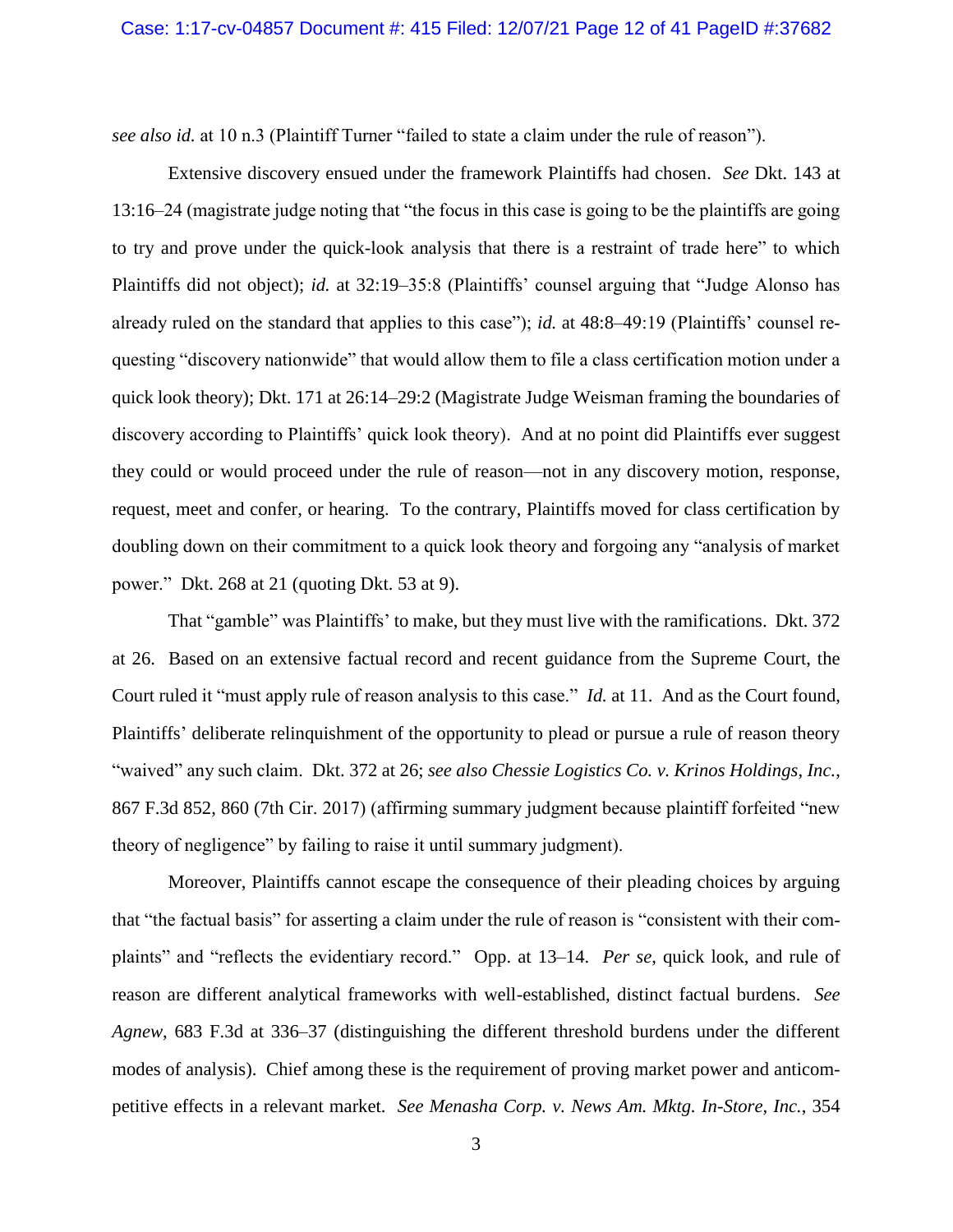### Case: 1:17-cv-04857 Document #: 415 Filed: 12/07/21 Page 13 of 41 PageID #:37683

F.3d 661, 663 (7th Cir. 2004). Having eschewed the need to plead or prove a relevant market, Plaintiffs' "offer [of] post hoc arguments attempting to illuminate a buried market allegation" is too little, too late. *Agnew*, 683 F.3d at 347.

Plaintiffs almost acknowledge as much through their half-formed request to amend their complaints. Opp. at 14 n.11. But yet again, they ignore the Court's explicit admonition that if Plaintiffs at this late stage of litigation tried "to amend the claim to add a claim under the rule of reason, it will be denied outright or stricken." Dkt. 387 at 5:14–6:15. Any intimation that they are nonetheless entitled to do so *sub silentio* is baseless. *See Ames v. Shaw*, 2018 WL 6435656, at \*8 (N.D. Ill. Dec. 7, 2018) ("Plaintiff cannot amend his theory of the case by way of his summary judgment briefs; accordingly, this new theory of the case cannot defeat summary judgment.").

None of the cases Plaintiffs cite supports their gamesmanship. In *BRC Rubber & Plastics, Inc. v. Continental Carbon Co.*, the court allowed the plaintiff to pivot where the supposed change was actually "not new to this case at all" because it conformed to the "construction of the contract" advanced by the defendant and "d[id] not depend on any essential allegations that are missing from the complaint." 900 F.3d 529, 536–44 (7th Cir. 2018). That has no bearing here, where Plaintiffs have "explicitly or implicitly disclaim[ed] certain legal characterizations of the claim." *Vidimos, Inc. v. Laser Lab Ltd.*, 99 F.3d 217, 222 (7th Cir. 1996); *see also Menasha*, 238 F. Supp. 2d at 1033 (finding rule of reason and *per se* allegations are not interchangeable because the "relevant market analysis" differs). This is the very rule of another case Plaintiffs advance, *In re Processed Egg Products Antitrust Litigation*, Opp. at 14, in which the court explained that litigants *are* "prevented from pursuing a claim under a rule of reason theory" after other theories fail where, as here, they "expressly disavowed reliance on the rule of reason." 206 F. Supp. 3d 1033, 1051–53 (E.D. Pa. 2016); *see also Texaco Inc. v. Dagher*, 547 U.S. 1, 7 (2006) (similar); *In re Ins. Brokerage Antitrust Litig.*, 618 F.3d 300, 318 (3d Cir. 2010) (similar).

Judgment for McDonald's is therefore the only appropriate result here.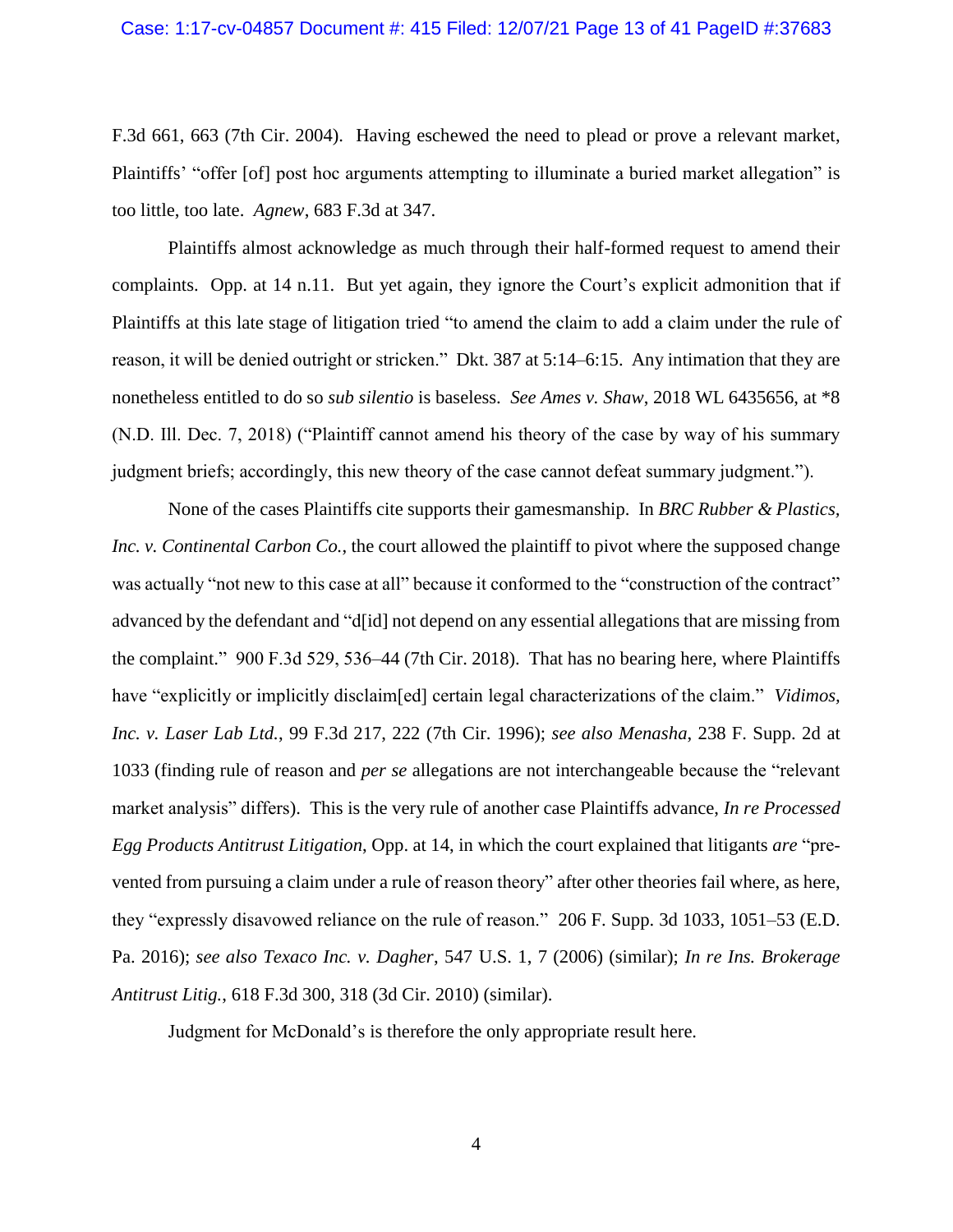#### **B. Plaintiffs Cannot Evade The Court's Conclusion That The Rule Of Reason Applies By Relitigating Whether The Alleged Restraint Was Ancillary**

In a similar attempt to restructure the case, Plaintiffs resurrect their argument that the alleged No-Hire Agreement was not ancillary to the franchise relationship and thus is subject to *per se* liability. Opp. at 9–12; *see* Dkt. 40 at 10–13. But the Court already found that Plaintiffs alleged a "restraint that is ancillary to franchise agreements," Dkt. 53 at 13. Plaintiffs did not seek reconsideration of this ruling, which the undisputed evidence confirms is correct.

"A restraint is ancillary if it 'promoted enterprise and productivity when it was adopted.'" Dkt. 53 at 12 (quoting *Polk Bros., Inc. v. Forest City Enterprises, Inc.*, 776 F.2d 185, 189 (7th Cir. 1985)). Competent, undisputed evidence shows that former Paragraph 14 promoted the legitimate goals of an efficient output-enhancing franchise system. McD SAMF ¶¶ 17–21; *see also*, *infra*, at 24–28. As McDonald's expert Dr. McCrary explained, "the challenged conduct, like McDonald's other intrabrand restraints, . . . help[ed] McDonald's ensure standardization, consistency, and quality across its stores." McCrary ¶ 115; *see also id.* ¶¶ 135–44 (explaining employee-facing benefits of restraint). This Court has already recognized this too—yet another finding Plaintiffs ignore. Dkt. 372 at 14.<sup>1</sup>

Plaintiffs cite no contrary evidence. *See* Opp. at 10–12. Nor can they create a triable issue by elsewhere pointing to incomplete excerpts of testimony from Bill Lowery, one of McDonald's ombudsman, that he was unaware of Paragraph 14's economic purpose and had not noticed any difference since its removal. Opp. at 26  $\&$  n.19. Mr. Lowery did not testify as a corporate representative on behalf of McDonald's, did not handle any employment issues, was never trained on the franchise agreement, and did not provide guidance about its terms as part of his job. McD SAMF ¶ 13. Because he "did not ever" encounter Paragraph 14, he had no reason to know why it

<sup>&</sup>lt;sup>1</sup> Although Plaintiffs criticize Dr. McCrary's analysis, they cannot "get to a jury simply by casting doubt on the defendant's evidence." *Fletcher v. Hoeppner Wagner & Evans, LLP*, 775 F. App'x 240, 241 (7th Cir. 2019); *see also Anderson v. Liberty Lobby, Inc.*, 477 U.S. 242, 256 (1986) (plaintiff cannot survive summary judgment "by merely asserting that the jury might, and legally could, disbelieve the defendant's denial of a conspiracy"); *Scherer v. Rockwell Int'l Corp.*, 975 F.2d 356, 361 (7th Cir. 1992) (similar).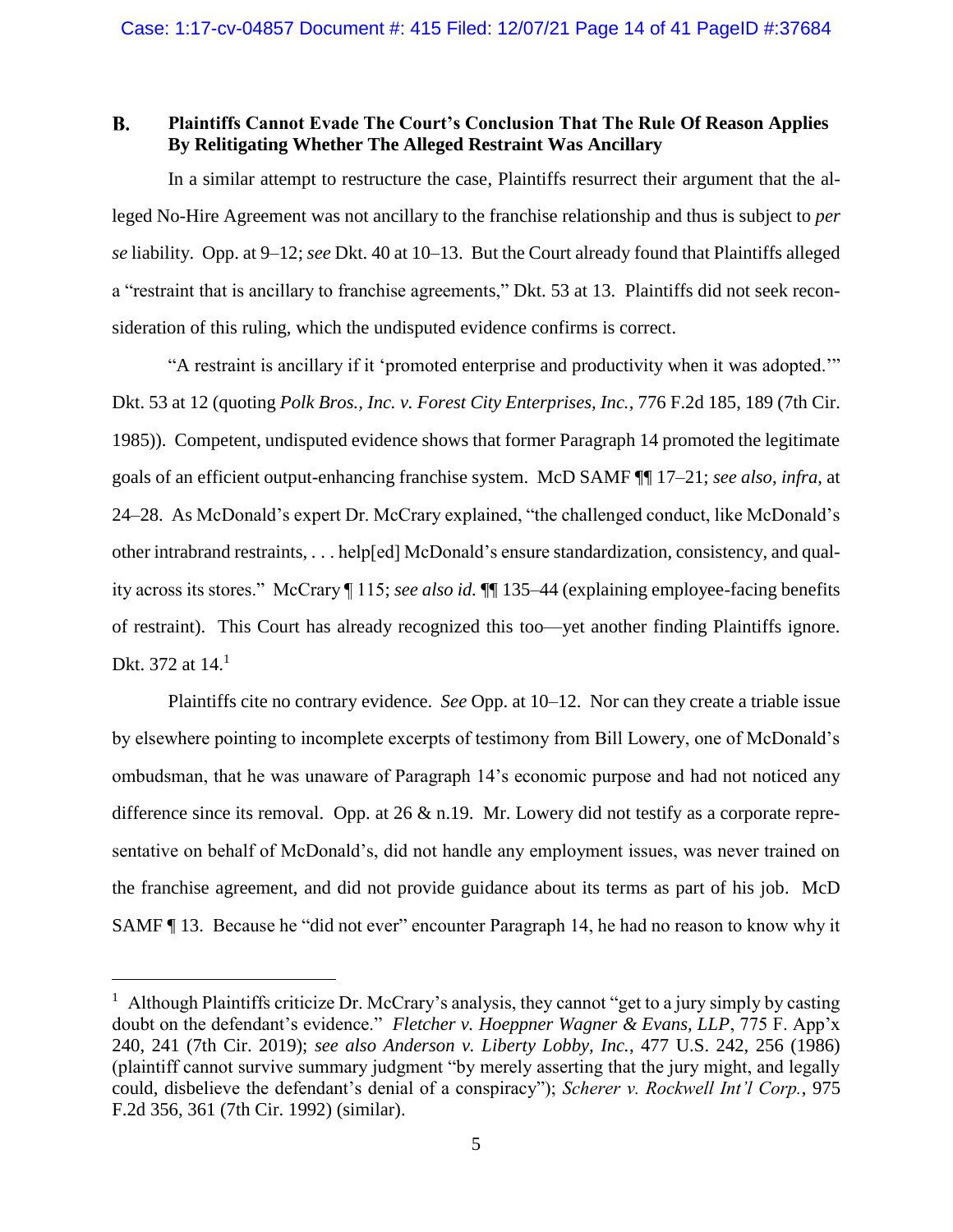would have been included. *Id.* And he observed no change after its removal "because it never really impacted [his day-to-day work] in the first place." *Id.* None of this detracts from the unrebutted evidence establishing the alleged restraint's value to the McDonald's System—it just highlights the dearth of evidence Plaintiffs have adduced.

Lacking any evidence that would support their argument under the controlling legal standard, Plaintiffs fall back on trying to convince this Court to create a new standard for assessing whether a restraint is ancillary: that it must be "essential to the overall arrangement." Opp. at 9. But a principle of strict necessity finds no support in relevant precedent. As this Court observed and Plaintiffs ignore, that is not the rule the Seventh Circuit adopted in *Polk Brothers*. 776 F.2d at 189 ("A restraint is ancillary when it may contribute to the success of a cooperative venture that promises greater productivity and output."); *see* Dkt. 53 at 12. Nor is it the one used in any other case Plaintiffs cite. *See*, *e.g.*, *Rothery Storage & Van Co. v. Atlas Van Lines, Inc.*, 792 F.2d 210, 224 (D.C. Cir. 1986) ("To be ancillary, and hence exempt from the *per se* rule, an agreement eliminating competition must be subordinate and collateral to a separate, legitimate transaction . . . in the sense that it serves to make the main transaction more effective in accomplishing its purpose."); *Major League Baseball Props., Inc. v. Salvino, Inc.*, 542 F.3d 290, 339–41 & n.11 (2d Cir. 2008) (Sotomayor, J., concurring) (restraint "need not be essential" but only "reasonably ancillary to the legitimate cooperative aspects of the venture"); *Nat'l Bancard Corp. v. VISA U.S.A., Inc.*, 779 F.2d 592, 599 (11th Cir. 1986) ("[C]ourts should look to whether the restraint at issue potentially could create an efficiency enhancing integration to which the restraint is ancillary."); *Polygram Holding, Inc. v. F.T.C.*, 416 F.3d 29, 36 (D.C. Cir. 2005) (defendant must "come[] forward with some plausible (and legally cognizable) competitive justification for the restraint").<sup>2</sup>

<sup>2</sup> Although some cases speak to *reasonable* necessity, *United States v. Addyston Pipe & Steel Co.*, 85 F. 271, 281, 290–91 (6th Cir. 1898), this language is no different in substance. *See Med. Ctr. at Elizabeth Place, LLC v. Atrium Health Sys.*, 922 F.3d 713, 727 (6th Cir. 2019) ("follow[ing] the majority of Circuits," including the Seventh, by holding a "restraint is ancillary and therefore inappropriate for *per se* categorization when, viewed at the time it was adopted, the restraint may contribute to the success of a cooperative venture"); *see also* Gregory J. Werden, *The Ancillary*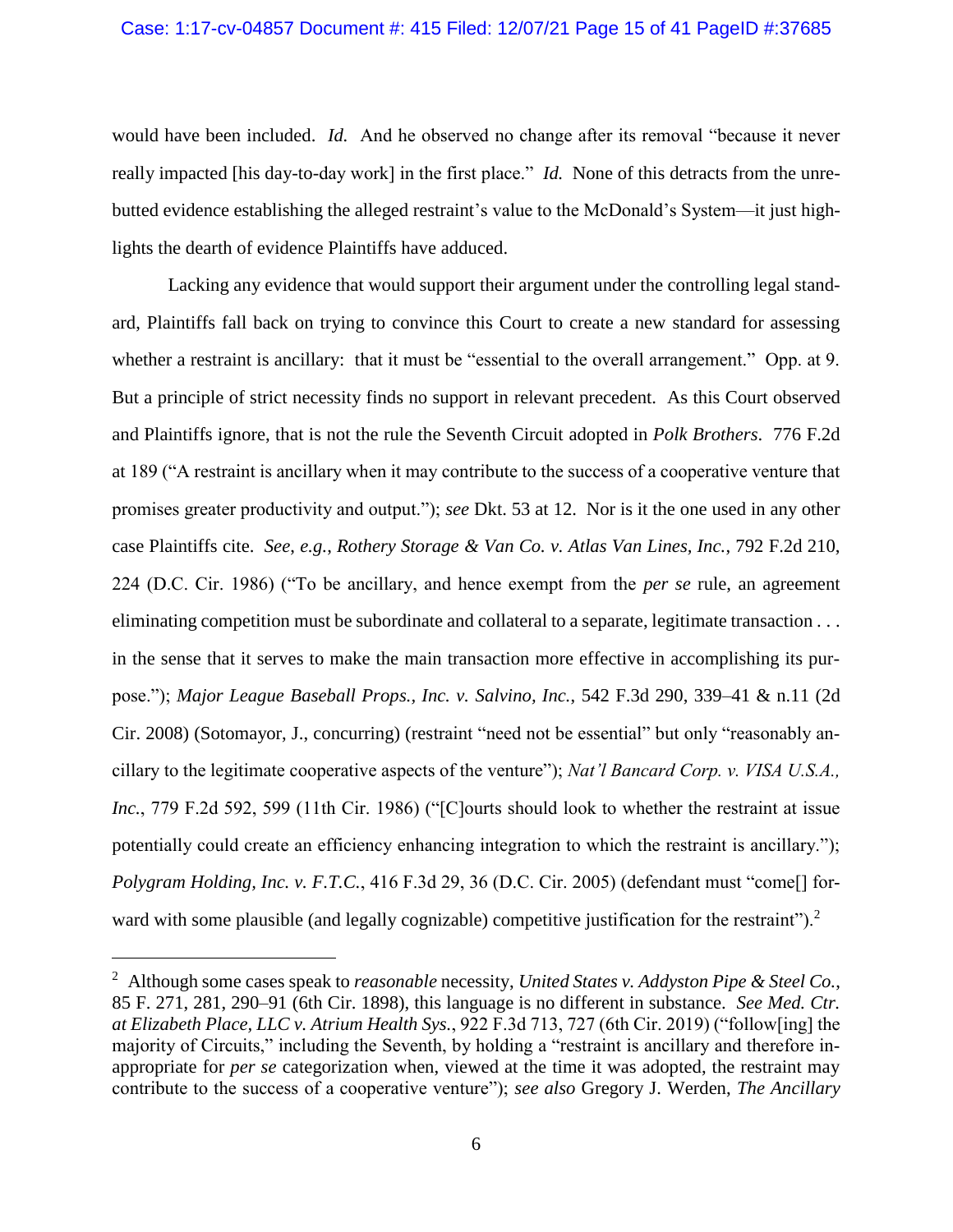Plaintiffs are therefore wrong to suggest that the removal of Paragraph 14 precludes the alleged restraint from being deemed ancillary. *See* Opp. at 9–10. First, this argument only works if a restraint must be "essential"—a premise Plaintiffs have tried to spin from straw. *Id.* Second, it cannot be reconciled with the actual rule, which links the analysis to "the time [the restraint] was adopted." *Polk Bros.*, 776 F.2d at 189; *accord Aya Healthcare Servs., Inc. v. AMN Healthcare, Inc.*, 9 F.4th 1102, 1111 (9th Cir. 2021). Plaintiffs' reliance on *Blackburn v. Sweeney*, 53 F.3d 825 (7th Cir. 1995), is therefore misplaced. In that case, the parties entered into a permanent market allocation agreement *after* their partnership dissolved—making it naked and unrelated to any venture. *Id.* at 828–29. That reasoning does not apply to cases like this one "involv[ing] a restraint that was entered into at the same time the parties agreed to collaborate" and which "promoted enterprise and productivity *at the time it was adopted*." *Aya*, 9 F.4th at 1110–11 (citing *Polk Bros.* to reject similar analogy to *Blackburn*) (emphasis added). And Plaintiffs' attempt to parse whether or not Paragraph 14 was indispensable to forming a franchise system, rather than reasonably aimed to promote its success and growth, runs contrary to the well-established principle that "lower courts should [not] calibrate degrees of reasonable necessity" such that "the lawfulness of conduct turn[s] upon judgments of degrees of efficiency." *Rothery Storage*, 792 F.2d at 227; *see also NCAA v. Alston*, 141 S. Ct. 2141, 2161 (2021) ("[A]ttempts to meter small deviations [from perfect efficiency] is not an appropriate antitrust function.") (cleaned up).<sup>3</sup>

Nor can Plaintiffs revisit the Court's determination on the ancillary nature of the alleged restraint by arguing that it "was wildly overbroad." Opp. at 10. Absent from this argument is any

*Restraints Doctrine After Dagher*, 8 Sedona Conf. J. 17, 24 (2007) (The "burden . . . of demonstrating ancillarity . . . is not a heavy one. The more important of the two words in 'reasonably necessary' is the first.").

<sup>&</sup>lt;sup>3</sup> The Courts of Appeal have uniformly analyzed no-hire agreements associated with the sale of a business under the rule of reason. *Eichorn v. AT & T Corp.*, 248 F.3d 131, 145 (3d Cir. 2001); *Aya*, 9 F.4th at 1111; *Princo Corp. v. Int'l Trade Comm'n*, 616 F.3d 1318, 1336 (Fed. Cir. 2010); *Bogan v. Hodgkins*, 166 F.3d 509, 515 (2d Cir. 1999); *Consultants & Designers, Inc. v. Butler Serv. Grp., Inc.*, 720 F.2d 1553, 1561 (11th Cir. 1983); *Lektro-Vend Corp. v. Vendo Corp.*, 660 F.2d 255, 265 (7th Cir. 1981).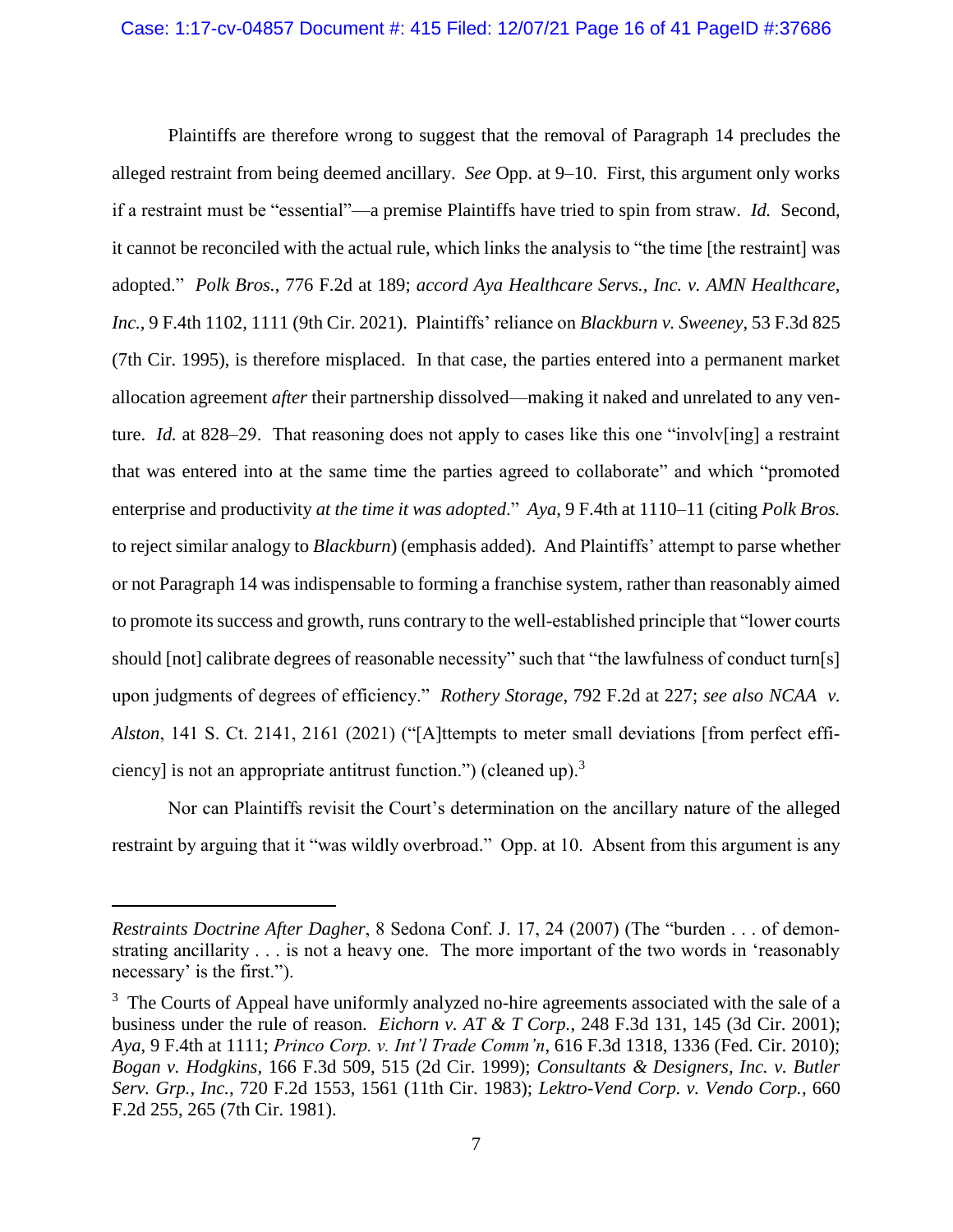citation to evidence. *See*, *e.g.*, *Robinson v. The Univ. of S.C.*, No. C.A.3:04 0640 MBS, 2006 WL 2521452, at \*4 (D.S.C. Aug. 29, 2006) (argument in a brief is not evidence for summary judgment). And it is also contrary to law: a defendant "need not satisfy a less-restrictive-means test to demonstrate that [a] non-solicitation agreement is an ancillary restraint." *Aya*, 9 F.4th at 1111. Because that question is instead part of the rule of reason itself, *Am. Express Co.*, 138 S. Ct. at 2284, Plaintiffs' argument merely highlights the need for the searching inquiry they eschewed. *See Aya*, 9 F.4th at 1111 ("The less restrictive alternative analysis falls within the rule-of-reason analysis, not the ancillary restraint consideration."); *see also Lektro-Vend Corp. v. Vendo Co.*, 660 F.2d 255, 267 (7th Cir. 1981) (rejecting as "irrelevant" ancillary covenant's alleged overbreadth); *Snap-on Tools, Corp. v. F.T.C.*, 321 F.2d 825, 837 (7th Cir. 1963) ("[E]ven if this restriction is unreasonable as to geographic scope, we are not prepared to say that it is a *per se* violation."); *United States v. Empire Gas Corp.*, 537 F.2d 296, 307–08 (8th Cir. 1976) (rule of reason applied to contracts with allegedly overbroad covenants not to compete).

Here, undisputed evidence shows that the alleged restraint was not the product of "two people meet[ing] one day and decid[ing] not to compete" but rather entered "[a]t the time A and B strike their bargain" to establish an "enterprise (viewed as a whole) [that] expands output and competition by putting B to work." *Polk Bros.*, 776 F.2d at 189. The Court should therefore confirm what it has recognized from the start: the alleged agreement was an ancillary restraint that cannot be subject to *per se* liability. Dkt. 53 at 13–14; *see also* Dkt. 372 at 16.

#### **Plaintiffs Have No Evidence Of A Nationwide Agreement To Allocate Markets Or**   $\mathbf{C}$ . **Suppress Wages, Dooming Their Claims Under Any Standard**

Plaintiffs do not dispute that the touchstone of this case is former Paragraph 14. *See* Mot. at 6; Dkt. 268 at 21–26. But in tacit recognition that no claim premised on this provision can carry the day in light of this Court's prior orders, Plaintiffs now pivot to emphasizing an alleged agreement that "went beyond the four corners of the franchise contracts." Opp. at 6. But no matter how Plaintiffs characterize their theory of liability, there is no evidence of any common scheme designed to achieve an unlawful objective among McDonald's and its franchisees—much less any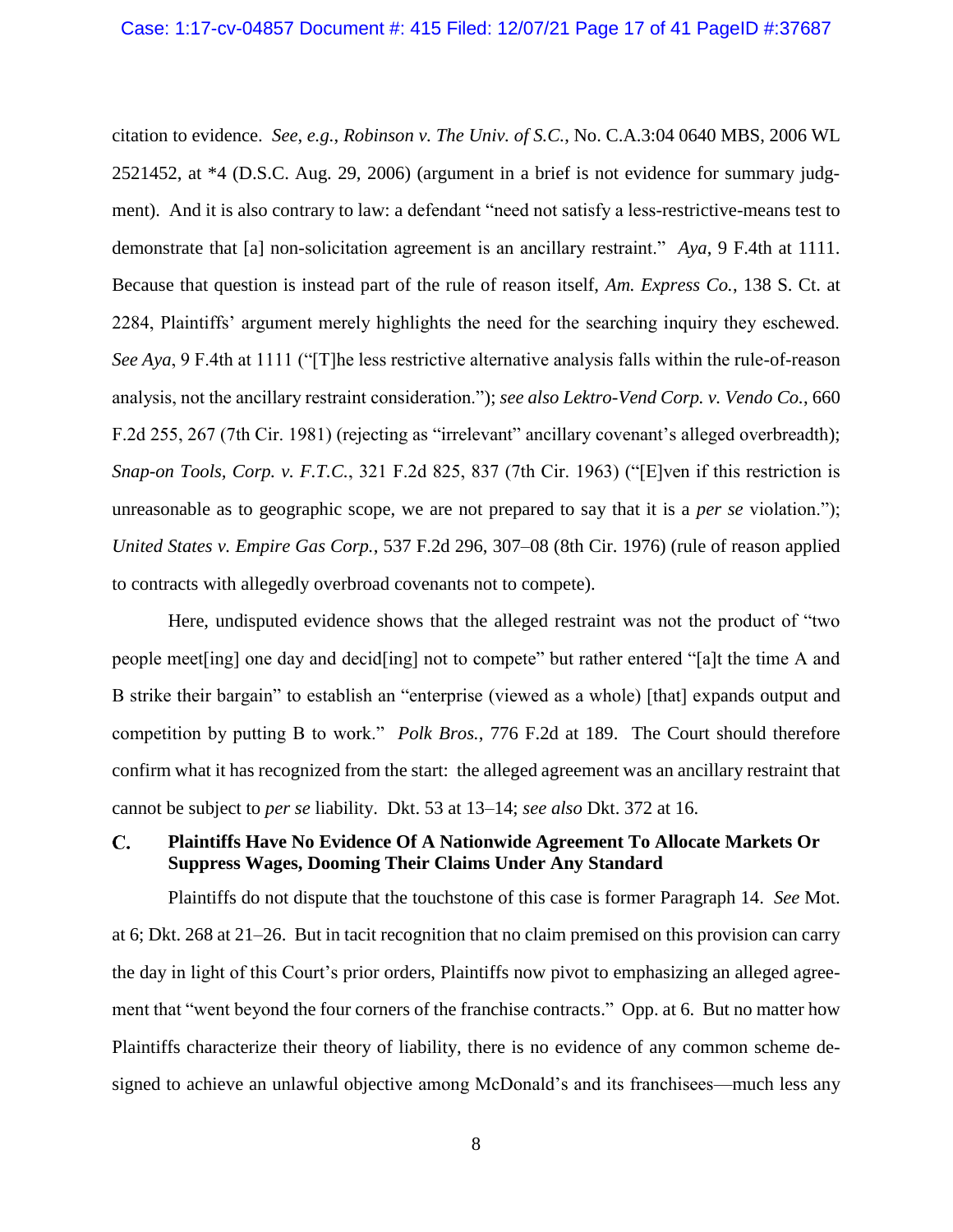evidence connecting such a conspiracy to the restaurants where either Plaintiff worked.

### **1. There Is No Evidence Of The Alleged Market Allocation Conspiracy**

Plaintiffs suggest there is "extrinsic evidence" of (1) a nationwide "reciprocated" agreement whereby McOpCos would not hire franchisees' managers and, starting in 2015, franchisees' crew and (2) an agreement among each and every franchisee not to hire one another's employees, evidenced by "releases" granted by certain franchisees. Opp. at 6–8. But Plaintiffs point to no facts demonstrating when these supposed agreements arose, who joined them, or how they were maintained among thousands of operators of McDonald's restaurants. And there remains no evidence that *all* franchisees or McOpCos joined these alleged agreements, including, critically, the restaurants in Ms. Deslandes's and Ms. Turner's local labor markets.

**No Evidence of a Single, Nationwide, Reciprocal Agreement.** Plaintiffs cite evidence from Arizona (Pl. Ex. 32), Las Vegas (Pl. Ex. 33), and Houston (Pl. Ex. 34) to suggest that McDonald's franchisees and McOpCos nationwide "adhered to, complied with, and enforced the No-Hire Agreement." Pl. SMF  $\P$  13. But there is no corresponding evidence with respect to the restaurants where Ms. Deslandes or Ms. Turner lived and worked. McD SAMF ¶ 7–8; McD Resp. Pl. SMF ¶ 5. Instead, franchisees in those localities denied any such agreement—among themselves or with McOpCos. McD SUF  $\P$  26, 31–36. That unrebutted and unequivocal testimony shows that Ms. Deslandes and Ms. Turner were not subject to any "conspiracy or other agreement to suppress or otherwise reduce wages of McDonald's brand restaurant employees." McD SUF ¶ 26; *see also id.*  $\P$ [23, 34–36; McD SAMF [1. Ms. Turner indisputably admitted the same. McD SUF [27.

Unable to defang this devastating evidence, Plaintiffs object to the declarations from their former employers by arguing "employee declarations" are hearsay and "insufficient under Federal Rule of Civil Procedure 56(e)." Pl. Resp. McD SUF  $\P$  23. This effort is in vain, for a moving party need not "support its motion with affidavits or other similar materials *negating* the opponent's claims." *Celotex Corp. v. Catrett*, 477 U.S. 317, 323 (1986) (emphasis in original). Plaintiffs are also wrong as affidavits and declarations are the precise kind of support Rule 56 contemplates. Fed. R. Civ. P. 56(c); *see also Igasaki v. Ill. Dep't of Fin. & Pro. Regul.*, 988 F.3d 948,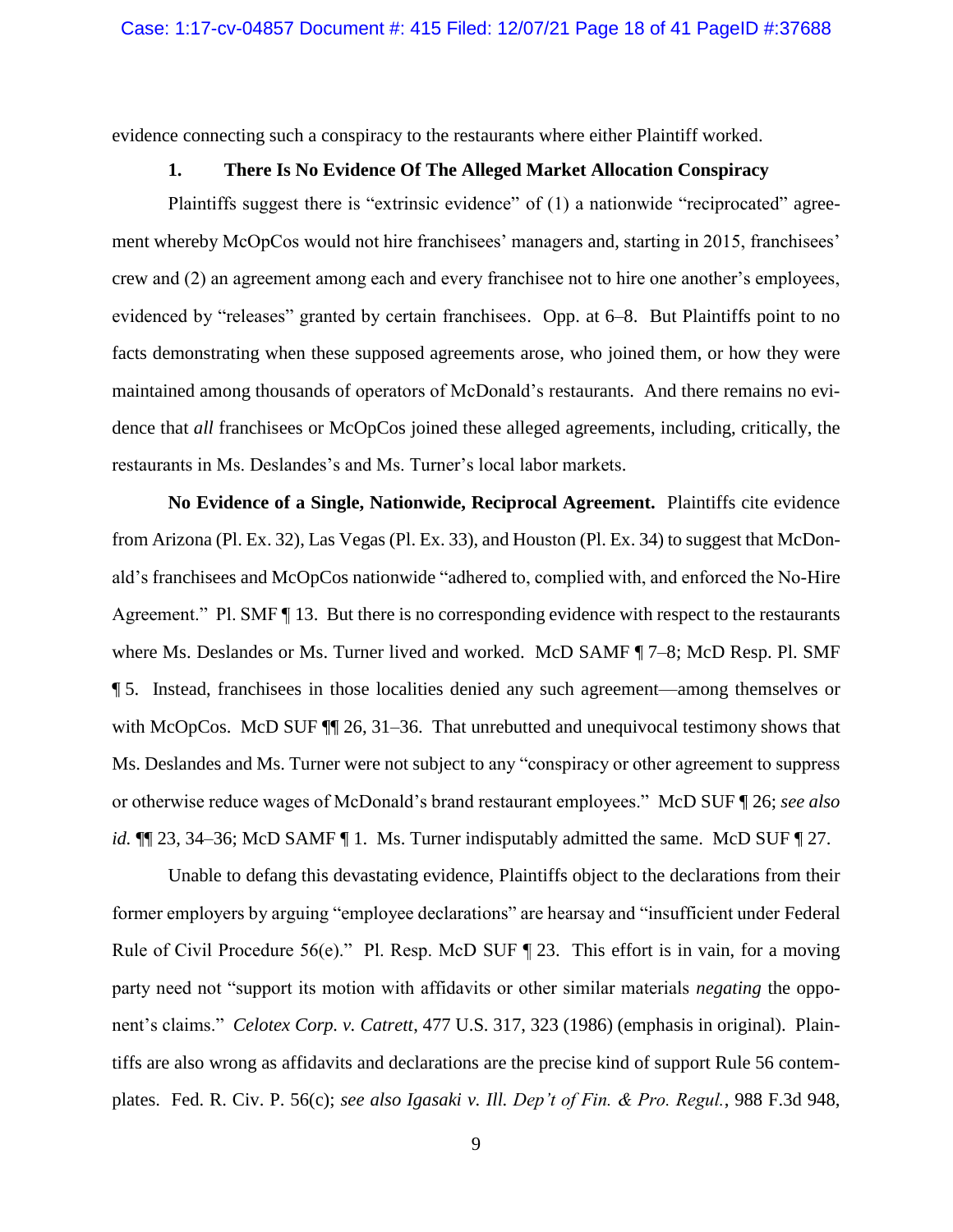955 (7th Cir. 2021) (because "the form [of evidence] produced at summary judgment need not be admissible," a "moving party can support its assertions of undisputed facts by citing to record materials, 'including . . . affidavits or declarations'"). No doubt Plaintiffs resort to this baseless line of attack because, despite a full opportunity to examine them under oath, they did not ferret out any testimony or other evidence undermining the sworn statements of any declarant—none of whom is in fact an employee of either defendant. McD SAMF  $\P\P$  1-2.<sup>4</sup>

Critically, there is no evidence that McDonald's *agreed* with the franchisees for whom Plaintiffs worked—or franchisees anywhere, for that matter—to not hire managers from their restaurants for McOpCos. *See* Opp. at 6–7. And Plaintiffs have not attempted to parse where such an agreement even could have existed. *See* Dkt. 372 at 16–17 (recognizing that "in many parts" of the country any agreement between franchisees and McDonald's would be vertical due to absence of McOpCos). Nor have they identified when this supposed agreement arose, who was involved, or how it was maintained among thousands of franchisees over decades—nor a single document between McDonald's and a franchisee reflecting it. *See* Opp. at 6–7; McD Resp. Pl. SMF ¶¶ 7, 8. Although Plaintiffs place great weight on Ms. King's comments about *her* understanding, Opp. at 6, she was not deposed as a corporate representative and testified her knowledge was not based on her former role as Chief People Officer, but instead limited to one region more than a decade before the relevant time period. McD Resp. Pl. SMF ¶ 5. During the relevant time period, McDonald's stated position was that "[e]mployment releases [were] not required [for McOpCo employees] to leave an[d] go to a franchise restaurant." *Id.*

Although some McOpCo recruiters sought releases before hiring managers from franchisees, that practice did not extend without exception as Plaintiffs contend. McD Resp. Pl. SMF ¶ 7. It is instead proof positive that McOpCo practices could vary by region. *Id.* The former head

<sup>&</sup>lt;sup>4</sup> For these reasons, the declarations submitted by McDonald's bear no resemblance to the materials in the cases Plaintiffs cite. *See Sapperstein v. Hager*, 188 F.3d 852, 856 (7th Cir. 1999) (error to credit declaration from defendant's manager on a motion to dismiss because the plaintiff "had no opportunity to conduct discovery to challenge the credibility of the affidavit"); *Gunville v. Walker*, 583 F.3d 979, 985 (7th Cir. 2009) (excluding classic hearsay from a deposition transcript).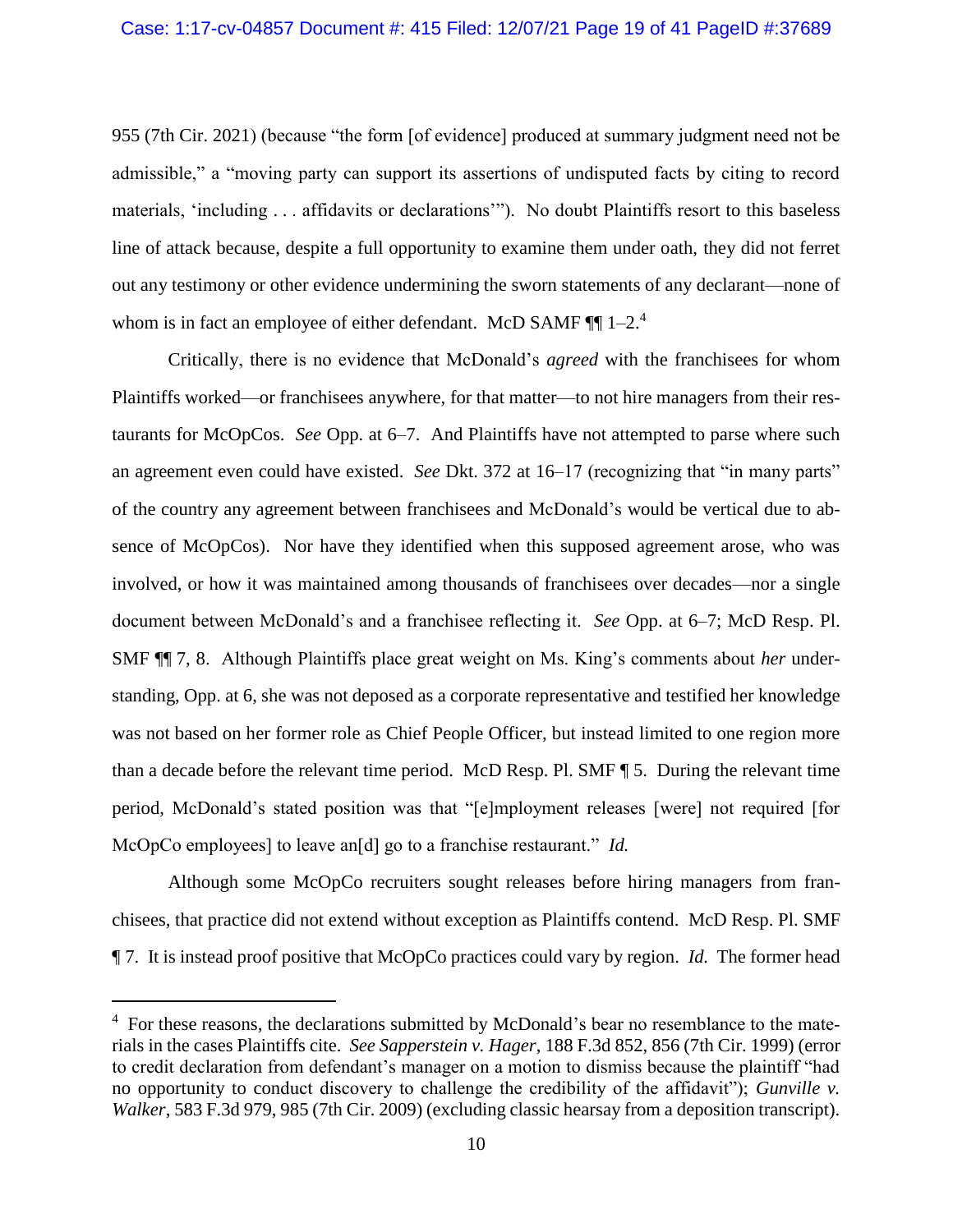of all McOpCo restaurants in California, for example, testified that company stores did not generally require a letter of release before hiring employees from franchisees. McD SAMF ¶ 6. And even among the McOpCo recruiters who did seek release letters, they testified that doing so was a "courtesy"; no phantom agreement imposed a "requirement" to do so. McD Resp. Pl. SMF  $\P$  5, 7, 14. That includes for Ms. Deslandes herself—as shown by unrebutted testimony from the McOpCo recruiter with whom she spoke. *See id. ¶* 7; *see also id.* ¶ 5; McD SUF ¶¶ 26, 31–33; Mot. at  $9<sup>5</sup>$ 

**No Evidence of a Horizontal Restraint Among Franchisees.** Similarly, Plaintiffs have failed to adduce evidence of a horizontal agreement among the restaurants where each of the Plaintiffs worked. Plaintiffs focus on the fact that, on occasion, these restaurants "requested and provided releases." *See* Opp. at 29. But "parallel conduct by alleged co-conspirators is not sufficient to show an agreement." *In re Ins. Brokerage Antitrust Litig.*, 618 F.3d at 321; *accord Kleen Prod. LLC v. Georgia-Pac. LLC*, 910 F.3d 927, 942 (7th Cir. 2018); *Rsrv. Supply Corp. v. Owens-Corning Fiberglass Corp.*, 971 F.2d 37, 51 (7th Cir. 1992).

And there is not even evidence of parallelism here. Ms. Deslandes worked within 25 miles of 28 McDonald's run by multiple franchisees. Murphy Fig. 7. Yet there is no evidence that Ms. Deslandes's organization reached any agreement about releases with any—much less all—of them. McD SAMF ¶ 7. So too as to Ms. Turner, who also lived and worked near dozens of McDonald's restaurants. Murphy Figs. E-2C, E-4C–E. Rather, the franchisees in Ms. Deslandes's and Ms. Turner's locales sought and granted releases from time to time when they thought it would promote intrabrand trust and cooperation. McD SAMF ¶ 8. The unsupported assertion that McDonald's "coaxed" this testimony, Opp. at 29, cannot create a material issue of fact. *Fletcher*, 775 F. App'x at 241; *see also Anderson*, 477 U.S. at 256; *Scherer*, 975 F.2d at 361.

<sup>&</sup>lt;sup>5</sup> To the extent Plaintiffs suggest an agreement is proven by McDonald's supposed refusal in 2002 to remove part of Paragraph 14 "because of 'objections from the franchisees to the change,'" Opp. at 6, that argument simply misrepresents the cited testimony. Mr. Kramer testified that he did not know which proposed changes had been proposed or might have been found objectionable. McD Resp. Pl. SMF ¶ 8.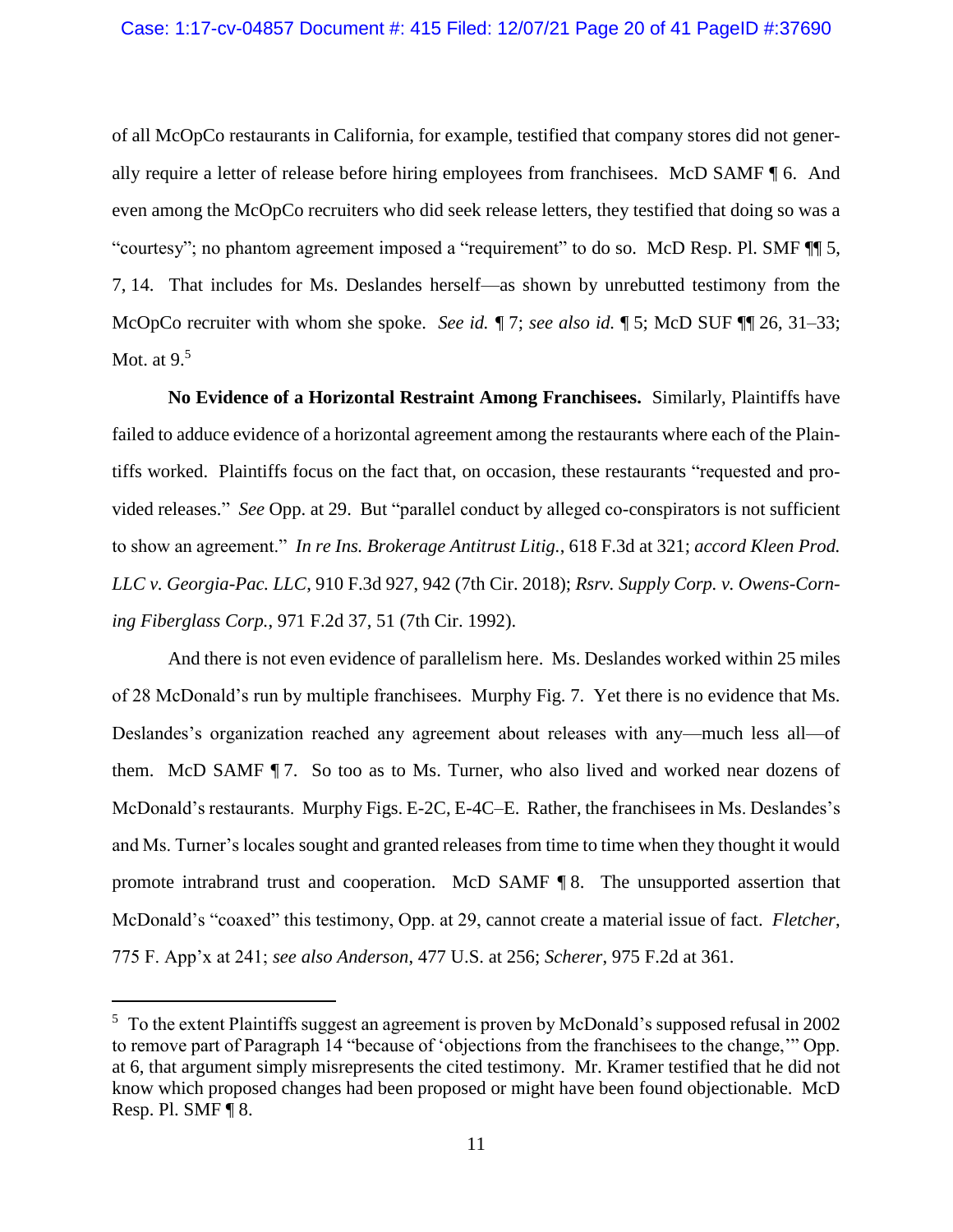Moving away from actual local labor markets in which Plaintiffs worked to the alleged nationwide conspiracy simply exacerbates Plaintiffs' lack of evidence. Rather than showing that *thousands* of franchisees nationwide "worked out a common mechanism" of "requiring a 'letter of release,'" Opp. at 7, the evidence shows widespread divergence in practice and policy. *See* McD SUF ¶¶ 28–38. There is no evidence that all franchise restaurants across the country demanded or agreed to releases under the same circumstances. *See* SUF ¶¶ 31, 35–36; McD SAMF ¶ 9. For every instance in which a franchisee suggested that a release was required before hiring another franchisee's employee, *see* Pl. SMF ¶ 15, there is a countervailing example involving a different franchisee simply hiring whomever they wanted whenever they wanted. McD Resp. Pl. SMF ¶ 15. None of this bridges Plaintiffs' failure to adduce any evidence about an agreement *in their markets* to suppress wages or reduce mobility by requiring letters of release.

\*\*\*

At bottom, the record does not support the existence of any "single, general" horizontal agreement, much less a multifaceted conspiracy that evolved at indeterminate points over decades. *Dickson v. Microsoft Corp.*, 309 F.3d 193, 203 (4th Cir. 2002). Nor is there even evidence of parallel behavior—a prerequisite to inferring such an agreement. *See*, *e.g.*, *Rsrv. Supply Corp.*, 971 F.2d at 51. As a result, this case is nothing like *In re Wholesale Grocery Products Antitrust Litigation*, on which Plaintiffs principally rely. 752 F.3d 728, 730 (8th Cir. 2014) (express evidence of an agreement between two interbrand competitors to divide geographic territories supported by emails from executives explicitly confirming an agreement "not to 'compete'"). The Court should therefore enter summary judgment for McDonald's.

### **2. There Is No Evidence Of A Shared, Unlawful Objective**

Plaintiffs do not dispute their burden to prove that, as part of any alleged horizontal agreement, McDonald's and the franchisees for whom they worked intended and agreed to "achieve [the] unlawful objective" of suppressing employee wages. *Monsanto Co. v. Spray-Rite Serv. Corp.*, 465 U.S. 752, 764 (1984). But challenged to come forth with such evidence, Plaintiffs have failed to do so. They do not argue that there is any direct evidence of a commitment to suppress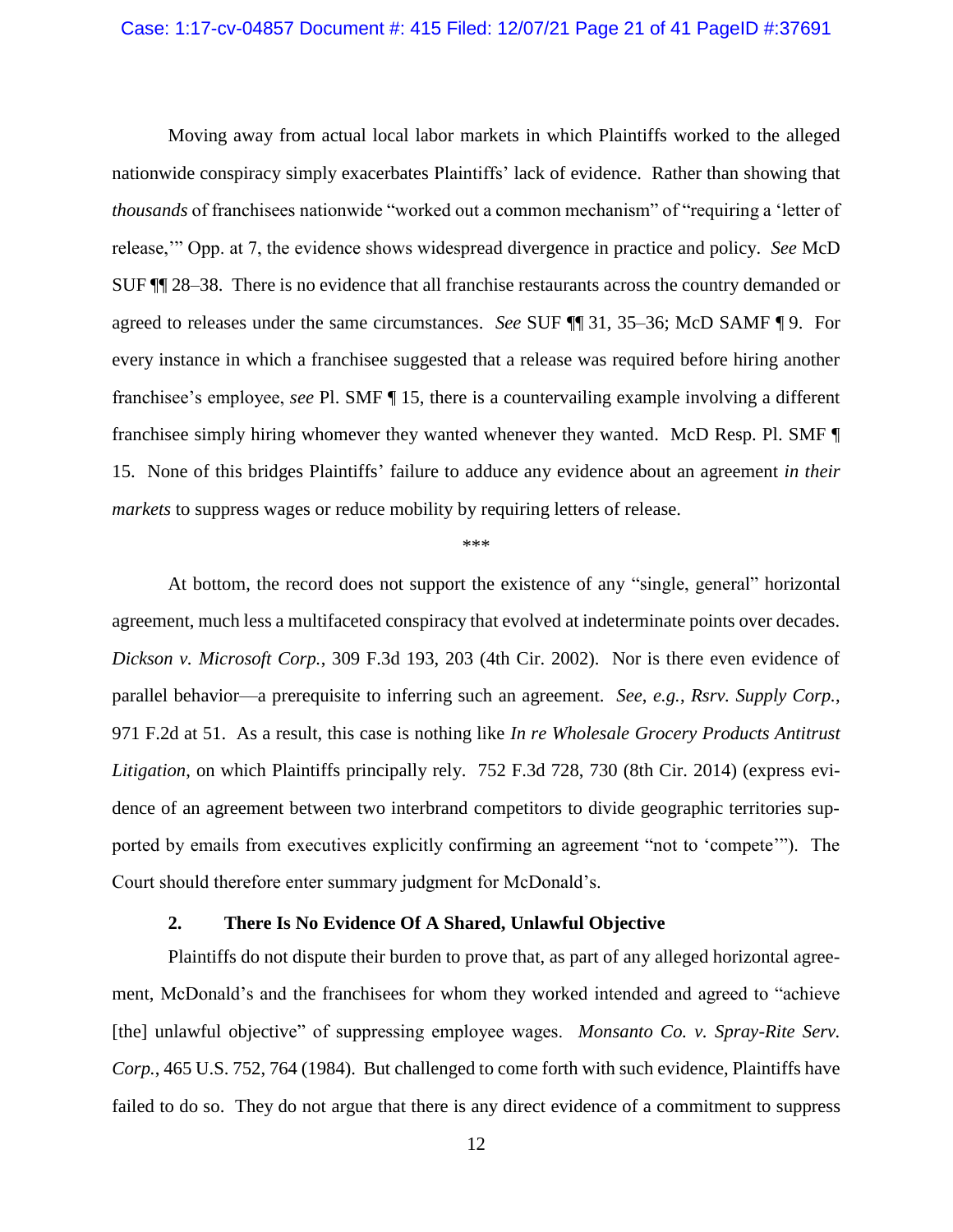worker pay. *See* Opp. at 6–7. And despite the apparent allegation that multiple agreements arose over multiple years involving thousands of conspirators, they can cite to no document or testimony substantiating such a design. *Id*.

Rather, all Plaintiffs muster as a "clear<sup>[]</sup> link<sup>[]</sup> to suppressing worker pay" is McDonald's 2015 announcement that it would *increase pay* and *improve* benefits for all McOpCo restaurant workers. Opp. at 6; *see also* McD SUF ¶¶ 44, 47 (evidence that McDonald's consistently encouraged franchisees to evaluate their compensation to ensure it was "competitive"). That is remarkable in and of itself. Plaintiffs' principal evidence of an agreement intended to suppress wages was *a unilateral decision by McDonald's to increase McOpCo pay*—with no evidence of any connection to the franchisees who employed Plaintiffs. But aside from this self-evident contradiction, the actual testimony from Ms. King (McDonald's then-Chief People Officer) about McOpCo's 2015 benefits increase does not tell the story Plaintiffs string together in their brief. *See* Opp. at 7 (relying on Ms. King).

Ms. King testified that in fall 2014 McDonald's senior leadership decided to increase the minimum wage for workers in McOpCo restaurants. McD SAMF ¶ 3. This was a unilateral decision designed to "enhance the competitiveness of [McOpCo's] entire compensation and benefits package." McD SAMF ¶ 3 ("[W]e are choosing to differentiate ourselves from our competitors."). Before making a systemwide announcement in April 2015, however, McDonald's executives met with a group of franchisees' elected leadership in Las Vegas—part of a larger, regular gathering among franchisees. *Id.* Contrary to Plaintiffs' suggestion, this meeting was not "about alignment" or reinforcing a preexisting decision to suppress wages. *Id.* It was to "communicate [the] policy" that McDonald's had already adopted—just as the company would do when "roll[ing] out fresh meat patties in Texas" or "any other major decision that . . . will impact the system." *Id.*

Ms. King did not "clearly link[]" McDonald's practices to "suppressing worker pay." Opp. at 6. Rather, she recalled that "[w]e didn't talk about well, you're going to also experience pressure to raise your wages" because every franchisee has "a different point of view in their philosophy around compensation. And so it's just not something you can't talk about it. We're not going to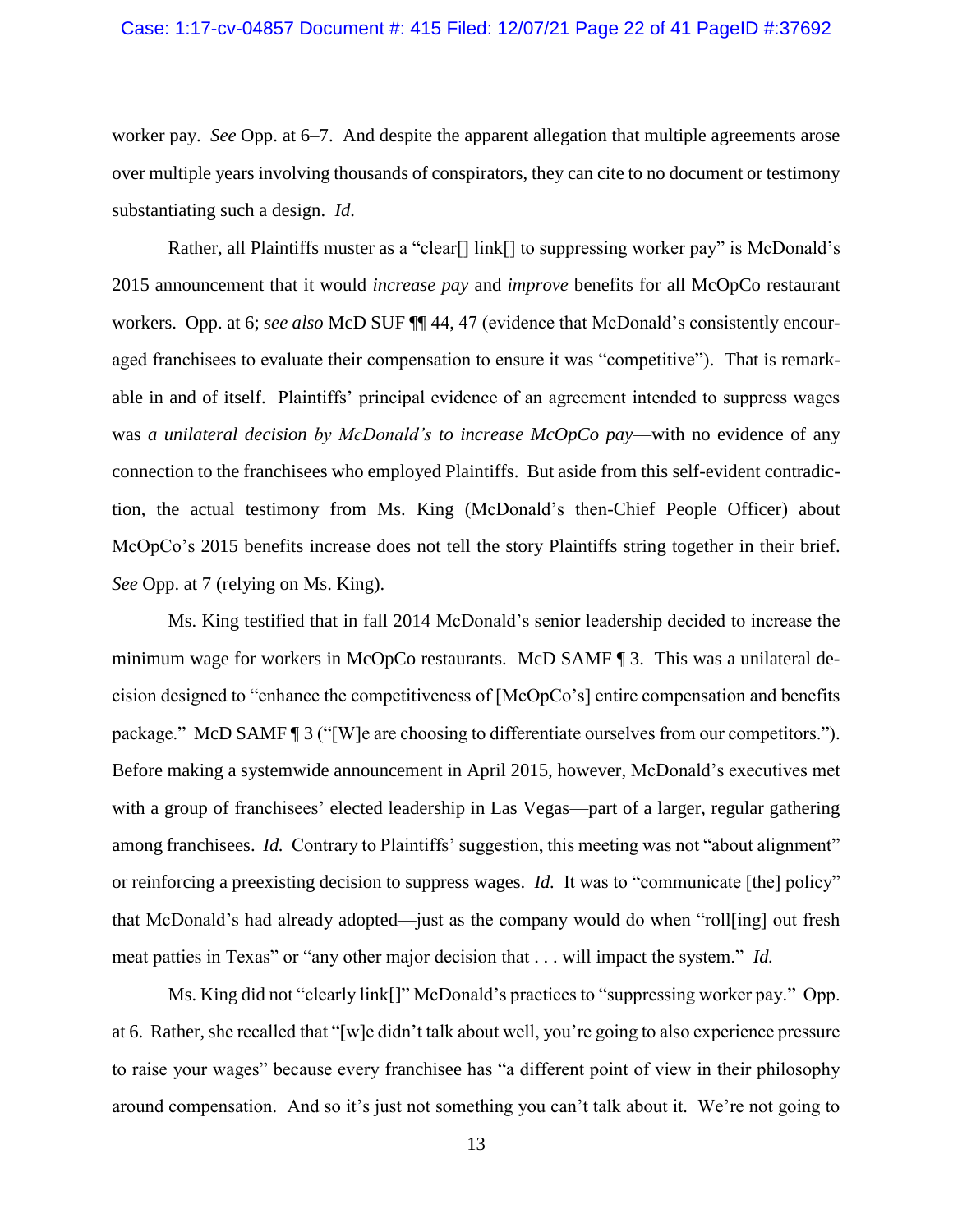talk about it. We made a decision for McOpCo, these operators have to make the best decisions for their marketplaces." McD SAMF ¶ 4 (reiterating this point throughout her deposition). Moreover, McDonald's hoped its announcement would spur franchisees to "evaluate whether [their] business is competitive, including the wage and benefits packages offered to [their] employees" because doing so will "help . . . attract and retain the best people for [their] restaurant[s], provide superior customer service, develop more guest counts and ultimately maximize the profitability of your McDonald's restaurant business." Pl. Resp. McD SUF ¶ 47; McD SUF ¶ 47. By arguing otherwise, Plaintiffs merely seek to "put[] words in [Ms. King's] mouth"—just as they did during her deposition. McD SAMF ¶ 4; *see also id.* ¶ 1 (testimony from the operator of one of Ms. Deslandes's former restaurants that McOpCo made its decision to increase benefits in 2015 "irrespective" of franchisees, and he made his personnel decisions "irrespective of their decisions").

Likewise, there is no evidence that the subsequent, temporary crew hiring moratorium was anything but a unilateral decision by McDonald's—not an expansion of a nebulous, preexisting commitment to reciprocate a no-hire policy. *See* Opp. at 6. This is proven by the very records Plaintiffs cite—both of which describe the moratorium as a "unilateral decision"—as well as undisputed testimony. McD SAMF ¶ 5. McDonald's did not even discuss the "idea of a hiring moratorium" with franchisee leadership, *id.*, nor was it adhered to by all McOpCos after it was announced. *Id.*<sup>6</sup>

Nor do Plaintiffs offer any evidence that it even made sense for McDonald's to attempt to suppress wages. *See* Mot. at 8. They reference a (hearsay) research paper, Opp. at 6 n.3, but the undisputed *evidence* in this case shows that any savings from supposedly suppressed wages at

<sup>&</sup>lt;sup>6</sup> The other evidence Plaintiffs cite in their Statement of Facts adds nothing to the calculus. For example, they point to an anecdote by one of McDonald's ombudsmen in which a franchisee complained about potential poaching, Pl. Resp. McD SUF ¶ 23 (citing Pl. Ex. 13 at 55:4–10), but omit the ombudsman's response: "after listening entirely to their concerns, I would explain to them that employees are free to work wherever and whoever they want to work with, and we really don't control what employees -- their employees, where they want to work, what they want to do." Pl. Ex. 47 at 55:14–18. This echoes the testimony of McDonald's other ombudsman. McD SAMF ¶ 13. Nothing about this bespeaks a "conscious commitment to a common scheme" to suppress wages among McDonald's and its franchisees. *Monsanto*, 465 U.S. at 764.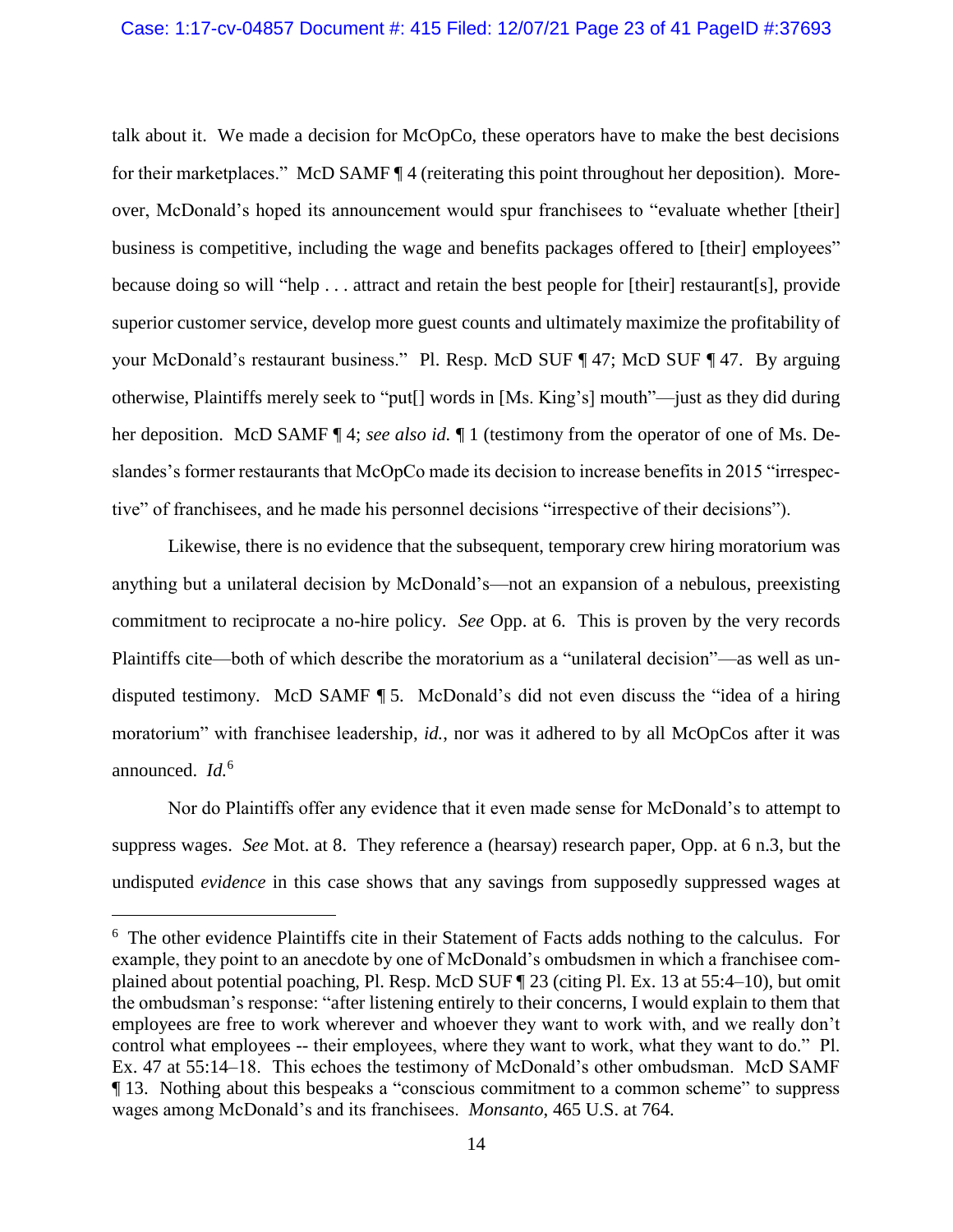McOpCo restaurants would be far outstripped by the reduced output at franchisee restaurants (i.e., sales that determine the amount of royalties paid to McDonald's). McCrary ¶¶ 206–12; *see also*  Dkt. 372 at 16. Given that suppressing wages would have been contrary to "McDonald's clear financial incentive," McCrary ¶ 212, it is no surprise Plaintiffs cannot cite a single instance in which McDonald's discouraged franchisees from increasing pay. That stands in stark contrast to the evidence showing McDonald's challenged franchisees to "commit to offering even more competitive wages and benefits." McD SAMF ¶ 20; *see also* Mot. at 7–8; McD SUF ¶¶ 44–47. The undisputed record thus confirms what economic theory predicts: McDonald's did not join a scheme to suppress wages to its own detriment. *See Gulf States Reorganization Group v. Nucor Corp.*, 822 F. Supp. 2d 1201, 1223–27 (N.D. Ala. 2011) (granting summary judgment where the purpose of contract was benign and no testimony established a mutual objective to restrain trade).

#### D. **Plaintiffs Lack Any Evidence Of A Nationwide Single-Brand Market**

As this Court previously observed, Plaintiffs "can establish that the [alleged] restraint is anticompetitive only by showing anticompetitive effects in the *relevant market* where she sells her labor." Dkt. 372 at 23 (emphasis added). To proceed, therefore, Plaintiffs must make some showing regarding those relevant markets. This is true regardless of whether the alleged restraint is a horizontal or vertical one, and whether Plaintiffs' claim is litigated under the rule of reason or the quick look. *See Reapers Hockey Ass'n v. Amateur Hockey Ass'n Ill.*, 412 F. Supp. 3d 941, 952 (N.D. Ill. 2019) ("The failure to allege the existence of a relevant commercial market is fatal . . . regardless of whether *per se*, quick-look, or rule-of-reason analysis is applied.") (citing *Agnew*, 683 F.3d at 337). Plaintiffs' failure to identify the relevant markets in which they sell their respective labor—much less put forward evidence of McDonald's market power in such markets dooms their claims.

## **1. To Prevail Under Either The Rule Of Reason Or Quick Look Standards, Plaintiffs Must Define A Relevant Market**

Plaintiffs continue to eschew the necessity of a market definition in direct contravention of Seventh Circuit precedent and this Court's rulings. Instead, they argue that the restraint should be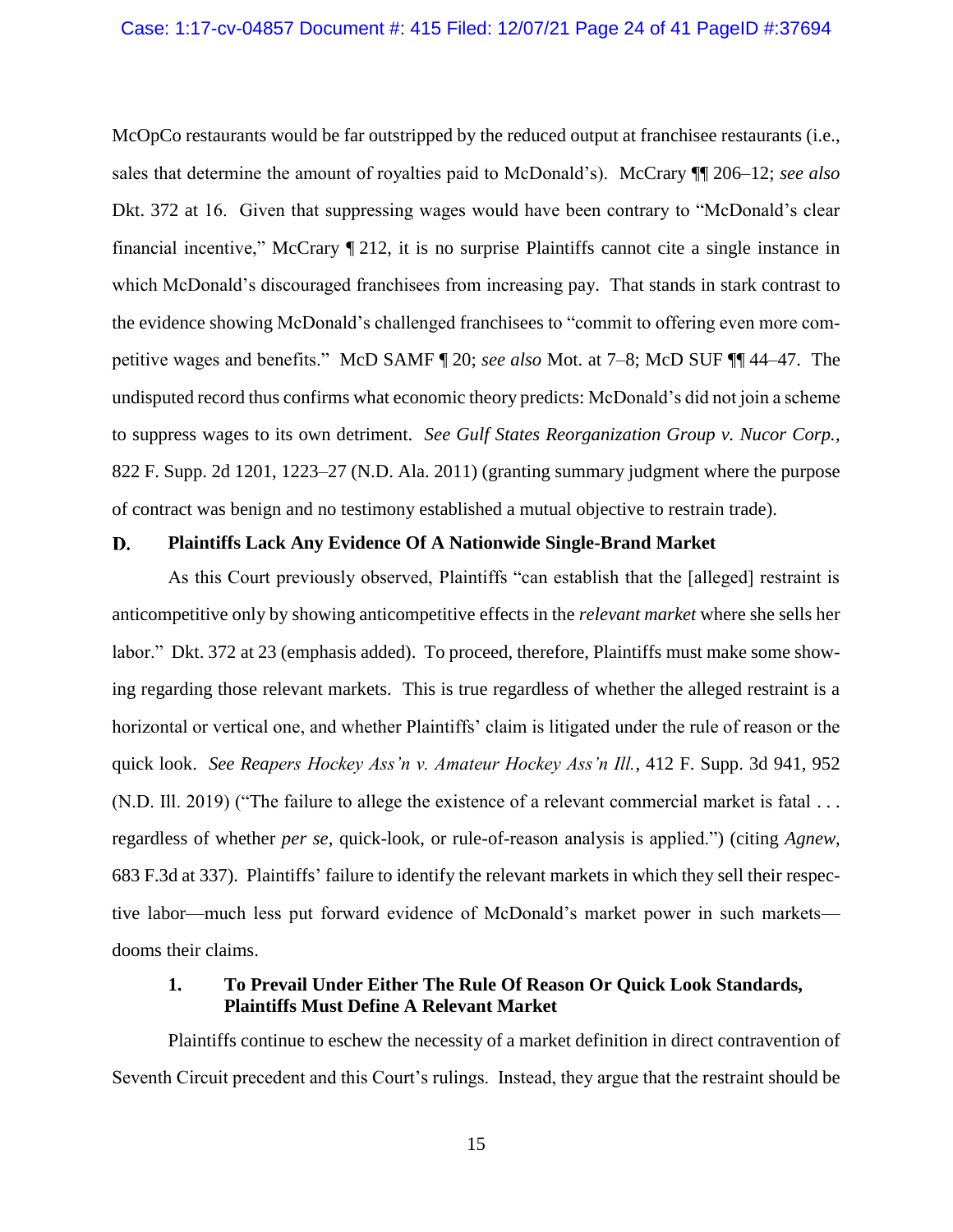#### Case: 1:17-cv-04857 Document #: 415 Filed: 12/07/21 Page 25 of 41 PageID #:37695

condemned under the *per se* rule or quick look, without regard to market definition. Opp. at 15– 16. That entirely ignores two lengthy decisions by this Court, both at the motion to dismiss and class certification phases, explaining why the alleged restraint is not suitable for *per se* treatment or quick-look review. Dkt. 53 at 8–14; Dkt. 372 at 6–11. Plaintiffs offer no new evidence or law in advancing their position, nor provide any basis for revisiting the prior rulings. For the reasons already fully enumerated by the Court, the rule of reason applies. Dkt. 372 at 6–11. And, as explained in McDonald's opening motion, under the rule of reason, Plaintiffs bear the threshold burden of proving "the defendant has market power"—which itself requires the definition of a relevant market. *Agnew*, 683 F.3d at 335; *see also Menasha*, 354 F.3d at 663.

Plaintiffs would fare no better under even a "truncated version of the rule of reason," Opp. at 15—a "quick look" analysis in all but name. Under that standard, Plaintiffs must prove that "the practice at issue facially appears to be one that would always or almost always tend to [1] restrict competition and [2] decrease output, and [3] in what portion of the market." *Illinois Corp. Travel v. Am. Airlines., Inc.*, 806 F.2d 722, 727 (7th Cir. 1986) (internal marks and citations omitted). Restricted competition and reduced output can only be assessed in relation to a relevant market. *Agnew*, 683 F.3d at 337; *see also Am. Express Co.*, 138 S. Ct. at 2285 ("Without a definition of [the] market there is no way to measure [the defendant's] ability to lessen or destroy competition."). Thus, the need to define a relevant market is not "dispensed with" under quick look; rather plaintiffs "must prove" that "there is a cognizable market." *Agnew*, 683 F.3d at 337.

Accordingly, under either framework, Plaintiffs must define a market in which the alleged restraint could have affected them. Plaintiffs have not done so.

#### **2. Plaintiffs Offer No Proof Of Any Relevant Market**

Despite arguing that they "do not assume or in any way depend upon a single nationwide geographic market," Opp. at 20, Plaintiffs fail to identify *any* geographic market—other than a nationwide one—in which they were harmed, *see id.* at 17 ("Plaintiffs provide significant evidence of detrimental effects, by directly observing that the No-Hire Agreement suppressed worker pay *nationwide*.") (emphasis added). McDonald's experts, on the other hand, examined employment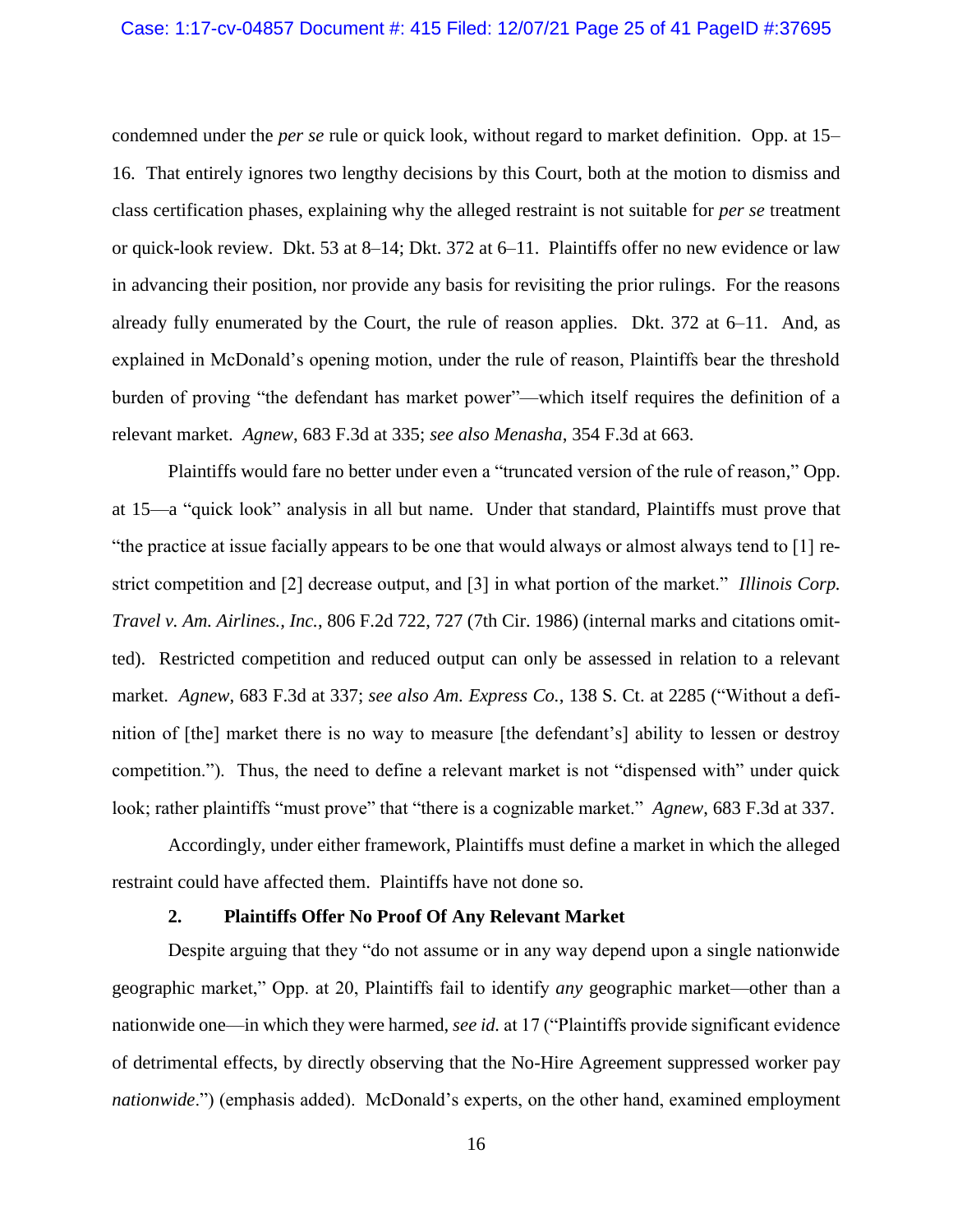#### Case: 1:17-cv-04857 Document #: 415 Filed: 12/07/21 Page 26 of 41 PageID #:37696

opportunities within a reasonable commuting distance of Ms. Deslandes and Ms. Turner's residences and demonstrated that, given the incredibly large number of alternative employers in those locales, McDonald's could not possibly have the market power necessary to suppress wages. *See*  Mot. at 12–14, McD SUF  $\P\P$  47–49, 54–57. There is no evidence to the contrary: Plaintiffs' expert's wage suppression regression included *no* data from Ms. Deslandes and only limited data from Ms. Turner. Murphy ¶ 174. In fact, de-averaging that regression on a state-by-state basis showed no statistically significant wage suppression in either of their home states—and even that McOpCo wages were *higher* in Florida during the alleged conspiracy than after it. *Id.*  $\P$  184–88 & Figs. 19–23. Those facts stand unrebutted and the time to offer such evidence has passed.

Further, far from "assum[ing] that the relevant market must include non-McDonald's employers," Opp. at 18, McDonald's put forward undisputed factual evidence that McDonald's restaurants compete with non-McDonald's employers for all levels of employees (crew up through managers)—including testimony from McDonald's and franchisee witnesses responsible for recruiting and hiring and contemporaneous business documents demonstrating as much. *See* McD SUF ¶¶ 39, 40, 44–46, 48, 49; *see also* Dkt. 372 at 21–22 (describing evidence that McOpCos and franchisees competed with other quick service restaurants and other local employers to hire employees). Plaintiffs admitted their own McDonald's experience was transferable to other employers. McD SAMF ¶ 12 (admitting that performing cash audits and guest service skills were transferrable). Ms. Deslandes recognized she could leverage her ServSafe training into a better paying job elsewhere, and she even lied to potential employers about attending Hamburger University because of its recognized value. *Id.*

On the other hand, Plaintiffs rest on mere speculation in arguing there is "a cognizable market limited to independent employers operating McDonald's restaurants." Opp. at 19. The only actual evidence they offer—the existence of the alleged restraint and expert testimony—falls woefully short of establishing a material issue of fact. Plaintiffs' experts did not examine their individual claims at all and their opinions therefore do not advance them. Even as to the putative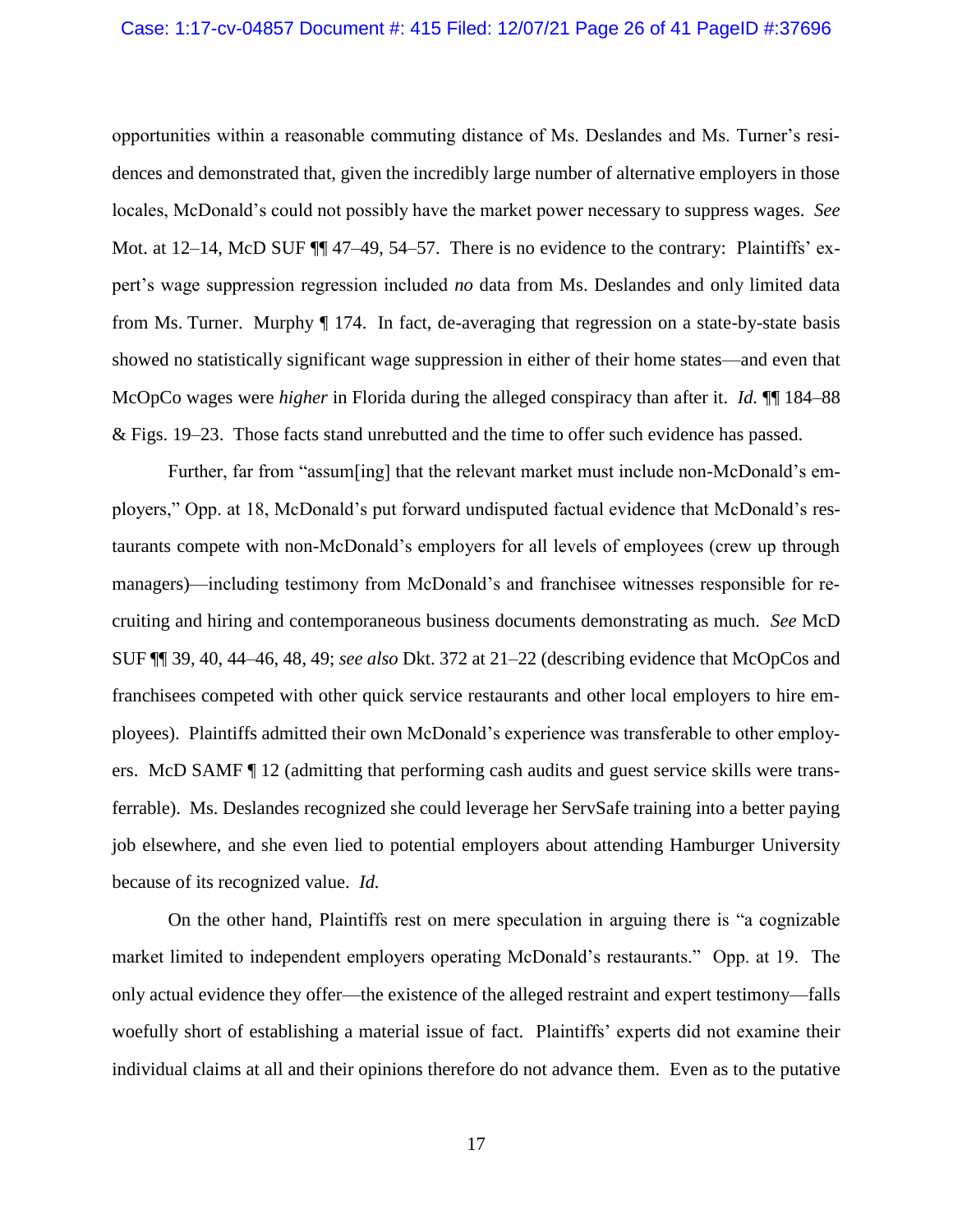### Case: 1:17-cv-04857 Document #: 415 Filed: 12/07/21 Page 27 of 41 PageID #:37697

class members (who are no longer at issue), Plaintiffs' experts did not examine potential employment alternatives or analyze the dynamics of employee choice, as would be necessary to support a market limited to McDonald's. *Compare* McD SAMF ¶ 10 with *Worldwide Basketball & Sport Tours, Inc. v. NCAA*, 388 F.3d 955, 961 (6th Cir. 2004) ("the failure to account for market alternatives and to analyze the dynamics of consumer choice simply will not suffice").

Plaintiffs' argument that "the No-Hire Agreement prevented wages from increasing further to prevent trained employees from leaving to join other McDonald's employers who value those specific skills and experiences," Opp. at 19, rests on the *assumption* that non-McDonald's employers would not value McDonald's training where the actual evidence is to the contrary, McD SAMF  $\P\P$  11–12. That is not surprising, as Plaintiffs' expert Dr. Cappelli did not actually study that question, and they offer no actual evidence in support of it, only *ipse dixit*. *See* Dkt. 300-1 at 6–9. Moreover, the evidence illustrates Ms. Deslandes's and Ms. Turner's ability to leverage their McDonald's training to move to non-McDonald's jobs—directly contradicting their experts' assumption. McD SUF  $\P$  63–66. The only actual evidence in the record shows that McDonald's "does not have sufficient market share to have the market power necessary to affect [Plaintiffs' wages] and therefore harm competition," rendering summary judgment on their claims appropriate. *Valley Liquor Inc.v. Renfield Importers*, 822 F.2d 656, 667 (7th Cir. 1987).

### **3. Plaintiffs' So-Called "Direct Proof" Of Anticompetitive Effects Does Not Relieve Them Of Their Burden To Define The Market**

Plaintiffs argue that "direct proof of detrimental effects"—namely, their expert's alleged finding "that the No-Hire agreement suppressed worker pay nationwide"—relieves them of their burden to offer even a rough market definition with regard to their individual claims. Opp. at 17. Not so. "[T]he Seventh Circuit has held as a matter of law that direct-effects evidence alone cannot establish market power." *Gumwood HP Shopping Partners v. Simon Prop. Grp.*, 2016 WL 6091244, at \*9 (N.D. Ind. Oct. 19, 2016); *see also Repub. Tobacco Co. v. N. Atl. Trading Co.*, 381 F.3d 717, 737 (7th Cir. 2004) (a plaintiff relying on "direct evidence of anticompetitive effects" still must establish the "rough contours of a relevant market" and the defendant's "substantial share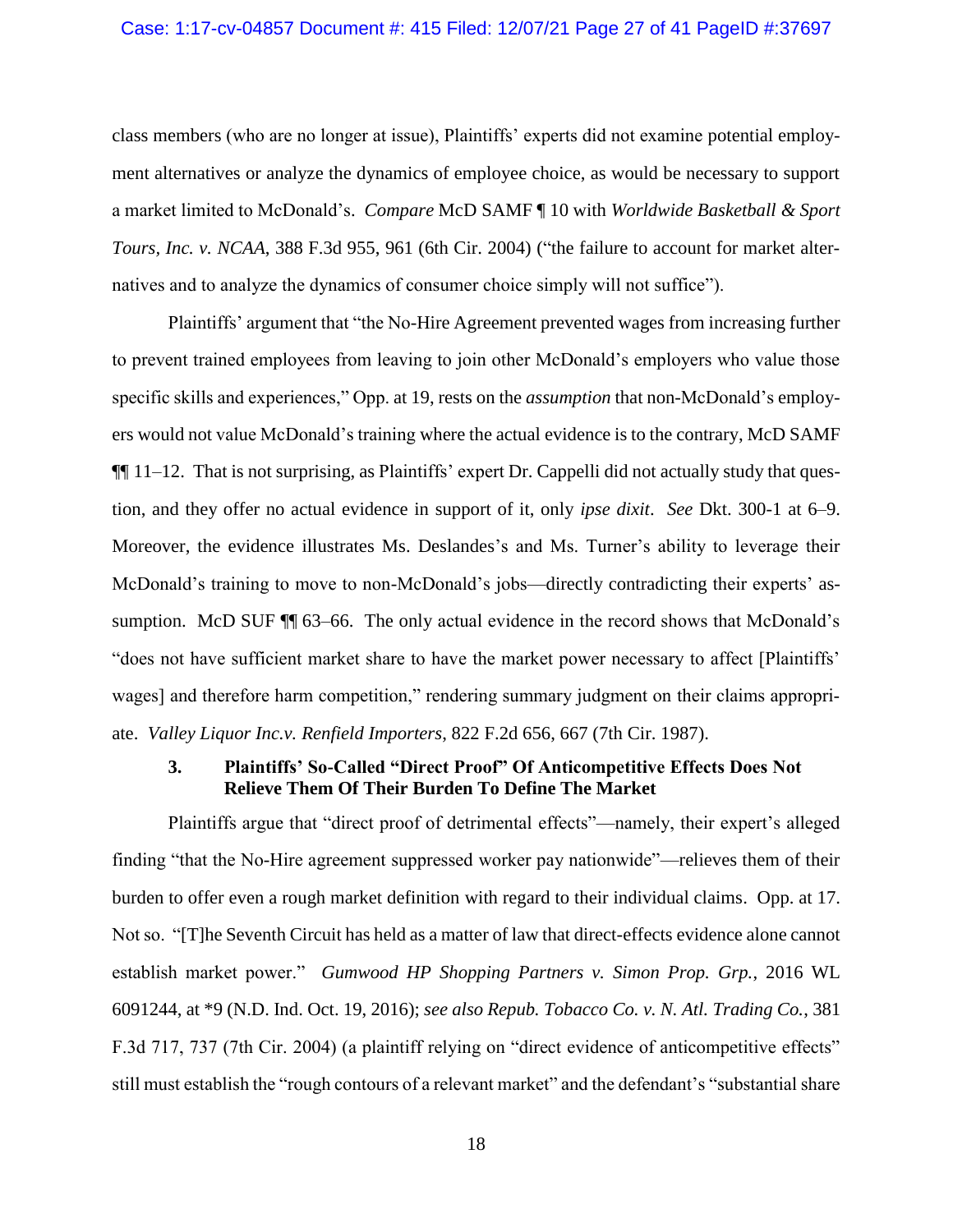#### Case: 1:17-cv-04857 Document #: 415 Filed: 12/07/21 Page 28 of 41 PageID #:37698

of the market"). That is because "[e]conomic analysis is virtually meaningless if it is entirely unmoored from at least a rough definition of a product and geographic market." *Repub. Tobacco Co.*, 381 F.3d at 737; *see also Hannah's Boutique, Inc. v. Surdej*, 2015 WL 4055466, at \*4 (N.D. Ill. July 2, 2015) ("To ensure that the direct effects analysis is meaningful, a plaintiff needs to make a minimum initial showing that the defendant possesses a substantial market share in a roughly-defined relevant market.").

Moreover, Plaintiffs do not point to any evidence of actual anticompetitive effects—wage suppression—that *they* suffered. The only evidence they point to is Dr. Singer's wage suppression regressions that he claims demonstrated average *nationwide* wage suppression. Opp. at 3; Pl. SMF  $\P\P$  68–76; Dkt. 270-5  $\P\P$  4, 60, 62, 63–65, 83. Notwithstanding the fundamentally unreliable nature of that evidence, *see* Dkt. 301-1 at 8–12, it cannot substitute for Plaintiffs' burden to define the market because "it *assumes* that plaintiffs sell their labor in one national market." Dkt. 372 at 20 (emphasis in original); *see also* Dkt. 301-1 at 7–8. Plaintiffs now seemingly recognize the fallacy of a nationwide labor market, Opp. at 20, but ignore that their "direct proof" depends on it.

Try as they might to avoid it, Plaintiffs' case cannot proceed absent a defined market(s) in which the alleged restraints could have had anticompetitive effects for them. Their failure to offer one means that summary judgment is appropriate. *Menasha*, 238 F. Supp. 2d at 1034 (summary judgment entered because plaintiff failed to prove the relevant market); *DSM Desotech, Inc. v. 3D Sys. Corp.*, 2013 WL 389003, at \*12 (N.D. Ill. Jan. 31, 2013) (same).

#### $E_{\bullet}$ **Plaintiffs' Motion For Judgment On McDonald's Procompetitive Justifications Must Be Denied**

Plaintiffs' cross-motion for summary judgment on McDonald's asserted procompetitive justifications is unsupported as either a legal or factual matter—it rests on mischaracterization (or ignorance) of the law and ignores the factual record. And McDonald's has otherwise offered substantial evidence to show that the alleged restraint had the procompetitive justifications of deterring free-riding, facilitating intrabrand cooperation, and enhancing output. As Plaintiffs offer no valid evidence or law to the contrary, their cross-motion should be denied.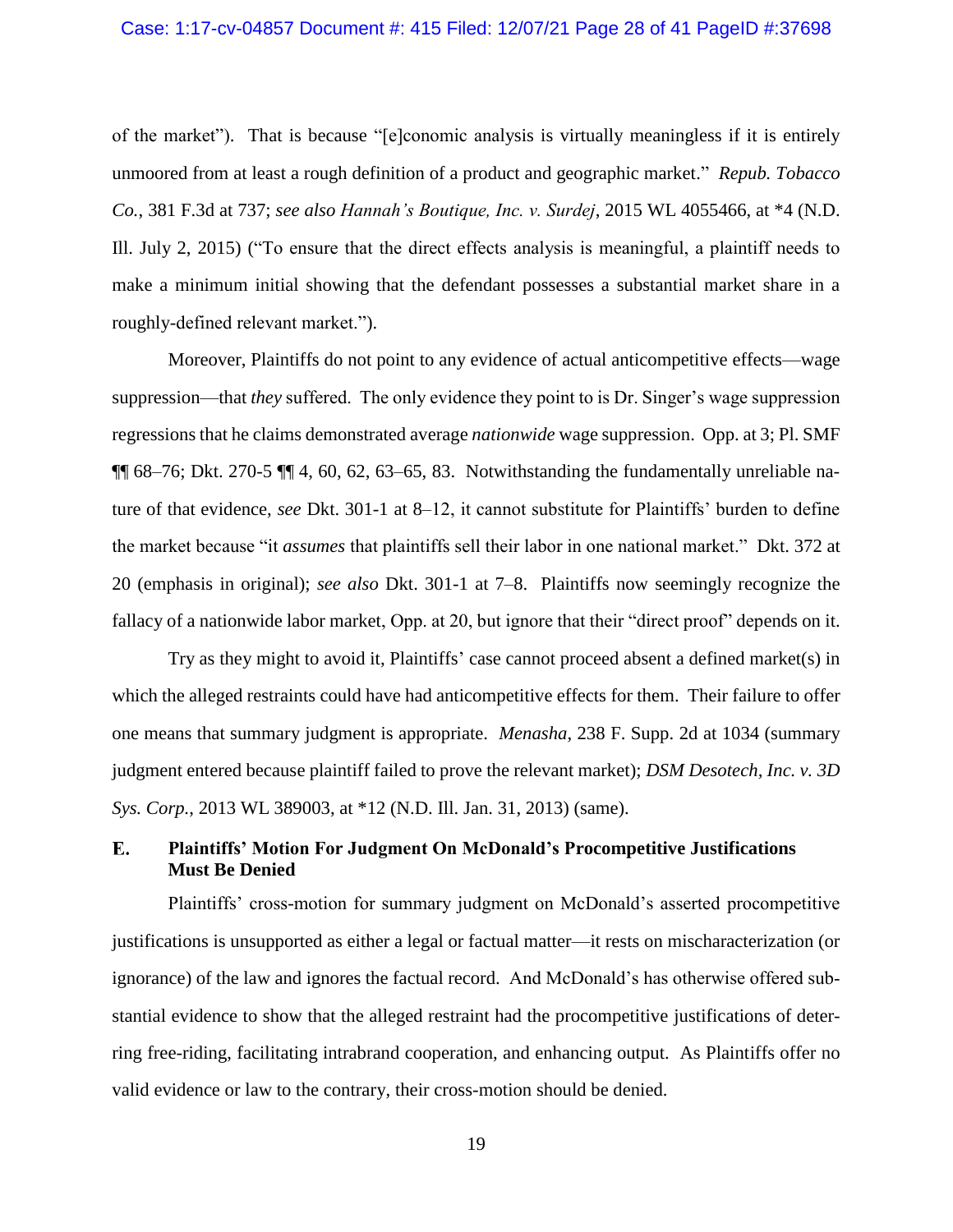#### **1. McDonald's Was Not Required To Plead Its Procompetitive Justifications**

Plaintiffs' argument that McDonald's should be "preclude[d] . . . from asserting defenses that are wholly unpled in its answers," Opp. at 14, is wrong as a matter of law, and any relief they seek should be denied. As a preliminary—and dispositive—matter, this argument is nonsensical given that Plaintiffs *did not plead* a rule of reason claim. *See*, *supra*, at 2–4. But in any event, Plaintiffs conflate McDonald's burden of *proving* procompetitive effects under the rule of reason with a requirement for *pleading* affirmative defenses.

Unlike duress, fraud, estoppel, laches, waiver, and other enumerated defenses that a party "must affirmatively state" in an answer, Fed. R. Civ. P. 8(c)(1), the assessment of procompetitive effects is an inherent component of the quick look or rule of reason analysis. *See Agnew*, 683 F.3d at 335–36. After all, this inquiry requires "weigh[ing] all of the circumstances," *Leegin Creative Leather Prod., Inc. v. PSKS, Inc.*, 551 U.S. 877, 885 (2007), to assess "the total economic effects of a restrictive practice that is plausibly argued to increase competition or other economic values on balance," *In re Sulfuric Acid Antitrust Litig.*, 703 F.3d 1004, 1011 (7th Cir. 2012). Thus, the defendant's burden here is akin to an employer's ability to offer a "legitimate, non-discriminatory reason" in a Title VII case—similarly part of a "burden shifting" framework that need not be pled as an affirmative defense. *Peterson v. Nat'l Sec. Techs., LLC*, No. 12-CV-5025-TOR, 2013 WL 1758857, at \*8 (E.D. Wash. Apr. 24, 2013); *see also Thomas v. Exxon Mobil Corp.*, No. 07 C 7131, 2009 WL 377334, at \*2 (N.D. Ill. Feb. 11, 2009) (striking "affirmative defense" that "legitimate, non-discriminatory reasons" supported termination as that "is nothing more than a mere denial of the allegations in the complaint").

Plaintiffs rely on *NCAA v. Board of Regents of University of Oklahoma*, 468 U.S. 85 (1984), but nothing in that case requires otherwise. *See* Opp. at 15. The stray line referring to the defendant's procompetitive justifications as "an affirmative defense," did not purport to impose any particular pleading burden on a defendant. *NCAA*, 468 U.S. at 113. To the contrary, it recognized that the assessment of such justifications lies at the heart of the rule of reason itself, *see id.*—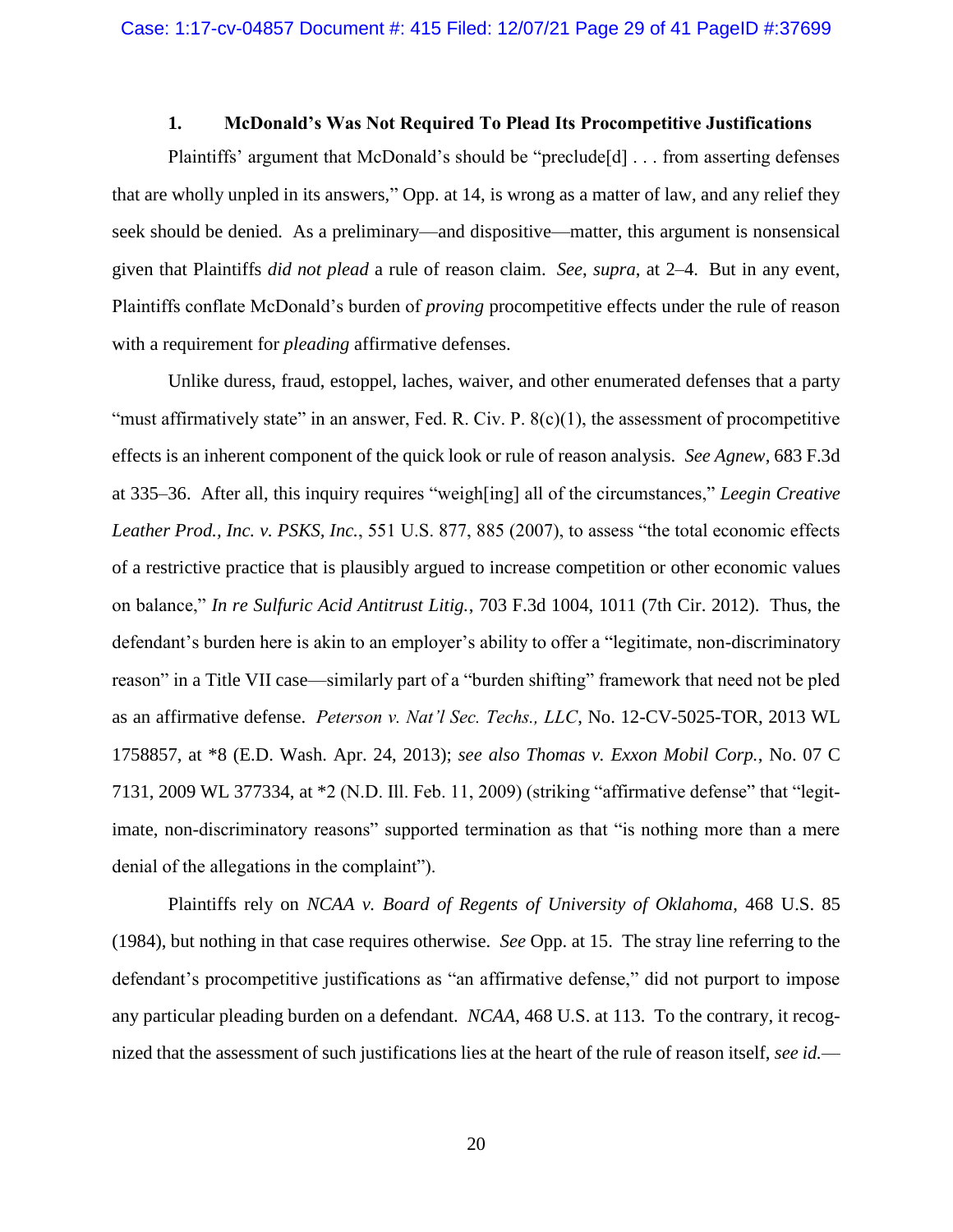#### Case: 1:17-cv-04857 Document #: 415 Filed: 12/07/21 Page 30 of 41 PageID #:37700

a point the Supreme Court has recently reaffirmed. *Alston*, 141 S. Ct. at 2160. Because the existence of procompetitive effects is therefore an inherent dispute in cases like this one, pleading as much is not "necessary 'to avoid surprise and undue prejudice'"—the "critical question . . . in determining whether an issue should be treated as an affirmative defense for purposes of pleading." *In re ZAGG Inc. S'holder Derivative Action*, 826 F.3d 1222, 1231 (10th Cir. 2016).

In any event, a defendant only waives an affirmative defense if "the plaintiff was harmed as a result" of the delay. *Williams v. Lampe*, 399 F.3d 867, 870–71 (7th Cir. 2005); *see also Curtis v. Timberlake*, 436 F.3d 709, 711 (7th Cir. 2005) (affirmative defense not waived when plaintiff was aware of it from the case's inception). Defendants surfaced the existence of procompetitive effects in their motion to dismiss, Dkt. 35 at  $1-2$ ,  $9-11$ , and denied the allegation that "[t]he agreement . . . did not contribute to the success of[] any legitimate procompetitive benefit," *Turner* Dkt. 67 ¶ 2. Plaintiffs also served an interrogatory asking McDonald's to identify former Paragraph 14's procompetitive effects—clear evidence that they were aware this was a live issue. Pl. SMF ¶ 26. McDonald's provided a detailed answer to that request, Plaintiffs deposed at length the witness who verified that response, and McDonald's has consistently argued former Paragraph 14's procompetitive effects throughout this litigation. McD SAMF ¶ 14; McD Resp. Pl. SMF ¶ 27; Dkt. 27 at 8–10. There is no reason to preclude the parties from litigating the issue now. *See Curtis*, 436 F.3d at 711; *Lock Realty Corp. IX v. U.S. Health, LP*, 707 F.3d 764, 772 (7th Cir. 2013); *Schmidt v. Eagle Waste & Recycling, Inc.*, 599 F.3d 626, 632 (7th Cir. 2010).

## **2. McDonald's Has Put Forward Evidence Of Valid Procompetitive Justifications For The Alleged Agreement, As This Court Already Found**

Courts have long recognized a "wide range of justification for restraints." ABA Antitrust Section, Antitrust Law Developments 74 (8th ed. 2017). These include limiting free-riding, *Leegin*, 551 U.S. at 903, promoting interbrand competition, *Continental T.V., Inc. v. GTE Sylvania Inc.*, 433 U.S. 36, 51–52, 54 (1977), creating operating efficiencies, *Law v. Nat'l Collegiate Athletic Ass'n*, 134 F.3d 1010, 1023 (10th Cir. 1998), and increasing output, *Polk Bros.*, 776 F.2d at 189. This Court has already concluded that McDonald's has "put forth sufficient evidence of pro-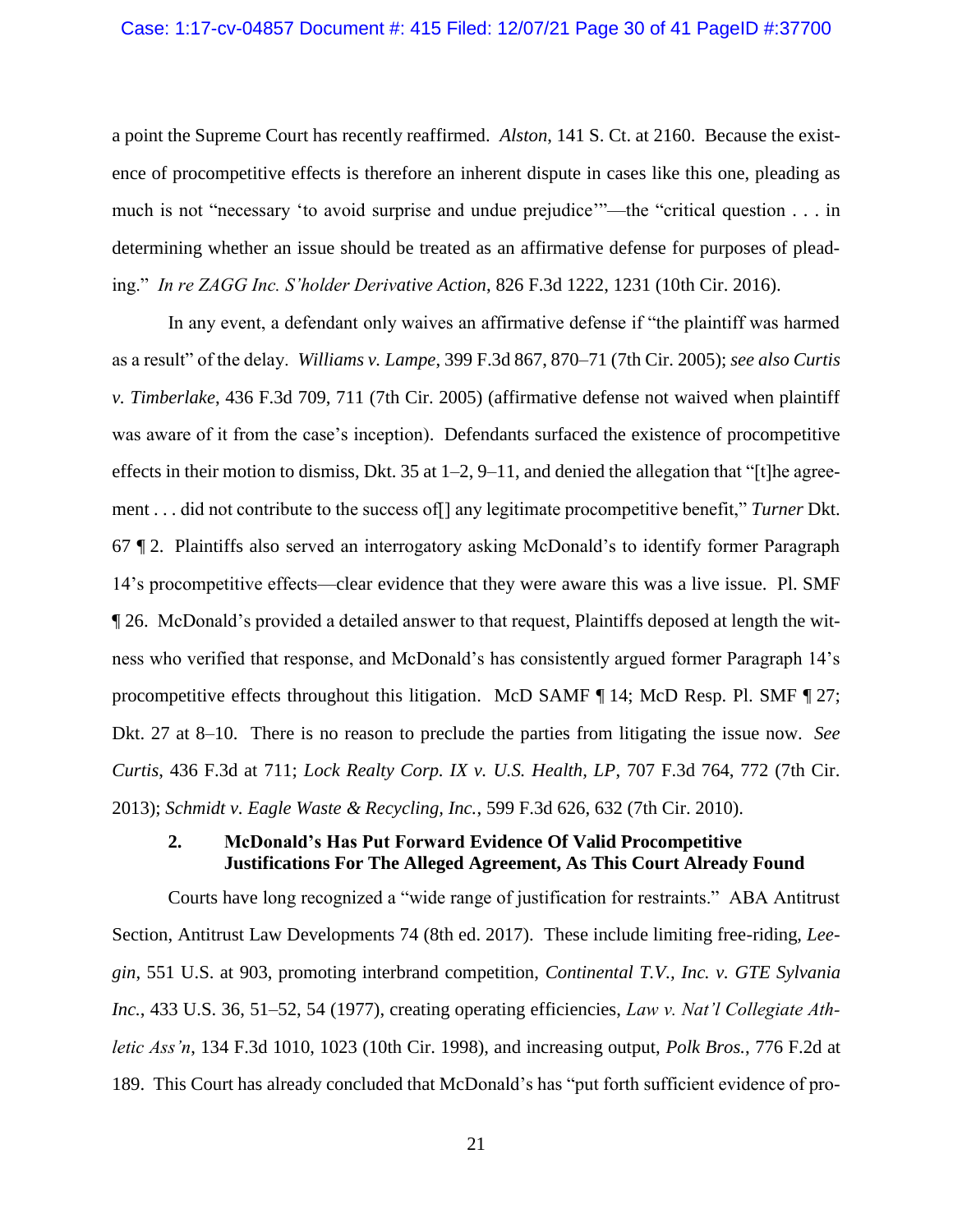### Case: 1:17-cv-04857 Document #: 415 Filed: 12/07/21 Page 31 of 41 PageID #:37701

competitive effects of the hiring restriction to warrant full rule of reason analysis." Dkt. 372 at 12. Plaintiffs ignore this holding and, on the exact same record as was before this Court at class certification, now argue that somehow *they* are entitled to summary judgment on McDonald's asserted justifications. Regardless, McDonald's procompetitive effects are well supported by legal and economic theory, and borne out by the evidence in this case such that they create—at the very least—a material issue of fact on this issue, rendering summary judgment in appropriate.<sup>7</sup>

McDonald's franchising system, which revolutionized the franchising business model, was built on a franchise agreement with provisions designed to promote brand consistency and investment by franchisees. McD SUF ¶¶ 8, 18; McCrary ¶¶ 67–69. The genius of Ray Kroc's system was that as these restraints within the franchise agreement limited free-riding, incentivized investments, and promoted cooperation among McDonald's franchisees, and in turn enhanced McDonald's competitiveness vis-a-vis other brands, resulting in exponential growth and output expansion over the decades that followed its original 1955 adoption. McD SUF ¶¶ 14, 15, 18, 25. Among these restraints was a restriction on poaching employees within the System. *Id.* ¶18. The procompetitive nature of that alleged restraint is addressed extensively in the expert report of Dr. Justin McCrary. McCrary ¶¶ 25-198.<sup>8</sup>

Plaintiffs do not challenge the admissibility of Dr. McCrary's testimony (*see* Dkt. 372 at 12) and offer no evidence that disputes it; they simply complain it is "based on *hypothetical* reasons," Opp. at 22 (emphasis in original), for why McDonald's adopted the alleged restraint. Not so. Dr. McCrary's analysis is based on the context of the development of McDonald's franchise agreement, monographs chronicling the founding of the McDonald's franchise system (one of

 $7$  Plaintiffs have not met their burden of proving anticompetitive effects, which means that the Court need not reach the question of whether any alleged procompetitive benefits outweigh the anticompetitive effects under the rule of reason. *Agnew*, 683 F.3d at 345 (affirming dismissal for failure to identify a relevant market, prior to considering procompetitive justifications).

<sup>&</sup>lt;sup>8</sup> Dr. McCrary submitted a sworn declaration attesting to the veracity of his report. Dkt. 379-1.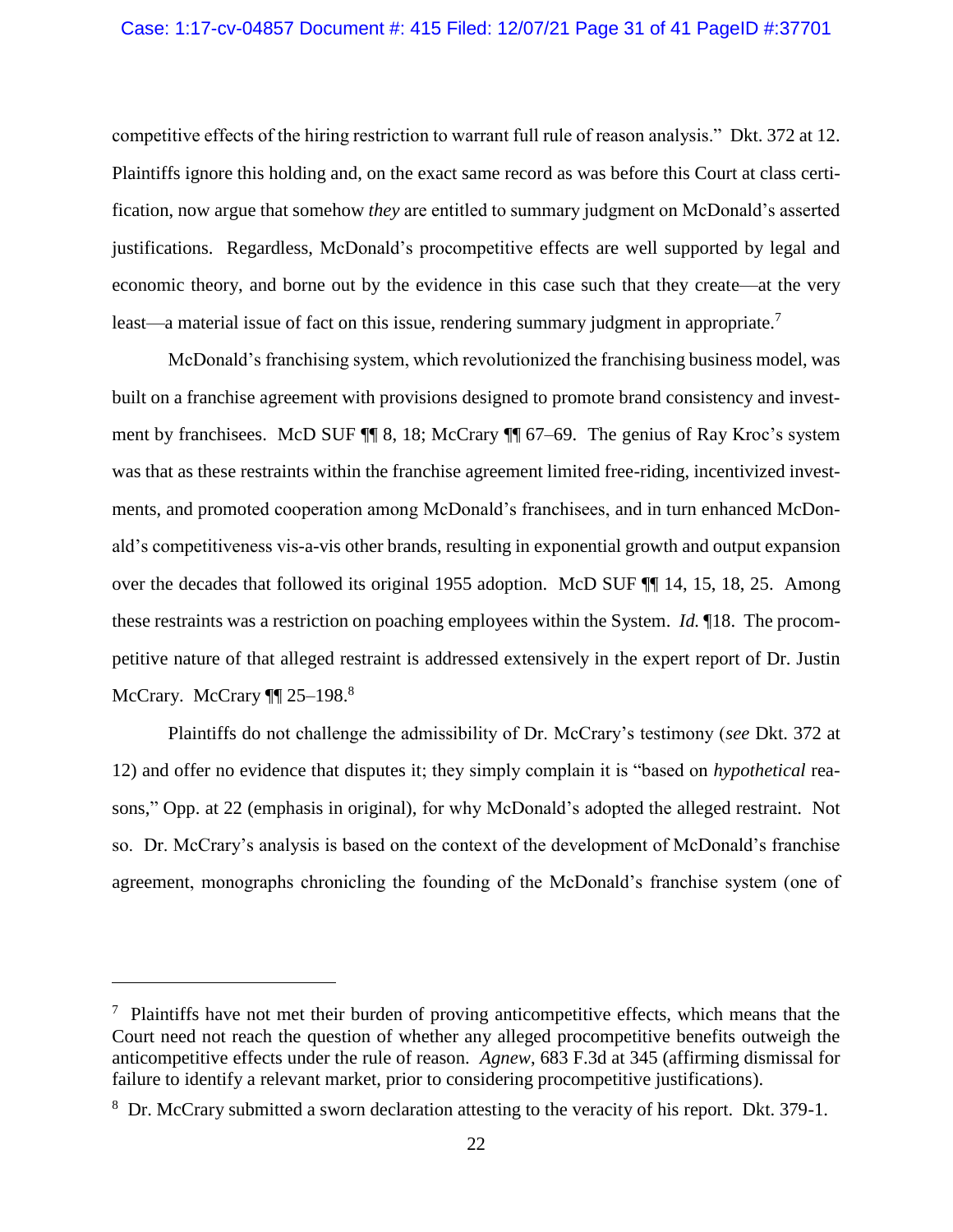which was written by Mr. Kroc himself), percipient witness testimony, economic theory, franchising literature, and an evaluation of McDonald's revenue streams and economic incentives. *E.g.*, McCrary  $\P$  65–69, 138, 140, 151. Dr. McCrary also analyzed McDonald's training and franchising materials, crew development programs, management training courses and manuals, and business reports to assess how it builds intrabrand cooperation and maintains brand standards. *Id.* ¶¶ 91–95, 137, 142, 153. None of this is "hypothetical"; it is record evidence, which Dr. McCrary explains in the context of franchise economics generally, and scholarship on the McDonald's system specifically. *Id.* Figs. 1, 2; ¶¶ 74, 76, 78–99. That testimony is admissible and reliable.

Plaintiffs' arguments regarding the testimony offered by James Kramer, former Vice President of International Franchising at McDonald's, are similarly misplaced. As one of the lastliving original franchising executives, Mr. Kramer testified that former Paragraph 14 "was there to convince franchisees, who were going to invest in McDonald's, that they were not going to lose their investment in people to other franchisees." McD SAMF ¶¶ 16–17. Former Paragraph 14 thus promoted "trust between [McDonald's] franchisees and the company," which "is really important to the success of McDonald's as a company." McD SAMF ¶ 18. Plaintiffs criticize Mr. Kramer's testimony as being based on "common sense," Opp. at 21, but Mr. Kramer's testimony was based on his personal knowledge, derived from not only decades of work at the frontline of McDonald's franchising operations but conversations with people who were present and part of the early building of the McDonald's franchise system. McD SAMF ¶¶ 15–16 (explaining his understanding of Paragraph 14 based "on the years that [he] worked within the franchising department" and spent time "discussing relationships with our owner-operators").

And if that type of learned expertise is "common sense," that is admissible too, as Plaintiffs' cited authorities support reliance on it. In *U.S. v. Scott*, the Seventh Circuit disapproved of conclusions drawn from "detail-free" assertions of "training and experience" as supporting probable cause for a search warrant. 901 F.3d 842, 844–45 (7th Cir. 2018). However, where conclusions drawn on training and experience can "be cross-examined to unearth [their] foundation," *id.*, as Mr. Kramer's were during his almost six-hour deposition—much of which was focused on the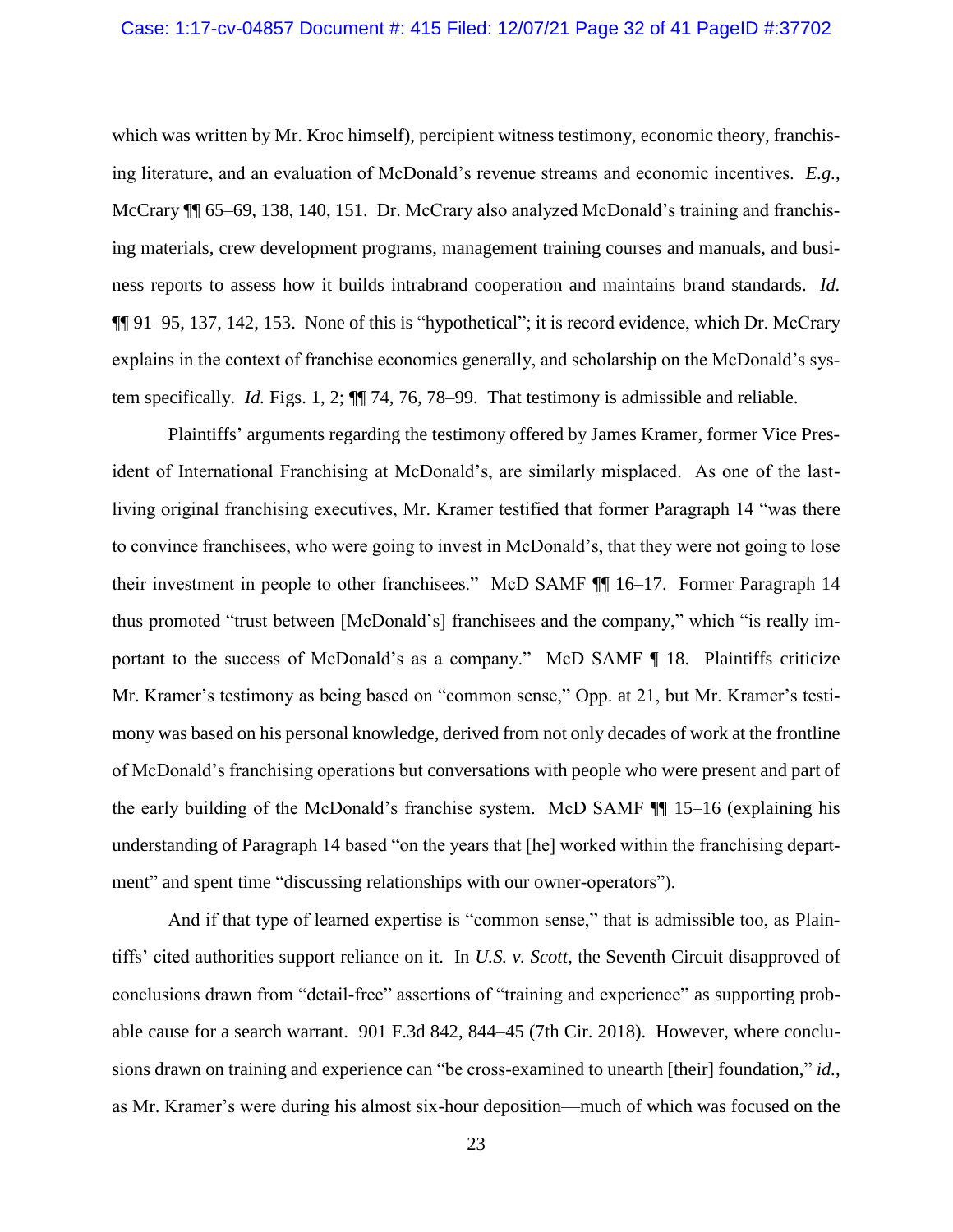testimony Plaintiffs now challenge—they are admissible. McD SAMF ¶ 14. *Payne v. Pauley* also allows that "personal knowledge may include reasonable inferences," 337 F.3d 767, 772 (7th Cir. 2003), and Plaintiffs' contention that Mr. Kramer "had no personal knowledge of why Paragraph 14 was in the standardized franchise agreement," Opp. at 21, is divorced from its context, where Mr. Kramer testified (immediately after Plaintiffs' cited portion) that "[o]ver time, [he] learned why [Paragraph 14] was in [the franchise agreement]," noting that he "would have discussions" about . . . this document and these issues, whatever they might be, within the franchising department, with my colleagues," Pl. SMF ¶ 29 (Ex. 14 at 58:3–61:12). One of these colleagues had been with McDonald's since the 1960s. *Id.* Moreover, Plaintiffs' claim that Mr. Kramer's testimony is inadmissible because he was not present at the McDonald's franchise system's founding is facially inconsistent with their insistence that procompetitive rationales originating from that founding are not relevant. Opp. at 21–23, 25–27. Neither of these positions is correct. *See*, *infra*, at 24–28.

In short, McDonald's evidence supporting its procompetitive rationales is reliable and admissible, and Plaintiffs have not offered any evidence to show otherwise.

## **3. The Alleged No-Hire Agreement Contributed To The Success Of The McDonald's System And Led To Greater Investment In Training, Intrabrand Competition, and Output**

As this Court has already found, to evaluate a proffered procompetitive justification for an agreement containing an ancillary restraint, the Court "must ask whether [the] agreement promoted enterprise and productivity *at the time it was adopted*." *Polk Bros.*, 776 F.2d at 189 (emphasis added); *see also* Dkt. 53 at 12–13, Dkt. 372 at 9–11.

When the predecessor to Paragraph 14 was added as an ancillary restraint to the 1955 franchise agreement, franchise operations were still a "significant innovation" only "lately com[ing] into prominence." Frank Covey, *Franchising and the Antitrust Laws: Panacea or Problem*, 42 Notre Dame L. Rev. 605, 605 (1967); *see also FTC v. Qualcomm Inc.*, 969 F.3d 974, 990–91 (9th Cir. 2020) (courts should not presume "novel business practices" are unreasonable, particularly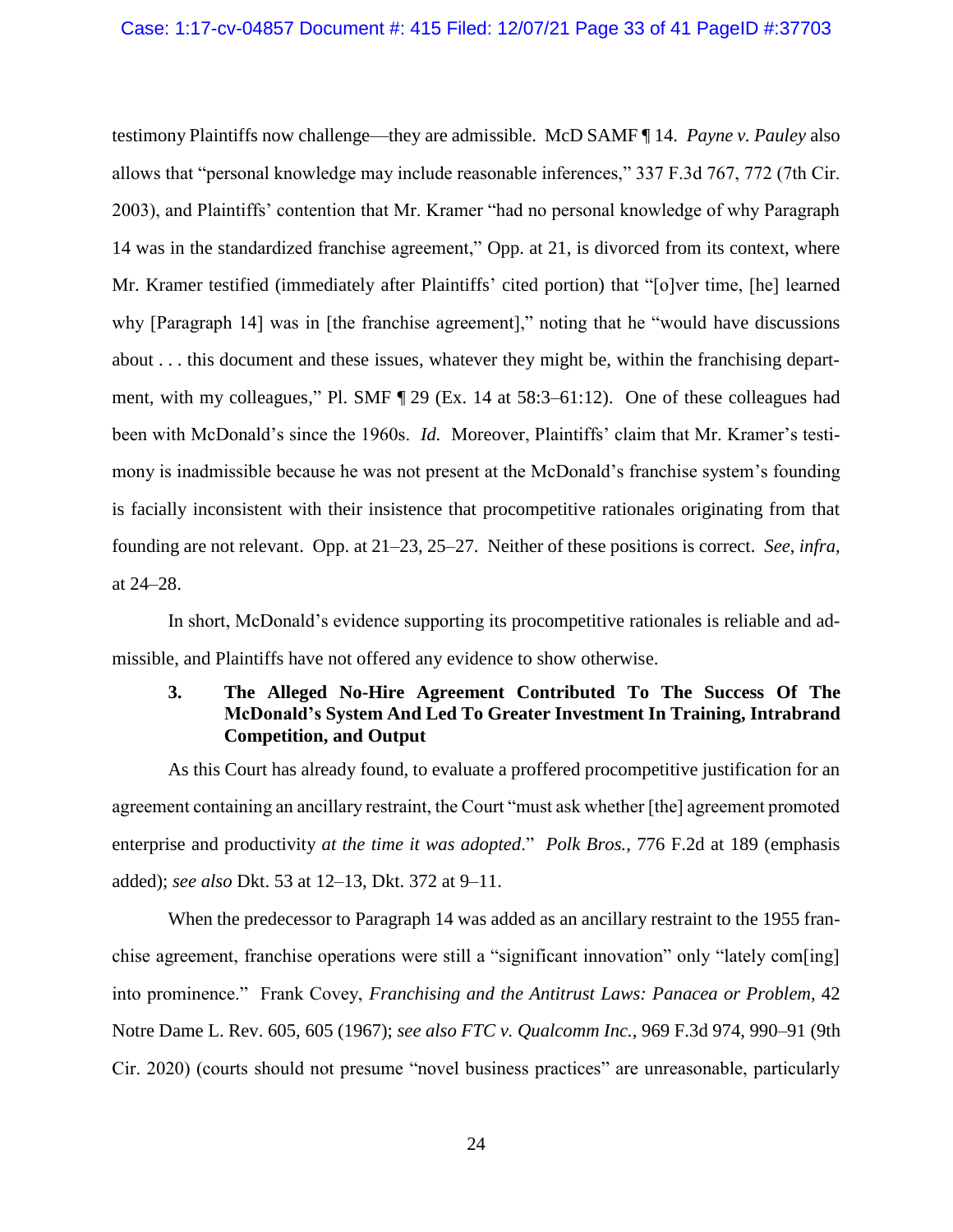where they "can have long-lasting effects" that foster "economic growth and social welfare"); *Alston*, 141 S. Ct. at 2163 ("Firms deserve substantial latitude to fashion agreements that serve legitimate business interests."); McCrary ¶¶ 25–50 (describing franchise systems and their economic motivations for limiting intrabrand competition). McDonald's reasonably concluded that its restraint on intrabrand hiring would increase interbrand competition and output in at least three ways.

*First*, former Paragraph 14 deterred *intra*brand free-riding, whereby franchisees would forgo investing in their own employees and instead hire well-trained employees from other franchisees. *See* McD SUF ¶ 22; McD SAMF ¶¶ 17–19; *see also Chicago Pro. Sports Ltd. P'ship v. Nat'l Basketball Ass'n*, 961 F.2d 667, 674–75 (7th Cir. 1992) ("Firms that take advantage of costly efforts without paying for them, that reap where they have not sown, reduce the payoff that the firms making the investment receive. This makes investments in design and distribution of products less attractive, to the ultimate detriment of consumers. Control of free-riding is accordingly an accepted justification for cooperation."); *Leegin*, 551 U.S. at 886. Here, limiting free-riding incentivized each franchisee to invest in its own operations, which helped establish and then grow the McDonald's brand. McCrary ¶¶ 71–75; *Williams v. I.B. Fischer Nevada*, 794 F. Supp. 1026, 1029 (D. Nev. 1992) (same rationale for different brand). Consistent with this purpose, in 1975, the Ohio Court of Appeals concluded that former Paragraph 14 served a "legitimate business objective" because "there was a valid relationship between McDonald's desire to avoid the enticement and hiring of its franchisees' managers within the system, and the profit factors as experienced by the franchisor McDonald's in the overall unified operation of its system." *Pearse v. McDonald's Sys. of Ohio, Inc.*, 47 Ohio App. 2d 20, 26–27 (1975). Deterrence of free-riding would also benefit consumers; as this Court pointed out, "the benefit of the brand to the consumer is the consistency the consumer can expect each time he makes a purchase from that brand and the reduced search costs inherent in sticking with what is known." Dkt. 372 at 12.

Plaintiffs misconstrue the concept of free-riding altogether by claiming that Franchise A could prevent the threat of free-riding by Franchise B by paying a competitive wage. But Plaintiffs ignore the need to give Franchise A an incentive to provide training in the first place. Without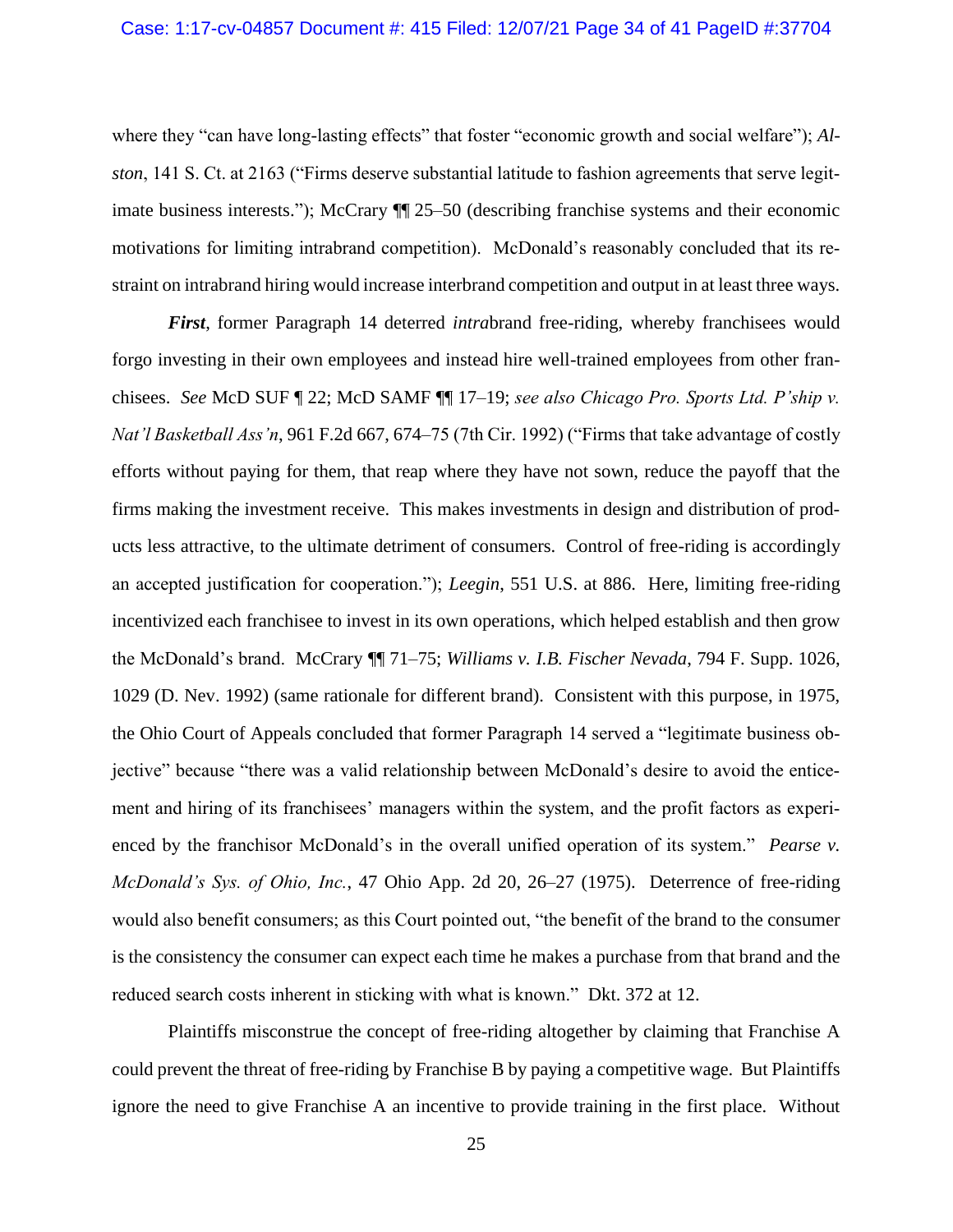assurances that it will have the benefit of its investments in such training, Franchise A will have less incentive to do so, which is bad for both the workers and the brand. McCrary ¶¶ 34–39. In short, it is the *threat* of free-riding that matters.

Plaintiffs' further attacks on the free-riding justification are also not to the point. In *General Leaseways Inc. v. National Truck Leasing Association*, the Seventh Circuit found the defendant's free-rider argument insufficient because there were no intangible investments on which to free-ride. 744 F.2d 588, 593–94 (7th Cir. 1984). This is not the case here; free-riding on the training investments of other business is a well-documented public good problem. McCrary ¶¶ 34–39. The decision in *Toys R Us, Inc. v. F.T.C.*, 221 F.3d 928 (7th Cir. 2000), is also inapt because there was no free-rider problem there. Franchisees can and do hire trained workers away from one another while saving on their own training costs, thus the need to protect a franchisee's investment in training is an entirely real free-riding concern. The very documents cited by Plaintiffs demonstrate as much. Pl. Resp. McD SUF ¶ 23 (citing Pl. Resp. Ex. 13 at 55:4–10 (McDonald's executive Robert Valdez testifying that he would get calls from operators "concerned that employees were being pirated . . . by another franchisee," and that they had "invested a lot of time, effort, and development" on an employee) and Pl. Resp. Ex. 14 (email from franchisee to McDonald's corporate regarding concern that "[o]perators relied on [Paragraph 14]'s protection when choosing McDonald's as the franchise to dedicate our lives to," and without it, they would "incur training costs and could lose an employee for as little as ten cents an hour more offered by another operator")).

*Second*, former Paragraph 14 facilitated *intra*brand cooperation—a key ingredient to a franchise system's success. McD SAMF  $\P$  17–19. Mr. Kroc emphasized intrabrand cooperation, consistency across operations, and—in particular—investment in employee training, believing that doing so would promote *inter*brand competition between all McDonald's restaurants and other restaurants. McCrary ¶¶ 68, 72–74. Former Paragraph 14 was originally coupled with a territorial exclusivity restraint, which assured franchisees that no other competing McDonald's restaurants would be established in their geographic areas. McD SUF ¶ 18. Courts routinely have found that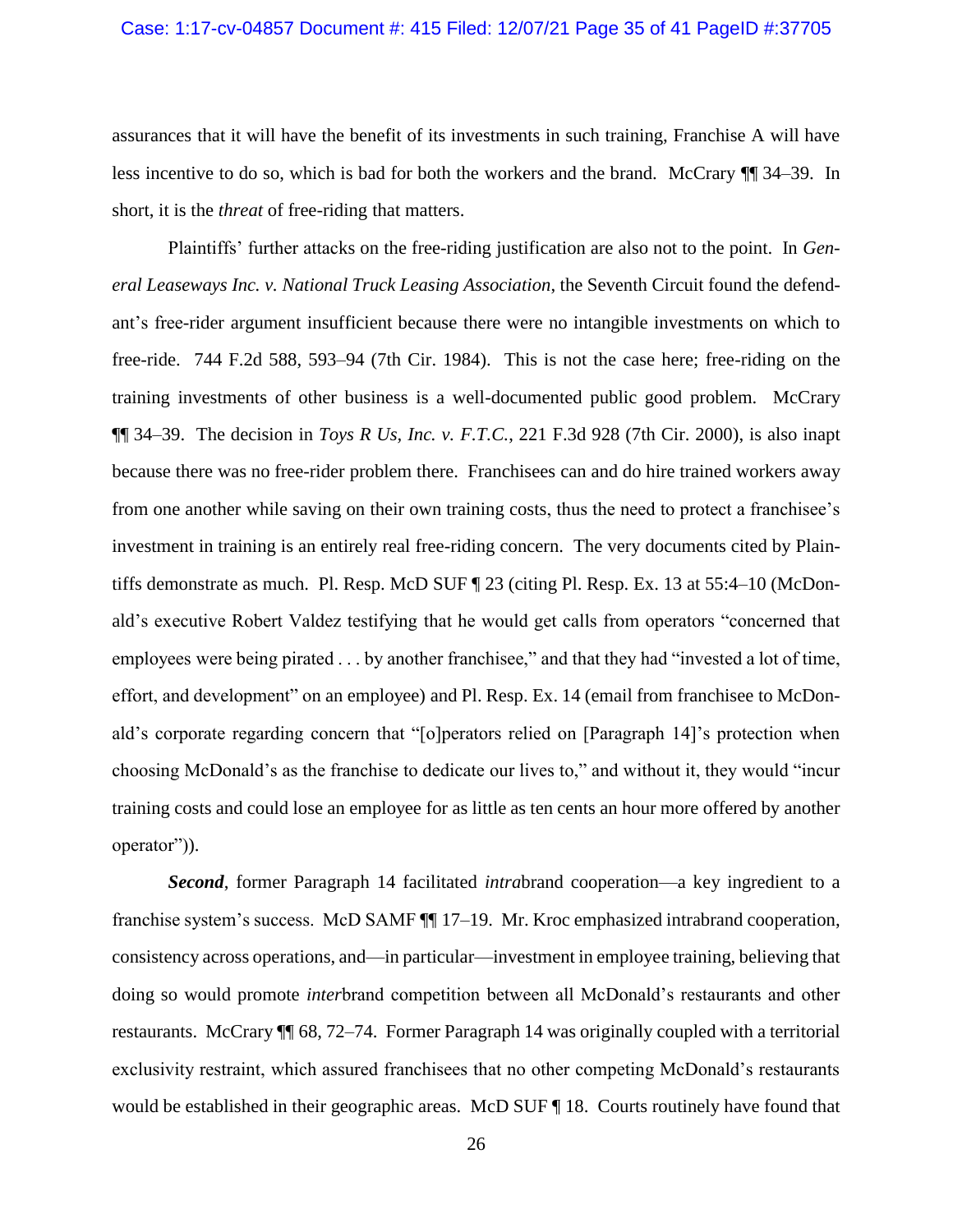### Case: 1:17-cv-04857 Document #: 415 Filed: 12/07/21 Page 36 of 41 PageID #:37706

such vertical territorial restraints can be procompetitive because they incentivize *intra*brand cooperation while simultaneously promoting *inter*brand competition. *See*, *e.g.*, *Cont'l T.V.*, 433 U.S. at 55–56. The same rationale applied to Paragraph 14.

Plaintiffs' rebuttal of this justification is a patchwork of irrelevant cases. First, Plaintiffs cite to a cherry-picked sentence on merger efficiencies under the Clayton Act. Opp. at 24 (citing *U.S. v. Anthem, Inc.*, 955 F.3d 345, 369 (D.C. Cir. 2017)). Next, Plaintiffs cite to an out-of-circuit case, *Law v. NCAA*, 134 F. 3d 1010 (10th Cir. 1998), arguing that "cost-cutting by itself is not a valid procompetitive justification" because then "any group of competing buyers could agree on maximum prices." *Id.* at 1022. But this misses the point: McDonald's does not justify the restraint as a cost-cutting measure. To the contrary, McDonald's consistently encouraged its franchisees to train their employees and pay *more* in wages to enhance the competitiveness of the brand. McD SUF ¶¶ 39–40. Indeed, Plaintiffs have not identified a single piece of evidence that links the alleged restraint to reducing or suppressing wages. *See*, *supra*, at 13–15; Mot. at 6–10. McDonald's relied on the restraint to promote intrabrand cooperation and reduce infighting, such that franchisees would work for the good of the brand to enhance service by investing in their employees and rely on one another for equipment and material shortages. McD SAMF ¶¶ 16–19. Only when cost savings are the *mere* justification can they fail as a defense under the antitrust laws, *Law*, 134 F.3d at 1023, and that is not the case here.<sup>9</sup>

*Third*, former Paragraph 14 contributed to expanding McDonald's output. The success of this "franchise system of operation" has been, of course, "good for the economy." *Susser v. Carvel Corp.*, 206 F. Supp. 636, 640 (S.D.N.Y. 1962); *see also United States v. Arnold, Schwinn & Co.*, 237 F. Supp. 323, 334–35 (N.D. Ill. 1965) (extolling the virtues of franchise systems—the "effects" of which "by and large are wholesome"—as "a fact of business life"). McDonald's has provided thousands of opportunities for "individuals with small capital to become entrepreneurs,"

<sup>9</sup> Plaintiffs' final citation to a *per se* price-fixing case, *United States v. Socony-Vacuum Oil Co.*, 310 U.S. 150 (1940), is irrelevant to this analysis.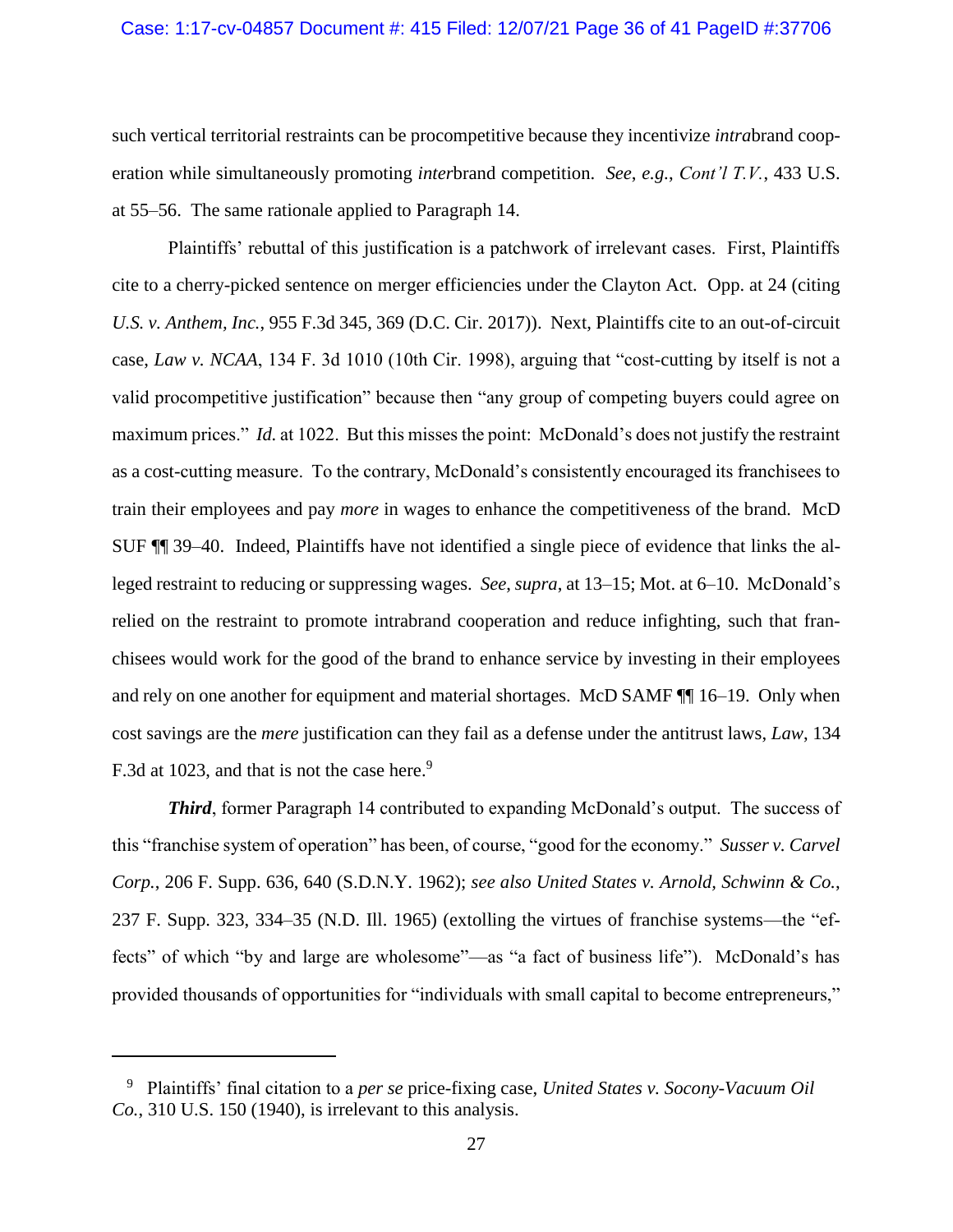creating "a class of independent businessmen" who in turn have created millions of jobs. *Susser*, 206 F. Supp. at 640; McD SAMF ¶¶ 22–22. Plaintiffs even acknowledge that employees in McDonald's restaurants have received first-rate training. *See*, *e.g.*, Dkt. 270-6 ¶¶ 48–58. As just one example, over 275,000 individuals have graduated from Hamburger University since it first opened in 1961 and countless other employees received college credit for their on-the-job training. *See* McD SAMF  $\P$  24. McDonald's growth and success also has "provide [d] the public with an opportunity to get a uniform product at numerous points of sale." *Susser*, 206 F. Supp. at 640; *see also* McD SAMF ¶¶ 21–22. And the number of jobs created is staggering—as of 2015, an estimated one out of every 12 working Americans had worked at a McDonald's. McD SAMF ¶ 23. That included Plaintiffs, who leveraged their experiences and training at McDonald's into new employment opportunities. McD SUF ¶ 63–65.

Taken together, there is ample evidence for a jury to consider in assessing procompetitive virtues of the alleged restraint. Plaintiffs have not carried their initial burden to demonstrate anticompetitive effects suffered by Plaintiffs in a relevant market, but if they had, the burden would now shift back to them to "demonstrate that the[se] procompetitive efficiencies could be reasonably achieved through less anticompetitive means" according to the traditional rule of reason framework. *Alston*, 141 S. Ct. at 2160. This is a burden they cannot meet, as they have adduced no evidence to support a claim that McDonald's franchising system could have achieved the same deterrence of free-riding, facilitation of intrabrand cooperation, and increased output through "substantially less restrictive means." *Id.* at 2162. And even if they could proffer another means, *Alston* specifically discourages courts from second-guessing the relative efficiencies of procompetitive justifications, noting that a "skilled lawyer" could always find a more efficient way to achieve a benefit. *See id.* at 2161. Plaintiffs' Cross-Motion for Summary Judgment on McDonald's procompetitive justifications is thus meritless and should be denied.

#### $\mathbf{F}_{\bullet}$ **Ms. Deslandes's and Ms. Turner's Claims Are Time-Barred**

Plaintiffs' evidence confirms that they learned of their alleged injuries more than four years before bringing suit. *See In re Copper Antitrust Litig.*, 436 F.3d 782, 789 (7th Cir. 2006).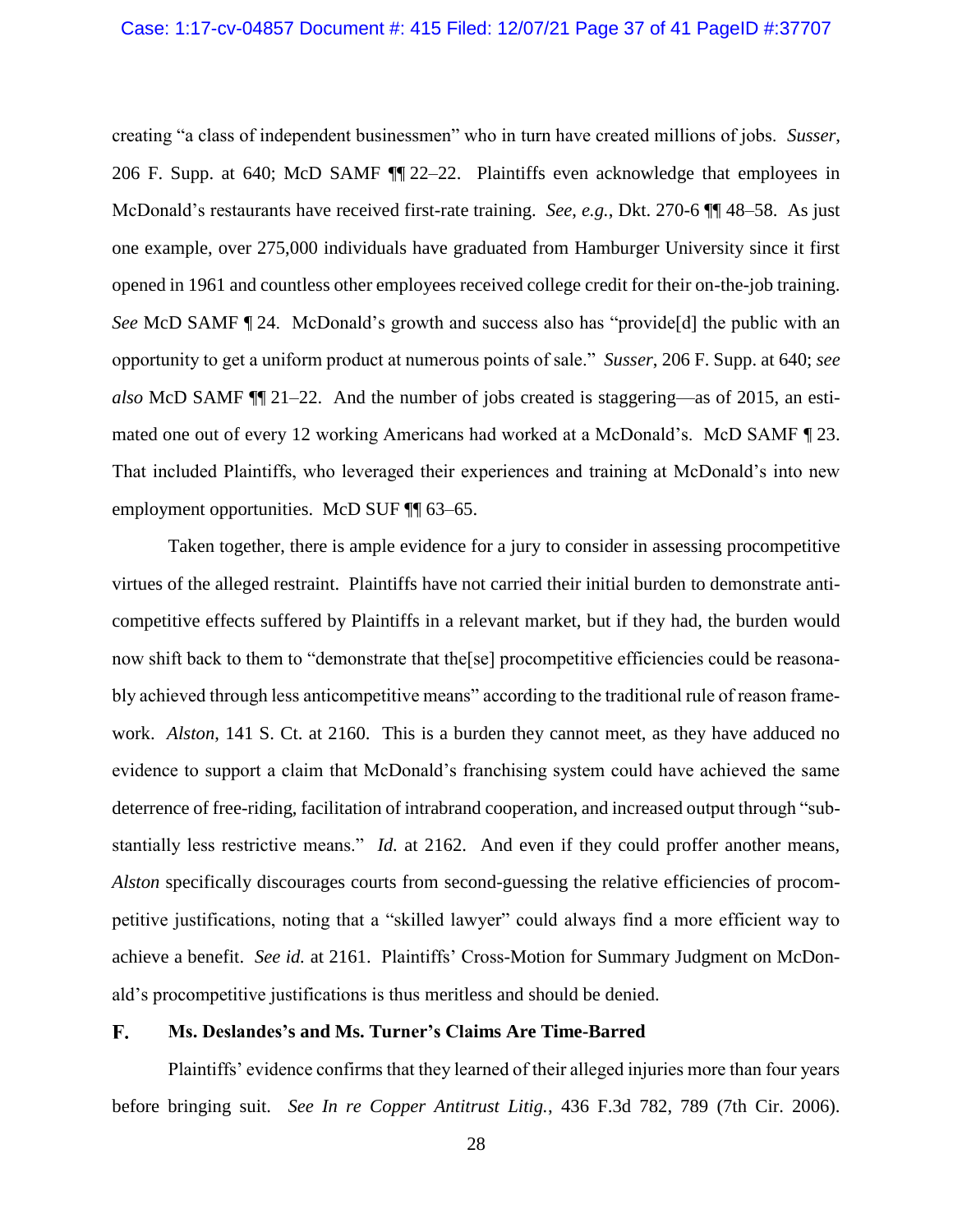Ms. Turner admits she knew about Paragraph 14 two decades ago. McD SUF ¶ 61. And although Ms. Deslandes attempts to backtrack her sworn statement to the EEOC, Opp. at 29 n.25, she does not deny learning about letters of release in March 2013—a fact confirmed by the records she submits, McD SAMF ¶ 25. That Plaintiffs "didn't know it was illegal" until later, Pl. Resp. McD SUF ¶ 61, is irrelevant: "it is the discovery of the injury, not the elements of a particular claim, that gets the clock ticking." *Cancer Found., Inc. v. Cerberus Cap. Mgmt., LP*, 559 F.3d 671, 675 (7th Cir. 2009).

Plaintiffs cannot toll the accrual of their claims by pointing to supposedly "depressed wage[s]." Opp. at 28. Their actual knowledge of the challenged practice forecloses a continuing violation theory. Mot. at 15. This is not a rule unique to Title VII cases as Plaintiffs imply, *see* Opp. at 28 n.23; it extends wherever the doctrine is invoked. *See*, *e.g.*, *Pitts v. City of Kankakee, Ill.*, 267 F.3d 592, 596 (7th Cir. 2001) (First Amendment claim); *Macklin v. United States*, 300 F.3d 814, 824 (7th Cir. 2002) (tax claim); *Overton v. Health Commc'ns, Inc.*, No. 10-CV-701- WMC, 2012 WL 13069986, at \*7 (W.D. Wis. Feb. 6, 2012) (copyright claim). Moreover, neither Ms. Deslandes nor Ms. Turner attempted to prove "[t]he amount each [of their] wages were suppressed multiplied by the hours worked." Dkt. 372 at 24 n.6; *see also* Murphy Rpt. ¶¶ 174, 184. Plaintiffs therefore prove nothing by noting that they worked at McDonald's restaurants until 2015 and 2019, respectively. Opp. at 28–29; *see also In re Animation Workers Antitrust Litig.*, 87 F. Supp. 3d 1195, 1213 (N.D. Cal. 2015) (claim untimely where plaintiffs "failed to allege any facts showing that their compensation was at all impacted" after the relevant date).

Nor are there other "overt acts" to restart the limitations period. Opp. at 29. Ms. Turner's "well-recounted experience<sup>[]</sup>," *id.*, is that she "never verbally asked if [she] could have a release" and then decided not to pursue a job elsewhere for personal reasons, McD SAMF ¶ 26. And Ms. Deslandes cannot rely on discussions with a McOpCo recruiter in 2014 or 2016, Pl. Resp. McD SUF  $\parallel$  62, because there is no evidence that those discussions resulted in any request for a release letter pursuant to or in furtherance of any agreement, *see*, *supra*, at 11. All other documents Plaintiffs cite are about the experiences of others; none evidences a "discrete act with fresh adverse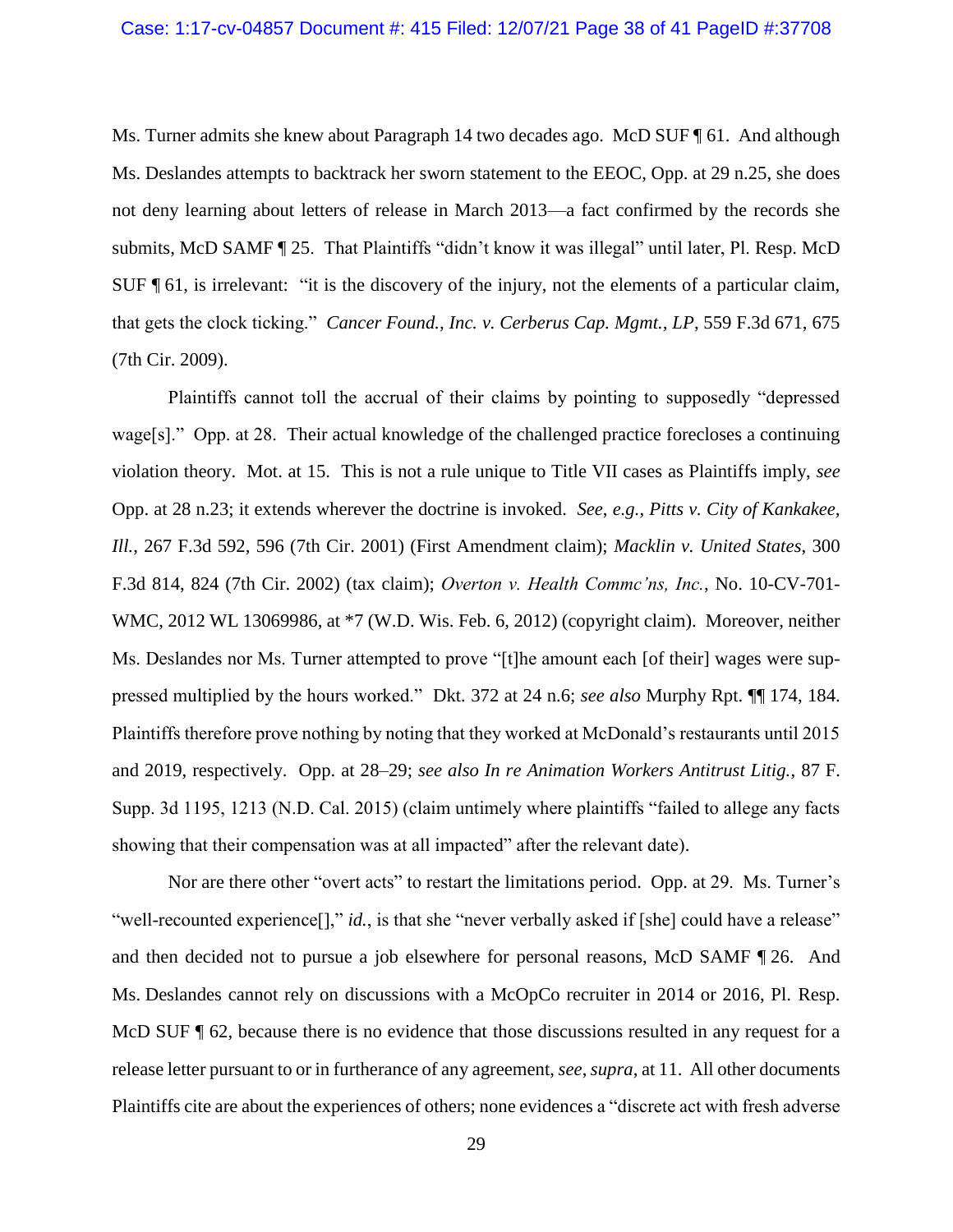### Case: 1:17-cv-04857 Document #: 415 Filed: 12/07/21 Page 39 of 41 PageID #:37709

consequences" for Ms. Deslandes or Ms. Turner. *Xechem, Inc. v. Bristol-Myers Squibb Co.*, 372 F.3d 899, 902 (7th Cir. 2004).

Finally, Plaintiffs argue that laches "does not apply" under *Petrella v. Metro-Goldwyn-Mayer, Inc.*, 572 U.S. 663 (2014). Opp. 28 n.23. That ruling extends only to "a claim for damages" governed by Section 507(b) of the Copyright Act. 572 U.S. at 668. This is an antitrust case seeking not only damages but also "equitable relief," including multiple "permanent injunction[s]," "restitution," "disgorgement," and "a constructive trust." Dkt. 32 at 38–40; Dkt. 180-1 at 34–35. Before and since *Petrella*, "many courts" have recognized laches may "bar claims for equitable relief based on antitrust claims" even when "brought within the statute of limitations period." *Corizon, LLC v. Wainwright*, No. 3:20-CV-00892, 2020 WL 6323134, at \*7 (M.D. Tenn. Oct. 28, 2020) (collecting cases). Because Plaintiffs offer nothing beyond this threshold argument, they otherwise "concede[] through silence" that their claims are foreclosed. *Maxum Indem. Co. v. Oxford Interior Corp.*, 443 F. Supp. 3d 348, 351 n.2 (E.D.N.Y. Mar. 9, 2020).

#### **III. Conclusion**

For the foregoing reasons, McDonald's requests that the Court grant McDonald's motion and enter judgment against each of the Plaintiffs, whether on the pleadings or summary judgment, and deny Plaintiffs' cross-motion.

Dated: December 7, 2021 Respectfully submitted,

## **McDONALD'S USA, LLC and McDONALD'S CORPORATION**

By: */s/ Rachel S. Brass* Rachel S. Brass GIBSON DUNN & CRUTCHER LLP

GIBSON, DUNN & CRUTCHER LLP Rachel S. Brass (admitted pro hac vice) Caeli A. Higney (admitted pro hac vice) Julian W. Kleinbrodt (admitted pro hac vice) 555 Mission St., Suite 3000 San Francisco, California 94105 Telephone: (415) 393-8200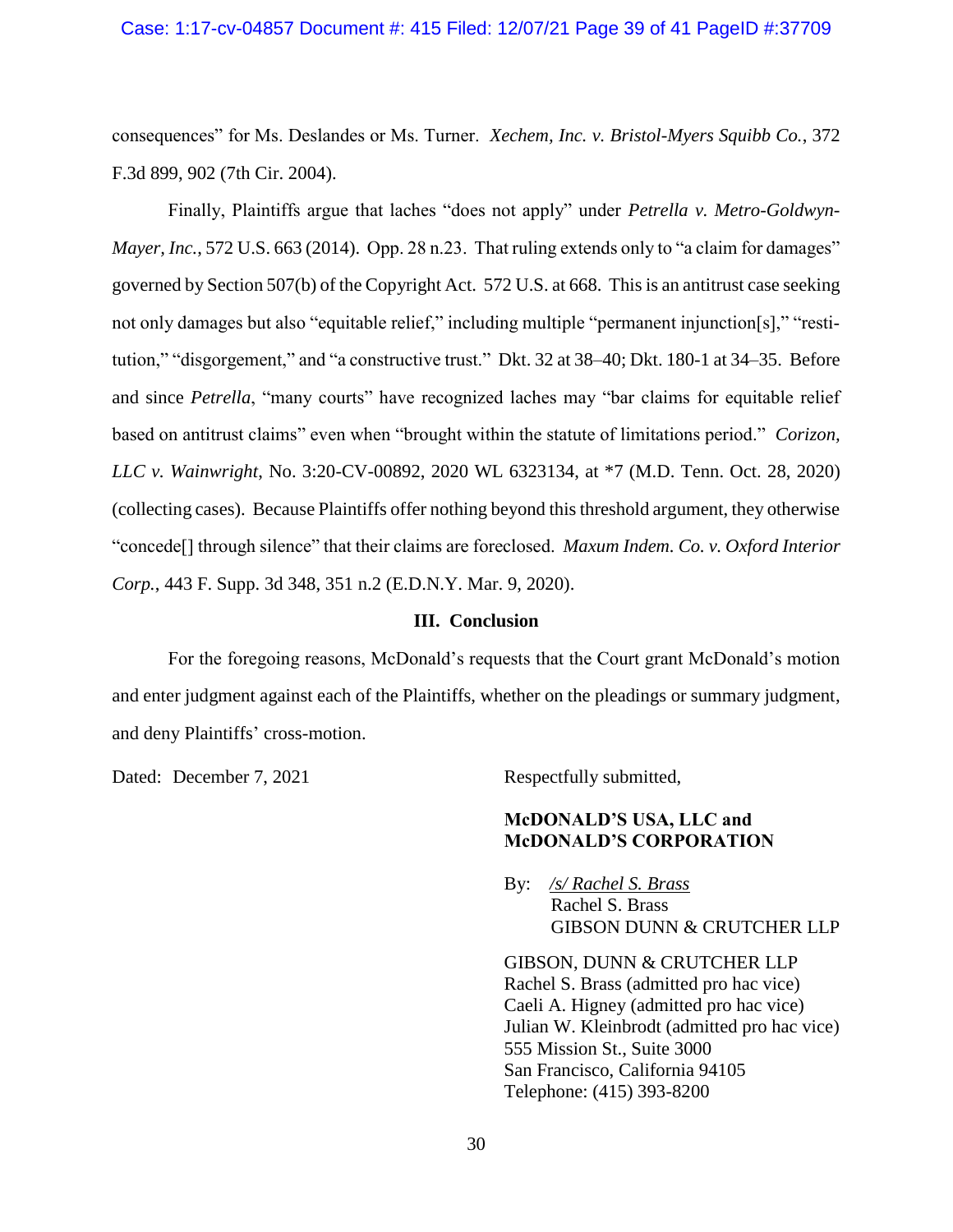Facsimile: (415) 374-8458 Email: RBrass@gibsondunn.com

Matthew C. Parrott (admitted pro hac vice) 3161 Michelson Dr. Irvine, CA 92612 Telephone: (949) 451-3800 Facsimile: (949) 451-4220 Email: MParrott@gibsondunn.com

A&G LAW LLC

Robert M. Andalman (Atty. No. 6209454) Rachael Blackburn (Atty. No. 6277142) 542 S. Dearborn St.; 10th Floor Chicago, IL 60605 Tel.: (312) 341-3900 Fax: (312) 341-0700